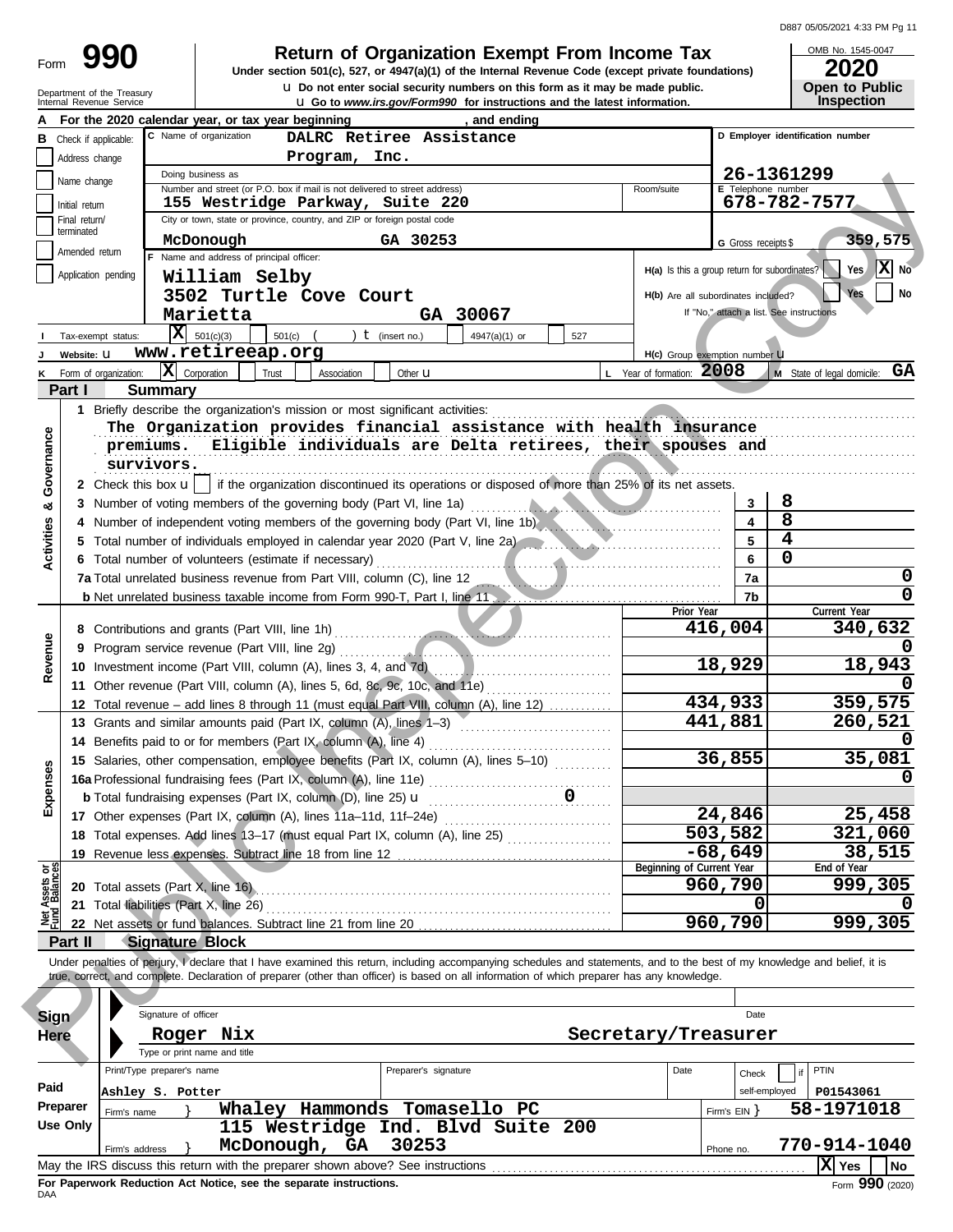| Form 990 (2020) DALRC Retiree Assistance                                                                                                                                                                  |                        | 26-1361299                                                                                                                                                                                                                      | Page 2                |
|-----------------------------------------------------------------------------------------------------------------------------------------------------------------------------------------------------------|------------------------|---------------------------------------------------------------------------------------------------------------------------------------------------------------------------------------------------------------------------------|-----------------------|
| <b>Statement of Program Service Accomplishments</b><br>Part III                                                                                                                                           |                        |                                                                                                                                                                                                                                 |                       |
|                                                                                                                                                                                                           |                        |                                                                                                                                                                                                                                 |                       |
| 1 Briefly describe the organization's mission:<br>premiums to Delta Air Lines retirees, spouses and survivors.                                                                                            |                        | The Organization provides financial assistance with health insurance                                                                                                                                                            |                       |
|                                                                                                                                                                                                           |                        |                                                                                                                                                                                                                                 |                       |
| Did the organization undertake any significant program services during the year which were not listed on the<br>$\mathbf{2}$                                                                              |                        |                                                                                                                                                                                                                                 |                       |
| prior Form 990 or 990-EZ?<br>If "Yes," describe these new services on Schedule O.                                                                                                                         |                        |                                                                                                                                                                                                                                 | Yes $\overline{X}$ No |
| Did the organization cease conducting, or make significant changes in how it conducts, any program<br>services?                                                                                           |                        |                                                                                                                                                                                                                                 | Yes $X$ No            |
| If "Yes," describe these changes on Schedule O.                                                                                                                                                           |                        |                                                                                                                                                                                                                                 |                       |
| Describe the organization's program service accomplishments for each of its three largest program services, as measured by<br>the total expenses, and revenue, if any, for each program service reported. |                        | expenses. Section 501(c)(3) and 501(c)(4) organizations are required to report the amount of grants and allocations to others,                                                                                                  |                       |
| 4a (Code:  ) (Expenses \$  283, 921 including grants of \$  260, 521 ) (Revenue \$                                                                                                                        |                        |                                                                                                                                                                                                                                 |                       |
| health insurance premiums, based on their financial condition.                                                                                                                                            |                        | Financial assistance to Delta Air Lines retirees, spouses and survivors for                                                                                                                                                     |                       |
|                                                                                                                                                                                                           |                        |                                                                                                                                                                                                                                 |                       |
|                                                                                                                                                                                                           |                        |                                                                                                                                                                                                                                 |                       |
|                                                                                                                                                                                                           |                        |                                                                                                                                                                                                                                 |                       |
|                                                                                                                                                                                                           |                        |                                                                                                                                                                                                                                 |                       |
|                                                                                                                                                                                                           |                        |                                                                                                                                                                                                                                 |                       |
|                                                                                                                                                                                                           |                        |                                                                                                                                                                                                                                 |                       |
|                                                                                                                                                                                                           |                        | 4b (Code: William ) (Expenses \$ \\text{\bmat{\bmat{\bmat{\bmat{\bmat{\bmat{\bmat{\bmat{\bmat{\bmat{\bmat{\bmat{\bmat{\bmat{\bmat{\bmat{\bmat{\bmat{\bmat{\bmat{\bmat{\bmat{\bmat{\bmat{\bmat{\bmat{\bmat{\bmat{\bmat{\bmat{\bm |                       |
| N/A                                                                                                                                                                                                       |                        |                                                                                                                                                                                                                                 |                       |
|                                                                                                                                                                                                           |                        |                                                                                                                                                                                                                                 |                       |
|                                                                                                                                                                                                           |                        |                                                                                                                                                                                                                                 |                       |
|                                                                                                                                                                                                           |                        |                                                                                                                                                                                                                                 |                       |
|                                                                                                                                                                                                           |                        |                                                                                                                                                                                                                                 |                       |
|                                                                                                                                                                                                           |                        |                                                                                                                                                                                                                                 |                       |
|                                                                                                                                                                                                           |                        |                                                                                                                                                                                                                                 |                       |
|                                                                                                                                                                                                           |                        |                                                                                                                                                                                                                                 |                       |
|                                                                                                                                                                                                           |                        |                                                                                                                                                                                                                                 |                       |
|                                                                                                                                                                                                           |                        |                                                                                                                                                                                                                                 |                       |
|                                                                                                                                                                                                           |                        |                                                                                                                                                                                                                                 |                       |
| 4c (Code:<br>) (Expenses \$<br>N/A                                                                                                                                                                        | including grants of \$ | ) (Revenue \$                                                                                                                                                                                                                   |                       |
|                                                                                                                                                                                                           |                        |                                                                                                                                                                                                                                 |                       |
|                                                                                                                                                                                                           |                        |                                                                                                                                                                                                                                 |                       |
|                                                                                                                                                                                                           |                        |                                                                                                                                                                                                                                 |                       |
|                                                                                                                                                                                                           |                        |                                                                                                                                                                                                                                 |                       |
|                                                                                                                                                                                                           |                        |                                                                                                                                                                                                                                 |                       |
|                                                                                                                                                                                                           |                        |                                                                                                                                                                                                                                 |                       |
|                                                                                                                                                                                                           |                        |                                                                                                                                                                                                                                 |                       |
|                                                                                                                                                                                                           |                        |                                                                                                                                                                                                                                 |                       |
| 4d Other program services (Describe on Schedule O.)                                                                                                                                                       |                        |                                                                                                                                                                                                                                 |                       |
| (Expenses \$                                                                                                                                                                                              | including grants of \$ | (Revenue \$                                                                                                                                                                                                                     |                       |
| 4e Total program service expenses u                                                                                                                                                                       | 283,921                |                                                                                                                                                                                                                                 |                       |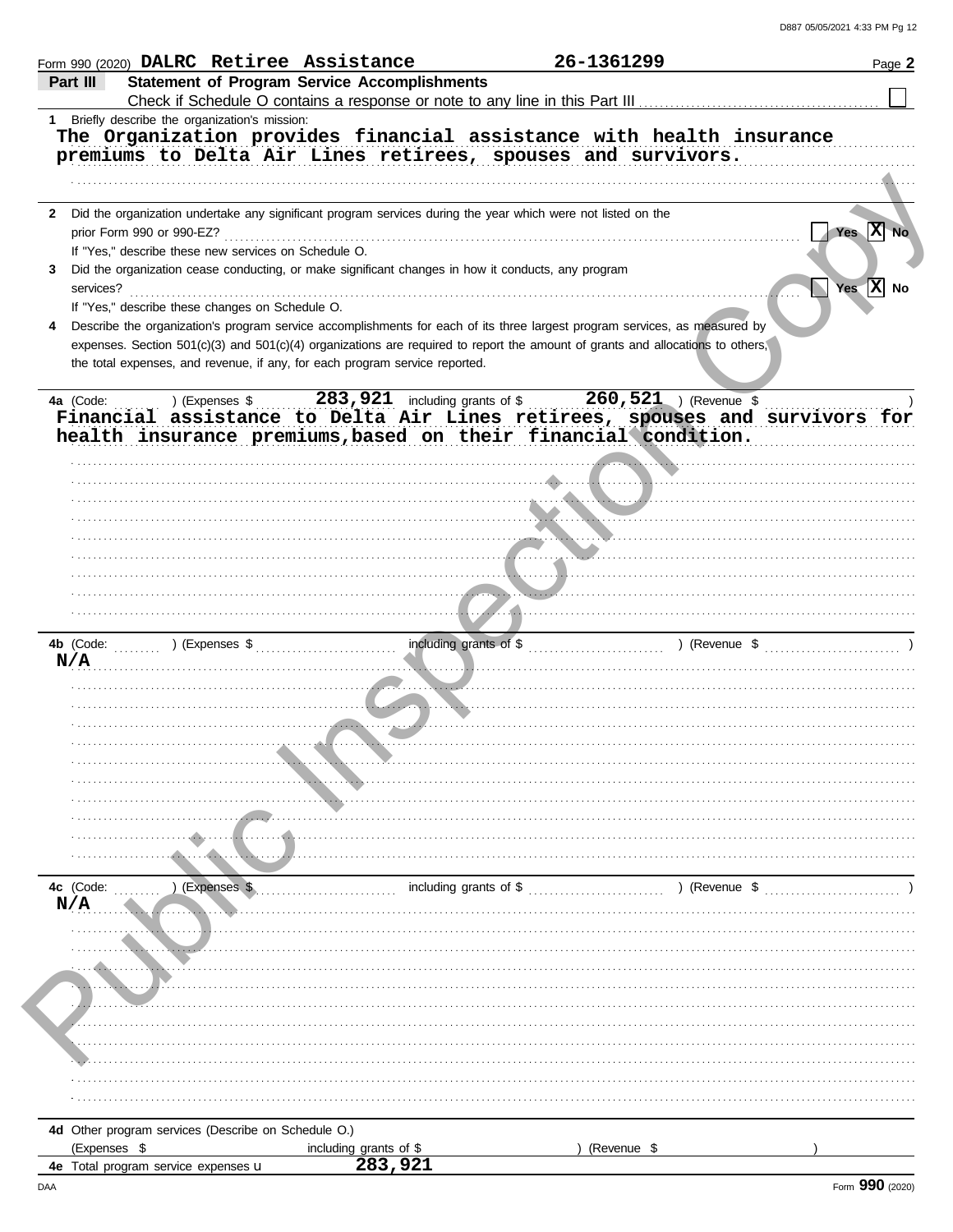|         |                                        | Form 990 (2020) DALRC Retiree Assistance | 26-1361299 | Page <b>3</b> |
|---------|----------------------------------------|------------------------------------------|------------|---------------|
| Part IV | <b>Checklist of Required Schedules</b> |                                          |            |               |

|     |                                                                                                                         |                                | Yes | No                      |
|-----|-------------------------------------------------------------------------------------------------------------------------|--------------------------------|-----|-------------------------|
| 1   | Is the organization described in section $501(c)(3)$ or $4947(a)(1)$ (other than a private foundation)? If "Yes,"       |                                |     |                         |
|     | complete Schedule A                                                                                                     | $\mathbf{1}$<br>$\overline{2}$ | X   | $\mathbf x$             |
| 2   | Is the organization required to complete Schedule B, Schedule of Contributors (see instructions)?                       |                                |     |                         |
| 3   | Did the organization engage in direct or indirect political campaign activities on behalf of or in opposition to        |                                |     |                         |
|     | candidates for public office? If "Yes," complete Schedule C, Part I                                                     | 3                              |     | $\mathbf{x}$            |
| 4   | Section 501(c)(3) organizations. Did the organization engage in lobbying activities, or have a section 501(h)           |                                |     |                         |
|     | election in effect during the tax year? If "Yes," complete Schedule C, Part II                                          | $\overline{A}$                 |     | $\mathbf{x}$            |
| 5   | Is the organization a section $501(c)(4)$ , $501(c)(5)$ , or $501(c)(6)$ organization that receives membership dues,    |                                |     |                         |
|     | assessments, or similar amounts as defined in Revenue Procedure 98-19? If "Yes," complete Schedule C, Part III          | 5 <sub>5</sub>                 |     | $\mathbf{X}$            |
| 6   | Did the organization maintain any donor advised funds or any similar funds or accounts for which donors                 |                                |     |                         |
|     | have the right to provide advice on the distribution or investment of amounts in such funds or accounts? If             |                                |     |                         |
|     | "Yes," complete Schedule D, Part I                                                                                      | 6                              |     | X                       |
| 7   | Did the organization receive or hold a conservation easement, including easements to preserve open space,               |                                |     |                         |
|     | the environment, historic land areas, or historic structures? If "Yes," complete Schedule D, Part II                    | 7                              |     | X                       |
| 8   | Did the organization maintain collections of works of art, historical treasures, or other similar assets? If "Yes,"     |                                |     |                         |
|     | complete Schedule D, Part III                                                                                           | 8                              |     | X                       |
| 9   | Did the organization report an amount in Part X, line 21, for escrow or custodial account liability, serve as a         |                                |     |                         |
|     | custodian for amounts not listed in Part X; or provide credit counseling, debt management, credit repair, or            |                                |     |                         |
|     |                                                                                                                         | 9                              |     | X                       |
| 10  | Did the organization, directly or through a related organization, hold assets in donor-restricted endowments            |                                |     |                         |
|     | or in quasi endowments? If "Yes," complete Schedule D, Part V                                                           | 10                             |     | x                       |
| 11  | If the organization's answer to any of the following questions is "Yes," then complete Schedule D, Parts VI,            |                                |     |                         |
|     | VII, VIII, IX, or X as applicable.                                                                                      |                                |     |                         |
| a   | Did the organization report an amount for land, buildings, and equipment in Part X, line 10? If "Yes,"                  |                                |     |                         |
|     | complete Schedule D, Part VI                                                                                            | 11a                            |     | X                       |
| b   | Did the organization report an amount for investments—other securities in Part X, line 12, that is 5% or more           |                                |     |                         |
|     | of its total assets reported in Part X, line 16? If "Yes," complete Schedule D, Part VII                                | 11b                            |     | x                       |
| c   | Did the organization report an amount for investments—program related in Part X, line 13, that is 5% or more            |                                |     |                         |
|     | of its total assets reported in Part X, line 16? If "Yes," complete Schedule D, Part VIII                               | 11c                            |     | x                       |
| d   | Did the organization report an amount for other assets in Part X, line 15, that is 5% or more of its total assets       |                                |     |                         |
|     | reported in Part X, line 16? If "Yes," complete Schedule D, Part IX                                                     | 11d                            |     | $\mathbf{x}$            |
|     | Did the organization report an amount for other liabilities in Part X, line 25? If "Yes," complete Schedule D, Part X   | 11e                            |     | $\overline{\mathbf{x}}$ |
| f   | Did the organization's separate or consolidated financial statements for the tax year include a footnote that addresses |                                |     |                         |
|     | the organization's liability for uncertain tax positions under FIN 48 (ASC 740)? If "Yes," complete Schedule D, Part X  | 11f                            |     | X                       |
| 12a | Did the organization obtain separate, independent audited financial statements for the tax year? If "Yes," complete     |                                |     |                         |
|     |                                                                                                                         | 12a                            |     | X                       |
|     | Was the organization included in consolidated, independent audited financial statements for the tax year? If            |                                |     |                         |
|     | "Yes," and if the organization answered "No" to line 12a, then completing Schedule D, Parts XI and XII is optional      | 12b                            |     | $\mathbf x$             |
| 13  |                                                                                                                         | 13                             |     | $\mathbf x$             |
| 14a |                                                                                                                         | 14a                            |     | $\mathbf{x}$            |
| b   | Did the organization have aggregate revenues or expenses of more than \$10,000 from grantmaking,                        |                                |     |                         |
|     | fundraising, business, investment, and program service activities outside the United States, or aggregate               |                                |     |                         |
|     |                                                                                                                         | 14b                            |     | x                       |
| 15  | Did the organization report on Part IX, column (A), line 3, more than \$5,000 of grants or other assistance to or       |                                |     |                         |
|     | for any foreign organization? If "Yes," complete Schedule F, Parts II and IV                                            | 15                             |     | X                       |
| 16  | Did the organization report on Part IX, column (A), line 3, more than \$5,000 of aggregate grants or other              |                                |     |                         |
|     |                                                                                                                         | 16                             |     | X                       |
| 17  | Did the organization report a total of more than \$15,000 of expenses for professional fundraising services on          |                                |     |                         |
|     |                                                                                                                         | 17                             |     | X                       |
|     |                                                                                                                         |                                |     |                         |
| 18. | Did the organization report more than \$15,000 total of fundraising event gross income and contributions on             |                                |     | X                       |
|     | Part VIII, lines 1c and 8a? If "Yes," complete Schedule G, Part II                                                      | 18                             |     |                         |
| 19  | Did the organization report more than \$15,000 of gross income from gaming activities on Part VIII, line 9a?            |                                |     |                         |
|     |                                                                                                                         | 19                             |     | <u>x</u>                |
| 20a | Did the organization operate one or more hospital facilities? If "Yes," complete Schedule H                             | <b>20a</b>                     |     | $\mathbf x$             |
| b   |                                                                                                                         | 20 <sub>b</sub>                |     |                         |
| 21  | Did the organization report more than \$5,000 of grants or other assistance to any domestic organization or             |                                |     |                         |
|     |                                                                                                                         | 21                             |     | X                       |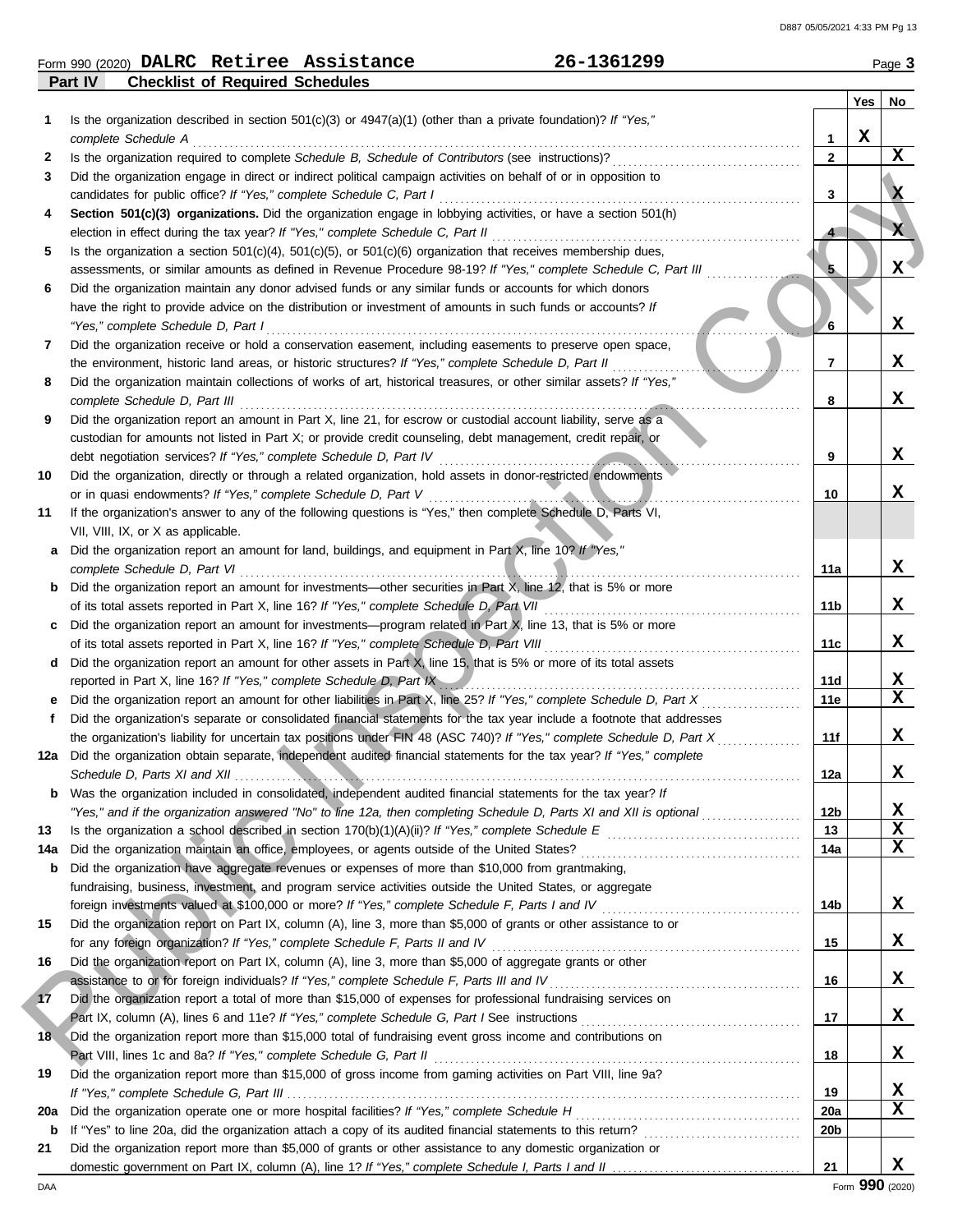|     | 26-1361299<br>Form 990 (2020) DALRC Retiree Assistance                                                                   |                 |            | Page 4                  |
|-----|--------------------------------------------------------------------------------------------------------------------------|-----------------|------------|-------------------------|
|     | <b>Checklist of Required Schedules (continued)</b><br>Part IV                                                            |                 | Yes        | No                      |
| 22  | Did the organization report more than \$5,000 of grants or other assistance to or for domestic individuals on            |                 |            |                         |
|     | Part IX, column (A), line 2? If "Yes," complete Schedule I, Parts I and III                                              | 22              | x          |                         |
|     | Did the organization answer "Yes" to Part VII, Section A, line 3, 4, or 5 about compensation of the                      |                 |            |                         |
|     | organization's current and former officers, directors, trustees, key employees, and highest compensated                  |                 |            |                         |
|     | employees? If "Yes," complete Schedule J                                                                                 | 23              |            | $\mathbf x$             |
| 24a | Did the organization have a tax-exempt bond issue with an outstanding principal amount of more than                      |                 |            |                         |
|     | \$100,000 as of the last day of the year, that was issued after December 31, 2002? If "Yes," answer lines 24b            |                 |            |                         |
|     | through 24d and complete Schedule K. If "No," go to line 25a                                                             | 24a             |            | X                       |
| b   | Did the organization invest any proceeds of tax-exempt bonds beyond a temporary period exception?                        | 24 <sub>b</sub> |            |                         |
| c   | Did the organization maintain an escrow account other than a refunding escrow at any time during the year                |                 |            |                         |
|     | to defease any tax-exempt bonds?                                                                                         | 24c             |            |                         |
| d   | Did the organization act as an "on behalf of" issuer for bonds outstanding at any time during the year?                  | 24d             |            |                         |
|     | 25a Section 501(c)(3), 501(c)(4), and 501(c)(29) organizations. Did the organization engage in an excess benefit         |                 |            |                         |
|     | transaction with a disqualified person during the year? If "Yes," complete Schedule L, Part I                            | 25a             |            | X                       |
| b   | Is the organization aware that it engaged in an excess benefit transaction with a disqualified person in a prior         |                 |            |                         |
|     | year, and that the transaction has not been reported on any of the organization's prior Forms 990 or 990-EZ?             |                 |            |                         |
|     | If "Yes," complete Schedule L, Part I                                                                                    | 25b             |            | X                       |
|     | Did the organization report any amount on Part X, line 5 or 22, for receivables from or payables to any current          |                 |            |                         |
| 26  |                                                                                                                          |                 |            |                         |
|     | or former officer, director, trustee, key employee, creator or founder, substantial contributor, or 35%                  |                 |            | X                       |
|     | controlled entity or family member of any of these persons? If "Yes," complete Schedule L, Part II                       | 26              |            |                         |
| 27  | Did the organization provide a grant or other assistance to any current or former officer, director, trustee, key        |                 |            |                         |
|     | employee, creator or founder, substantial contributor or employee thereof, a grant selection committee                   |                 |            |                         |
|     | member, or to a 35% controlled entity (including an employee thereof) or family member of any of these                   |                 |            |                         |
|     | persons? If "Yes," complete Schedule L, Part III                                                                         | 27              |            | х                       |
| 28  | Was the organization a party to a business transaction with one of the following parties (see Schedule L, Part           |                 |            |                         |
|     | IV instructions, for applicable filing thresholds, conditions, and exceptions).                                          |                 |            |                         |
| a   | A current or former officer, director, trustee, key employee, creator or founder, or substantial contributor? If         |                 |            |                         |
|     | "Yes," complete Schedule L, Part IV                                                                                      | 28a             |            | $\mathbf{x}$            |
| b   | A family member of any individual described in line 28a? If "Yes," complete Schedule L, Part IV                          | 28b             |            | $\overline{\mathbf{x}}$ |
| c   | A 35% controlled entity of one or more individuals and/or organizations described in lines 28a or 28b? If                |                 |            |                         |
|     | "Yes," complete Schedule L, Part IV                                                                                      | 28c             |            | X                       |
| 29  | Did the organization receive more than \$25,000 in non-cash contributions? If "Yes," complete Schedule M                 | 29              |            | $\mathbf x$             |
| 30  | Did the organization receive contributions of art, historical treasures, or other similar assets, or qualified           |                 |            |                         |
|     | conservation contributions? If "Yes," complete Schedule M                                                                | 30              |            | $\mathbf{x}$            |
| 31  | Did the organization liquidate, terminate, or dissolve and cease operations? If "Yes," complete Schedule N, Part I       | 31              |            | $\overline{\mathbf{x}}$ |
| 32  | Did the organization sell, exchange, dispose of, or transfer more than 25% of its net assets? If "Yes,"                  |                 |            |                         |
|     | complete Schedule N, Part II                                                                                             | 32              |            | X                       |
| 33  | Did the organization own 100% of an entity disregarded as separate from the organization under Regulations               |                 |            |                         |
|     | sections 301.7701-2 and 301.7701-3? If "Yes," complete Schedule R, Part I                                                | 33              |            | X                       |
| 34  | Was the organization related to any tax-exempt or taxable entity? If "Yes," complete Schedule R, Part II, III,           |                 |            |                         |
|     | or IV, and Part V, line 1                                                                                                | 34              |            | <u>x</u>                |
| 35a | Did the organization have a controlled entity within the meaning of section 512(b)(13)?                                  | 35a             |            | $\overline{\mathbf{x}}$ |
| b   | If "Yes" to line 35a, did the organization receive any payment from or engage in any transaction with a                  |                 |            |                         |
|     | controlled entity within the meaning of section 512(b)(13)? If "Yes," complete Schedule R, Part V, line 2                | 35 <sub>b</sub> |            |                         |
| 36  | Section 501(c)(3) organizations. Did the organization make any transfers to an exempt non-charitable                     |                 |            |                         |
|     | related organization? If "Yes," complete Schedule R, Part V, line 2                                                      | 36              |            | X                       |
| 37  | Did the organization conduct more than 5% of its activities through an entity that is not a related organization         |                 |            |                         |
|     | and that is treated as a partnership for federal income tax purposes? If "Yes," complete Schedule R, Part VI             | 37              |            | X                       |
| 38  | Did the organization complete Schedule O and provide explanations in Schedule O for Part VI, lines 11b and               |                 |            |                         |
|     | 19? Note: All Form 990 filers are required to complete Schedule O.                                                       | 38              | X          |                         |
|     | Statements Regarding Other IRS Filings and Tax Compliance<br>Part V                                                      |                 |            |                         |
|     | Check if Schedule O contains a response or note to any line in this Part V                                               |                 |            |                         |
|     |                                                                                                                          |                 | <b>Yes</b> | No                      |
|     | $\mathbf{3}$                                                                                                             |                 |            |                         |
| 1a  | Enter the number reported in Box 3 of Form 1096. Enter -0- if not applicable<br>1а<br>.<br>$\mathbf 0$<br>1 <sub>b</sub> |                 |            |                         |
| b   | Enter the number of Forms W-2G included in line 1a. Enter -0- if not applicable                                          |                 |            |                         |
| c   | Did the organization comply with backup withholding rules for reportable payments to vendors and                         |                 |            |                         |
|     |                                                                                                                          | 1c              |            |                         |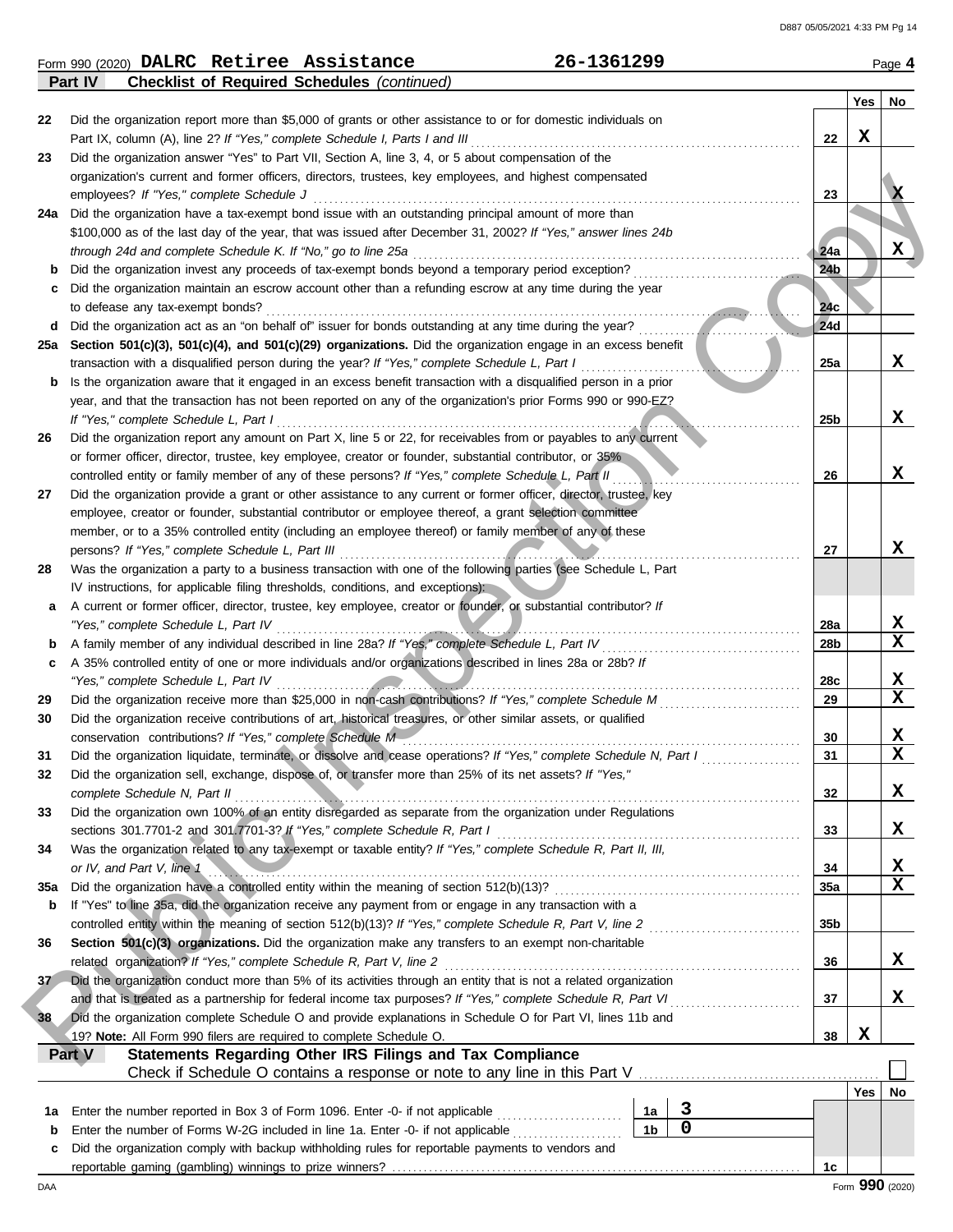|             | Form 990 (2020) DALRC Retiree Assistance                                                                                           | 26-1361299      |                |     | Page 5       |
|-------------|------------------------------------------------------------------------------------------------------------------------------------|-----------------|----------------|-----|--------------|
|             | Statements Regarding Other IRS Filings and Tax Compliance (continued)<br>Part V                                                    |                 |                | Yes | No           |
| 2a          | Enter the number of employees reported on Form W-3, Transmittal of Wage and Tax                                                    |                 |                |     |              |
|             | Statements, filed for the calendar year ending with or within the year covered by this return                                      | 4<br>2a         |                |     |              |
| b           | If at least one is reported on line 2a, did the organization file all required federal employment tax returns?                     |                 | 2b             | X   |              |
|             | <b>Note:</b> If the sum of lines 1a and 2a is greater than 250, you may be required to e-file (see instructions)                   |                 |                |     |              |
| За          | Did the organization have unrelated business gross income of \$1,000 or more during the year?                                      |                 | За             |     | $\mathbf{x}$ |
| b           | If "Yes," has it filed a Form 990-T for this year? If "No" to line 3b, provide an explanation on Schedule O                        |                 | 3 <sub>b</sub> |     |              |
| 4a          | At any time during the calendar year, did the organization have an interest in, or a signature or other authority over,            |                 |                |     |              |
|             | a financial account in a foreign country (such as a bank account, securities account, or other financial account)?                 |                 | 4a             |     | X            |
| b           | If "Yes," enter the name of the foreign country <b>u</b>                                                                           |                 |                |     |              |
|             | See instructions for filing requirements for FinCEN Form 114, Report of Foreign Bank and Financial Accounts (FBAR).                |                 |                |     |              |
| 5a          | Was the organization a party to a prohibited tax shelter transaction at any time during the tax year?                              | . <b>.</b>      | 5a             |     | X            |
| b           | Did any taxable party notify the organization that it was or is a party to a prohibited tax shelter transaction?                   |                 | 5 <sub>b</sub> |     | $\mathbf x$  |
| c           | "Yes" to line 5a or 5b, did the organization file Form 8886-T?                                                                     |                 | 5с             |     |              |
| 6а          | Does the organization have annual gross receipts that are normally greater than \$100,000, and did the                             |                 |                |     |              |
|             | organization solicit any contributions that were not tax deductible as charitable contributions?                                   |                 | 6а             |     | x            |
| b           | If "Yes," did the organization include with every solicitation an express statement that such contributions or                     |                 |                |     |              |
|             | gifts were not tax deductible?                                                                                                     |                 | 6b             |     |              |
|             | Organizations that may receive deductible contributions under section 170(c).                                                      |                 |                |     |              |
| а           | Did the organization receive a payment in excess of \$75 made partly as a contribution and partly for goods                        |                 |                |     |              |
|             | and services provided to the payor?                                                                                                |                 | 7a             |     |              |
| b           | If "Yes," did the organization notify the donor of the value of the goods or services provided?                                    |                 | 7b             |     |              |
| c           | Did the organization sell, exchange, or otherwise dispose of tangible personal property for which it was                           |                 |                |     |              |
|             |                                                                                                                                    |                 | 7c             |     |              |
| d           |                                                                                                                                    | 7d              |                |     |              |
| е           | Did the organization receive any funds, directly or indirectly, to pay premiums on a personal benefit contract?                    |                 | 7е             |     |              |
|             | Did the organization, during the year, pay premiums, directly or indirectly, on a personal benefit contract?                       |                 | 7f             |     |              |
| g           | If the organization received a contribution of qualified intellectual property, did the organization file Form 8899 as required?   |                 | 7g             |     |              |
| h           | If the organization received a contribution of cars, boats, airplanes, or other vehicles, did the organization file a Form 1098-C? |                 | 7h             |     |              |
|             | Sponsoring organizations maintaining donor advised funds. Did a donor advised fund maintained by the                               |                 |                |     |              |
|             | sponsoring organization have excess business holdings at any time during the year?                                                 |                 | 8              |     |              |
|             | Sponsoring organizations maintaining donor advised funds.                                                                          |                 |                |     |              |
| а           | Did the sponsoring organization make any taxable distributions under section 4966?                                                 |                 | 9а             |     |              |
| b           | Did the sponsoring organization make a distribution to a donor, donor advisor, or related person?                                  |                 | 9b             |     |              |
|             | Section 501(c)(7) organizations. Enter:                                                                                            |                 |                |     |              |
| а           | Initiation fees and capital contributions included on Part VIII, line 12                                                           | 10a             |                |     |              |
| b           | Gross receipts, included on Form 990, Part VIII, line 12, for public use of club facilities                                        | 10 <sub>b</sub> |                |     |              |
|             | Section 501(c)(12) organizations. Enter:                                                                                           |                 |                |     |              |
| a           | Gross income from members or shareholders                                                                                          | 11a             |                |     |              |
| b           | Gross income from other sources (Do not net amounts due or paid to other sources                                                   |                 |                |     |              |
|             | against amounts due or received from them.)                                                                                        | 11 <sub>b</sub> |                |     |              |
| 12a         | Section 4947(a)(1) non-exempt charitable trusts. Is the organization filing Form 990 in lieu of Form 1041?                         |                 | 12a            |     |              |
| b           | If "Yes," enter the amount of tax-exempt interest received or accrued during the year                                              | 12b             |                |     |              |
|             | Section 501(c)(29) qualified nonprofit health insurance issuers.                                                                   |                 |                |     |              |
| а           | Is the organization licensed to issue qualified health plans in more than one state?                                               |                 | 13а            |     |              |
|             | Note: See the instructions for additional information the organization must report on Schedule O.                                  |                 |                |     |              |
| b           | Enter the amount of reserves the organization is required to maintain by the states in which                                       |                 |                |     |              |
|             |                                                                                                                                    | 13b             |                |     |              |
| c           | Enter the amount of reserves on hand                                                                                               | 13 <sub>c</sub> |                |     |              |
| 14a         | Did the organization receive any payments for indoor tanning services during the tax year?                                         |                 | 14a            |     | X            |
| $\mathbf b$ |                                                                                                                                    |                 | 14b            |     |              |
|             | Is the organization subject to the section 4960 tax on payment(s) of more than \$1,000,000 in remuneration or                      |                 |                |     |              |
|             | excess parachute payment(s) during the year?                                                                                       |                 | 15             |     | X            |
|             | If "Yes," see instructions and file Form 4720, Schedule N.                                                                         |                 |                |     |              |
|             | Is the organization an educational institution subject to the section 4968 excise tax on net investment income?                    |                 | 16             |     | $\mathbf x$  |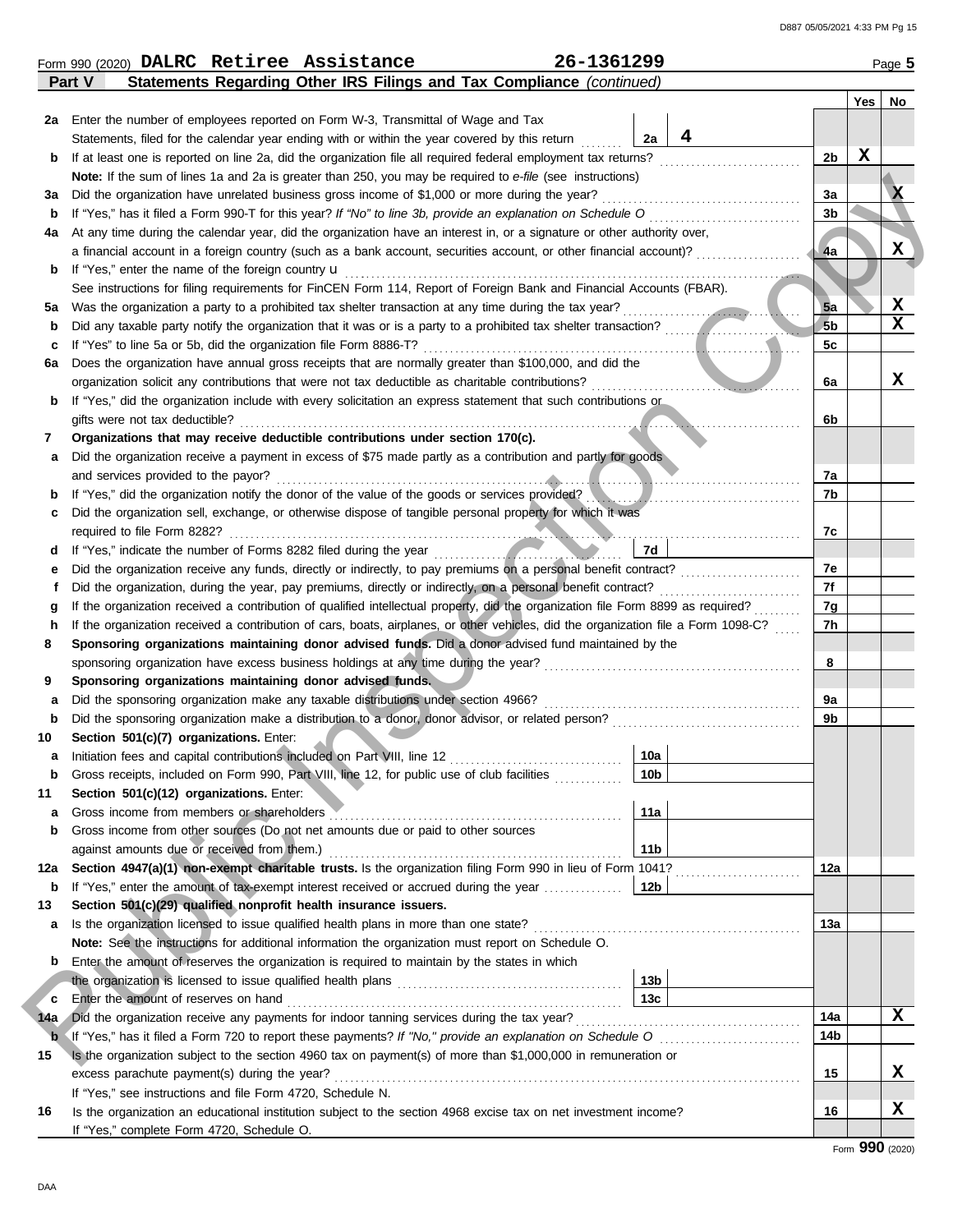| Governance, Management, and Disclosure For each "Yes" response to lines 2 through 7b below, and for a "No"<br>response to line 8a, 8b, or 10b below, describe the circumstances, processes, or changes on Schedule O. See instructions.<br>8<br>1a<br>Enter the number of voting members of the governing body at the end of the tax year<br>If there are material differences in voting rights among members of the governing body, or<br>if the governing body delegated broad authority to an executive committee or similar<br>8<br>1b<br>Enter the number of voting members included on line 1a, above, who are independent<br>Did any officer, director, trustee, or key employee have a family relationship or a business relationship with<br>2<br>Did the organization delegate control over management duties customarily performed by or under the direct<br>supervision of officers, directors, trustees, or key employees to a management company or other person?<br>3<br>4<br>Did the organization make any significant changes to its governing documents since the prior Form 990 was filed?<br>5<br>Did the organization become aware during the year of a significant diversion of the organization's assets?<br>6<br>Did the organization have members, stockholders, or other persons who had the power to elect or appoint<br>7a<br>Are any governance decisions of the organization reserved to (or subject to approval by) members,<br>7b<br>Did the organization contemporaneously document the meetings held or written actions underfaken during the year by the following:<br>8а<br>Each committee with authority to act on behalf of the governing body?<br>8b<br>Is there any officer, director, trustee, or key employee listed in Part VII, Section A, who cannot be reached at<br>9<br>Section B. Policies (This Section B requests information about policies not required by the Internal Revenue Code.)<br>Did the organization have local chapters, branches, or affiliates?<br>10a<br>If "Yes," did the organization have written policies and procedures governing the activities of such chapters,<br>affiliates, and branches to ensure their operations are consistent with the organization's exempt purposes?<br>10 <sub>b</sub><br>11a<br>Has the organization provided a complete copy of this Form 990 to all members of its governing body before filing the form?<br>Describe in Schedule O the process, if any, used by the organization to review this Form 990. | Yes<br>$\mathbf x$<br>X<br>$\mathbf x$<br>Yes<br>$\mathbf x$                                                  | ΙXΙ<br>No<br>X<br>х<br>x<br>x                                                                                                                                                                                                                     |
|---------------------------------------------------------------------------------------------------------------------------------------------------------------------------------------------------------------------------------------------------------------------------------------------------------------------------------------------------------------------------------------------------------------------------------------------------------------------------------------------------------------------------------------------------------------------------------------------------------------------------------------------------------------------------------------------------------------------------------------------------------------------------------------------------------------------------------------------------------------------------------------------------------------------------------------------------------------------------------------------------------------------------------------------------------------------------------------------------------------------------------------------------------------------------------------------------------------------------------------------------------------------------------------------------------------------------------------------------------------------------------------------------------------------------------------------------------------------------------------------------------------------------------------------------------------------------------------------------------------------------------------------------------------------------------------------------------------------------------------------------------------------------------------------------------------------------------------------------------------------------------------------------------------------------------------------------------------------------------------------------------------------------------------------------------------------------------------------------------------------------------------------------------------------------------------------------------------------------------------------------------------------------------------------------------------------------------------------------------------------------------------------------------------------------------------------------------------------------------------------------------------------|---------------------------------------------------------------------------------------------------------------|---------------------------------------------------------------------------------------------------------------------------------------------------------------------------------------------------------------------------------------------------|
|                                                                                                                                                                                                                                                                                                                                                                                                                                                                                                                                                                                                                                                                                                                                                                                                                                                                                                                                                                                                                                                                                                                                                                                                                                                                                                                                                                                                                                                                                                                                                                                                                                                                                                                                                                                                                                                                                                                                                                                                                                                                                                                                                                                                                                                                                                                                                                                                                                                                                                                     |                                                                                                               | X<br>$\mathbf{x}$<br>$\overline{\mathbf{x}}$<br>x<br>No                                                                                                                                                                                           |
|                                                                                                                                                                                                                                                                                                                                                                                                                                                                                                                                                                                                                                                                                                                                                                                                                                                                                                                                                                                                                                                                                                                                                                                                                                                                                                                                                                                                                                                                                                                                                                                                                                                                                                                                                                                                                                                                                                                                                                                                                                                                                                                                                                                                                                                                                                                                                                                                                                                                                                                     |                                                                                                               |                                                                                                                                                                                                                                                   |
|                                                                                                                                                                                                                                                                                                                                                                                                                                                                                                                                                                                                                                                                                                                                                                                                                                                                                                                                                                                                                                                                                                                                                                                                                                                                                                                                                                                                                                                                                                                                                                                                                                                                                                                                                                                                                                                                                                                                                                                                                                                                                                                                                                                                                                                                                                                                                                                                                                                                                                                     |                                                                                                               |                                                                                                                                                                                                                                                   |
|                                                                                                                                                                                                                                                                                                                                                                                                                                                                                                                                                                                                                                                                                                                                                                                                                                                                                                                                                                                                                                                                                                                                                                                                                                                                                                                                                                                                                                                                                                                                                                                                                                                                                                                                                                                                                                                                                                                                                                                                                                                                                                                                                                                                                                                                                                                                                                                                                                                                                                                     |                                                                                                               |                                                                                                                                                                                                                                                   |
|                                                                                                                                                                                                                                                                                                                                                                                                                                                                                                                                                                                                                                                                                                                                                                                                                                                                                                                                                                                                                                                                                                                                                                                                                                                                                                                                                                                                                                                                                                                                                                                                                                                                                                                                                                                                                                                                                                                                                                                                                                                                                                                                                                                                                                                                                                                                                                                                                                                                                                                     |                                                                                                               |                                                                                                                                                                                                                                                   |
|                                                                                                                                                                                                                                                                                                                                                                                                                                                                                                                                                                                                                                                                                                                                                                                                                                                                                                                                                                                                                                                                                                                                                                                                                                                                                                                                                                                                                                                                                                                                                                                                                                                                                                                                                                                                                                                                                                                                                                                                                                                                                                                                                                                                                                                                                                                                                                                                                                                                                                                     |                                                                                                               |                                                                                                                                                                                                                                                   |
|                                                                                                                                                                                                                                                                                                                                                                                                                                                                                                                                                                                                                                                                                                                                                                                                                                                                                                                                                                                                                                                                                                                                                                                                                                                                                                                                                                                                                                                                                                                                                                                                                                                                                                                                                                                                                                                                                                                                                                                                                                                                                                                                                                                                                                                                                                                                                                                                                                                                                                                     |                                                                                                               |                                                                                                                                                                                                                                                   |
|                                                                                                                                                                                                                                                                                                                                                                                                                                                                                                                                                                                                                                                                                                                                                                                                                                                                                                                                                                                                                                                                                                                                                                                                                                                                                                                                                                                                                                                                                                                                                                                                                                                                                                                                                                                                                                                                                                                                                                                                                                                                                                                                                                                                                                                                                                                                                                                                                                                                                                                     |                                                                                                               |                                                                                                                                                                                                                                                   |
|                                                                                                                                                                                                                                                                                                                                                                                                                                                                                                                                                                                                                                                                                                                                                                                                                                                                                                                                                                                                                                                                                                                                                                                                                                                                                                                                                                                                                                                                                                                                                                                                                                                                                                                                                                                                                                                                                                                                                                                                                                                                                                                                                                                                                                                                                                                                                                                                                                                                                                                     |                                                                                                               |                                                                                                                                                                                                                                                   |
|                                                                                                                                                                                                                                                                                                                                                                                                                                                                                                                                                                                                                                                                                                                                                                                                                                                                                                                                                                                                                                                                                                                                                                                                                                                                                                                                                                                                                                                                                                                                                                                                                                                                                                                                                                                                                                                                                                                                                                                                                                                                                                                                                                                                                                                                                                                                                                                                                                                                                                                     |                                                                                                               |                                                                                                                                                                                                                                                   |
|                                                                                                                                                                                                                                                                                                                                                                                                                                                                                                                                                                                                                                                                                                                                                                                                                                                                                                                                                                                                                                                                                                                                                                                                                                                                                                                                                                                                                                                                                                                                                                                                                                                                                                                                                                                                                                                                                                                                                                                                                                                                                                                                                                                                                                                                                                                                                                                                                                                                                                                     |                                                                                                               |                                                                                                                                                                                                                                                   |
|                                                                                                                                                                                                                                                                                                                                                                                                                                                                                                                                                                                                                                                                                                                                                                                                                                                                                                                                                                                                                                                                                                                                                                                                                                                                                                                                                                                                                                                                                                                                                                                                                                                                                                                                                                                                                                                                                                                                                                                                                                                                                                                                                                                                                                                                                                                                                                                                                                                                                                                     |                                                                                                               |                                                                                                                                                                                                                                                   |
|                                                                                                                                                                                                                                                                                                                                                                                                                                                                                                                                                                                                                                                                                                                                                                                                                                                                                                                                                                                                                                                                                                                                                                                                                                                                                                                                                                                                                                                                                                                                                                                                                                                                                                                                                                                                                                                                                                                                                                                                                                                                                                                                                                                                                                                                                                                                                                                                                                                                                                                     |                                                                                                               |                                                                                                                                                                                                                                                   |
|                                                                                                                                                                                                                                                                                                                                                                                                                                                                                                                                                                                                                                                                                                                                                                                                                                                                                                                                                                                                                                                                                                                                                                                                                                                                                                                                                                                                                                                                                                                                                                                                                                                                                                                                                                                                                                                                                                                                                                                                                                                                                                                                                                                                                                                                                                                                                                                                                                                                                                                     |                                                                                                               |                                                                                                                                                                                                                                                   |
|                                                                                                                                                                                                                                                                                                                                                                                                                                                                                                                                                                                                                                                                                                                                                                                                                                                                                                                                                                                                                                                                                                                                                                                                                                                                                                                                                                                                                                                                                                                                                                                                                                                                                                                                                                                                                                                                                                                                                                                                                                                                                                                                                                                                                                                                                                                                                                                                                                                                                                                     |                                                                                                               |                                                                                                                                                                                                                                                   |
|                                                                                                                                                                                                                                                                                                                                                                                                                                                                                                                                                                                                                                                                                                                                                                                                                                                                                                                                                                                                                                                                                                                                                                                                                                                                                                                                                                                                                                                                                                                                                                                                                                                                                                                                                                                                                                                                                                                                                                                                                                                                                                                                                                                                                                                                                                                                                                                                                                                                                                                     |                                                                                                               |                                                                                                                                                                                                                                                   |
|                                                                                                                                                                                                                                                                                                                                                                                                                                                                                                                                                                                                                                                                                                                                                                                                                                                                                                                                                                                                                                                                                                                                                                                                                                                                                                                                                                                                                                                                                                                                                                                                                                                                                                                                                                                                                                                                                                                                                                                                                                                                                                                                                                                                                                                                                                                                                                                                                                                                                                                     |                                                                                                               |                                                                                                                                                                                                                                                   |
|                                                                                                                                                                                                                                                                                                                                                                                                                                                                                                                                                                                                                                                                                                                                                                                                                                                                                                                                                                                                                                                                                                                                                                                                                                                                                                                                                                                                                                                                                                                                                                                                                                                                                                                                                                                                                                                                                                                                                                                                                                                                                                                                                                                                                                                                                                                                                                                                                                                                                                                     |                                                                                                               |                                                                                                                                                                                                                                                   |
|                                                                                                                                                                                                                                                                                                                                                                                                                                                                                                                                                                                                                                                                                                                                                                                                                                                                                                                                                                                                                                                                                                                                                                                                                                                                                                                                                                                                                                                                                                                                                                                                                                                                                                                                                                                                                                                                                                                                                                                                                                                                                                                                                                                                                                                                                                                                                                                                                                                                                                                     |                                                                                                               |                                                                                                                                                                                                                                                   |
|                                                                                                                                                                                                                                                                                                                                                                                                                                                                                                                                                                                                                                                                                                                                                                                                                                                                                                                                                                                                                                                                                                                                                                                                                                                                                                                                                                                                                                                                                                                                                                                                                                                                                                                                                                                                                                                                                                                                                                                                                                                                                                                                                                                                                                                                                                                                                                                                                                                                                                                     |                                                                                                               |                                                                                                                                                                                                                                                   |
|                                                                                                                                                                                                                                                                                                                                                                                                                                                                                                                                                                                                                                                                                                                                                                                                                                                                                                                                                                                                                                                                                                                                                                                                                                                                                                                                                                                                                                                                                                                                                                                                                                                                                                                                                                                                                                                                                                                                                                                                                                                                                                                                                                                                                                                                                                                                                                                                                                                                                                                     |                                                                                                               |                                                                                                                                                                                                                                                   |
|                                                                                                                                                                                                                                                                                                                                                                                                                                                                                                                                                                                                                                                                                                                                                                                                                                                                                                                                                                                                                                                                                                                                                                                                                                                                                                                                                                                                                                                                                                                                                                                                                                                                                                                                                                                                                                                                                                                                                                                                                                                                                                                                                                                                                                                                                                                                                                                                                                                                                                                     |                                                                                                               |                                                                                                                                                                                                                                                   |
|                                                                                                                                                                                                                                                                                                                                                                                                                                                                                                                                                                                                                                                                                                                                                                                                                                                                                                                                                                                                                                                                                                                                                                                                                                                                                                                                                                                                                                                                                                                                                                                                                                                                                                                                                                                                                                                                                                                                                                                                                                                                                                                                                                                                                                                                                                                                                                                                                                                                                                                     |                                                                                                               |                                                                                                                                                                                                                                                   |
|                                                                                                                                                                                                                                                                                                                                                                                                                                                                                                                                                                                                                                                                                                                                                                                                                                                                                                                                                                                                                                                                                                                                                                                                                                                                                                                                                                                                                                                                                                                                                                                                                                                                                                                                                                                                                                                                                                                                                                                                                                                                                                                                                                                                                                                                                                                                                                                                                                                                                                                     |                                                                                                               |                                                                                                                                                                                                                                                   |
|                                                                                                                                                                                                                                                                                                                                                                                                                                                                                                                                                                                                                                                                                                                                                                                                                                                                                                                                                                                                                                                                                                                                                                                                                                                                                                                                                                                                                                                                                                                                                                                                                                                                                                                                                                                                                                                                                                                                                                                                                                                                                                                                                                                                                                                                                                                                                                                                                                                                                                                     |                                                                                                               |                                                                                                                                                                                                                                                   |
|                                                                                                                                                                                                                                                                                                                                                                                                                                                                                                                                                                                                                                                                                                                                                                                                                                                                                                                                                                                                                                                                                                                                                                                                                                                                                                                                                                                                                                                                                                                                                                                                                                                                                                                                                                                                                                                                                                                                                                                                                                                                                                                                                                                                                                                                                                                                                                                                                                                                                                                     |                                                                                                               |                                                                                                                                                                                                                                                   |
|                                                                                                                                                                                                                                                                                                                                                                                                                                                                                                                                                                                                                                                                                                                                                                                                                                                                                                                                                                                                                                                                                                                                                                                                                                                                                                                                                                                                                                                                                                                                                                                                                                                                                                                                                                                                                                                                                                                                                                                                                                                                                                                                                                                                                                                                                                                                                                                                                                                                                                                     |                                                                                                               |                                                                                                                                                                                                                                                   |
|                                                                                                                                                                                                                                                                                                                                                                                                                                                                                                                                                                                                                                                                                                                                                                                                                                                                                                                                                                                                                                                                                                                                                                                                                                                                                                                                                                                                                                                                                                                                                                                                                                                                                                                                                                                                                                                                                                                                                                                                                                                                                                                                                                                                                                                                                                                                                                                                                                                                                                                     |                                                                                                               |                                                                                                                                                                                                                                                   |
|                                                                                                                                                                                                                                                                                                                                                                                                                                                                                                                                                                                                                                                                                                                                                                                                                                                                                                                                                                                                                                                                                                                                                                                                                                                                                                                                                                                                                                                                                                                                                                                                                                                                                                                                                                                                                                                                                                                                                                                                                                                                                                                                                                                                                                                                                                                                                                                                                                                                                                                     |                                                                                                               |                                                                                                                                                                                                                                                   |
|                                                                                                                                                                                                                                                                                                                                                                                                                                                                                                                                                                                                                                                                                                                                                                                                                                                                                                                                                                                                                                                                                                                                                                                                                                                                                                                                                                                                                                                                                                                                                                                                                                                                                                                                                                                                                                                                                                                                                                                                                                                                                                                                                                                                                                                                                                                                                                                                                                                                                                                     |                                                                                                               |                                                                                                                                                                                                                                                   |
|                                                                                                                                                                                                                                                                                                                                                                                                                                                                                                                                                                                                                                                                                                                                                                                                                                                                                                                                                                                                                                                                                                                                                                                                                                                                                                                                                                                                                                                                                                                                                                                                                                                                                                                                                                                                                                                                                                                                                                                                                                                                                                                                                                                                                                                                                                                                                                                                                                                                                                                     |                                                                                                               |                                                                                                                                                                                                                                                   |
|                                                                                                                                                                                                                                                                                                                                                                                                                                                                                                                                                                                                                                                                                                                                                                                                                                                                                                                                                                                                                                                                                                                                                                                                                                                                                                                                                                                                                                                                                                                                                                                                                                                                                                                                                                                                                                                                                                                                                                                                                                                                                                                                                                                                                                                                                                                                                                                                                                                                                                                     |                                                                                                               |                                                                                                                                                                                                                                                   |
|                                                                                                                                                                                                                                                                                                                                                                                                                                                                                                                                                                                                                                                                                                                                                                                                                                                                                                                                                                                                                                                                                                                                                                                                                                                                                                                                                                                                                                                                                                                                                                                                                                                                                                                                                                                                                                                                                                                                                                                                                                                                                                                                                                                                                                                                                                                                                                                                                                                                                                                     |                                                                                                               |                                                                                                                                                                                                                                                   |
| Did the organization have a written conflict of interest policy? If "No," go to line 13<br>12a                                                                                                                                                                                                                                                                                                                                                                                                                                                                                                                                                                                                                                                                                                                                                                                                                                                                                                                                                                                                                                                                                                                                                                                                                                                                                                                                                                                                                                                                                                                                                                                                                                                                                                                                                                                                                                                                                                                                                                                                                                                                                                                                                                                                                                                                                                                                                                                                                      | X                                                                                                             |                                                                                                                                                                                                                                                   |
| Were officers, directors, or trustees, and key employees required to disclose annually interests that could give rise to conflicts?<br>12b                                                                                                                                                                                                                                                                                                                                                                                                                                                                                                                                                                                                                                                                                                                                                                                                                                                                                                                                                                                                                                                                                                                                                                                                                                                                                                                                                                                                                                                                                                                                                                                                                                                                                                                                                                                                                                                                                                                                                                                                                                                                                                                                                                                                                                                                                                                                                                          | X                                                                                                             |                                                                                                                                                                                                                                                   |
| Did the organization regularly and consistently monitor and enforce compliance with the policy? If "Yes,"                                                                                                                                                                                                                                                                                                                                                                                                                                                                                                                                                                                                                                                                                                                                                                                                                                                                                                                                                                                                                                                                                                                                                                                                                                                                                                                                                                                                                                                                                                                                                                                                                                                                                                                                                                                                                                                                                                                                                                                                                                                                                                                                                                                                                                                                                                                                                                                                           |                                                                                                               |                                                                                                                                                                                                                                                   |
| 12c                                                                                                                                                                                                                                                                                                                                                                                                                                                                                                                                                                                                                                                                                                                                                                                                                                                                                                                                                                                                                                                                                                                                                                                                                                                                                                                                                                                                                                                                                                                                                                                                                                                                                                                                                                                                                                                                                                                                                                                                                                                                                                                                                                                                                                                                                                                                                                                                                                                                                                                 | $\mathbf x$                                                                                                   |                                                                                                                                                                                                                                                   |
| 13                                                                                                                                                                                                                                                                                                                                                                                                                                                                                                                                                                                                                                                                                                                                                                                                                                                                                                                                                                                                                                                                                                                                                                                                                                                                                                                                                                                                                                                                                                                                                                                                                                                                                                                                                                                                                                                                                                                                                                                                                                                                                                                                                                                                                                                                                                                                                                                                                                                                                                                  | $\mathbf x$                                                                                                   |                                                                                                                                                                                                                                                   |
| Did the organization have a written document retention and destruction policy?<br>14                                                                                                                                                                                                                                                                                                                                                                                                                                                                                                                                                                                                                                                                                                                                                                                                                                                                                                                                                                                                                                                                                                                                                                                                                                                                                                                                                                                                                                                                                                                                                                                                                                                                                                                                                                                                                                                                                                                                                                                                                                                                                                                                                                                                                                                                                                                                                                                                                                |                                                                                                               | x                                                                                                                                                                                                                                                 |
| Did the process for determining compensation of the following persons include a review and approval by                                                                                                                                                                                                                                                                                                                                                                                                                                                                                                                                                                                                                                                                                                                                                                                                                                                                                                                                                                                                                                                                                                                                                                                                                                                                                                                                                                                                                                                                                                                                                                                                                                                                                                                                                                                                                                                                                                                                                                                                                                                                                                                                                                                                                                                                                                                                                                                                              |                                                                                                               |                                                                                                                                                                                                                                                   |
| independent persons, comparability data, and contemporaneous substantiation of the deliberation and decision?                                                                                                                                                                                                                                                                                                                                                                                                                                                                                                                                                                                                                                                                                                                                                                                                                                                                                                                                                                                                                                                                                                                                                                                                                                                                                                                                                                                                                                                                                                                                                                                                                                                                                                                                                                                                                                                                                                                                                                                                                                                                                                                                                                                                                                                                                                                                                                                                       |                                                                                                               |                                                                                                                                                                                                                                                   |
| The organization's CEO, Executive Director, or top management official<br>15a                                                                                                                                                                                                                                                                                                                                                                                                                                                                                                                                                                                                                                                                                                                                                                                                                                                                                                                                                                                                                                                                                                                                                                                                                                                                                                                                                                                                                                                                                                                                                                                                                                                                                                                                                                                                                                                                                                                                                                                                                                                                                                                                                                                                                                                                                                                                                                                                                                       | X                                                                                                             |                                                                                                                                                                                                                                                   |
| 15b                                                                                                                                                                                                                                                                                                                                                                                                                                                                                                                                                                                                                                                                                                                                                                                                                                                                                                                                                                                                                                                                                                                                                                                                                                                                                                                                                                                                                                                                                                                                                                                                                                                                                                                                                                                                                                                                                                                                                                                                                                                                                                                                                                                                                                                                                                                                                                                                                                                                                                                 |                                                                                                               | X                                                                                                                                                                                                                                                 |
| If "Yes" to line 15a or 15b, describe the process in Schedule O (see instructions).                                                                                                                                                                                                                                                                                                                                                                                                                                                                                                                                                                                                                                                                                                                                                                                                                                                                                                                                                                                                                                                                                                                                                                                                                                                                                                                                                                                                                                                                                                                                                                                                                                                                                                                                                                                                                                                                                                                                                                                                                                                                                                                                                                                                                                                                                                                                                                                                                                 |                                                                                                               |                                                                                                                                                                                                                                                   |
| Did the organization invest in, contribute assets to, or participate in a joint venture or similar arrangement                                                                                                                                                                                                                                                                                                                                                                                                                                                                                                                                                                                                                                                                                                                                                                                                                                                                                                                                                                                                                                                                                                                                                                                                                                                                                                                                                                                                                                                                                                                                                                                                                                                                                                                                                                                                                                                                                                                                                                                                                                                                                                                                                                                                                                                                                                                                                                                                      |                                                                                                               |                                                                                                                                                                                                                                                   |
| 16a                                                                                                                                                                                                                                                                                                                                                                                                                                                                                                                                                                                                                                                                                                                                                                                                                                                                                                                                                                                                                                                                                                                                                                                                                                                                                                                                                                                                                                                                                                                                                                                                                                                                                                                                                                                                                                                                                                                                                                                                                                                                                                                                                                                                                                                                                                                                                                                                                                                                                                                 |                                                                                                               | X                                                                                                                                                                                                                                                 |
| <b>b</b> If "Yes," did the organization follow a written policy or procedure requiring the organization to evaluate its                                                                                                                                                                                                                                                                                                                                                                                                                                                                                                                                                                                                                                                                                                                                                                                                                                                                                                                                                                                                                                                                                                                                                                                                                                                                                                                                                                                                                                                                                                                                                                                                                                                                                                                                                                                                                                                                                                                                                                                                                                                                                                                                                                                                                                                                                                                                                                                             |                                                                                                               |                                                                                                                                                                                                                                                   |
|                                                                                                                                                                                                                                                                                                                                                                                                                                                                                                                                                                                                                                                                                                                                                                                                                                                                                                                                                                                                                                                                                                                                                                                                                                                                                                                                                                                                                                                                                                                                                                                                                                                                                                                                                                                                                                                                                                                                                                                                                                                                                                                                                                                                                                                                                                                                                                                                                                                                                                                     |                                                                                                               |                                                                                                                                                                                                                                                   |
| 16b                                                                                                                                                                                                                                                                                                                                                                                                                                                                                                                                                                                                                                                                                                                                                                                                                                                                                                                                                                                                                                                                                                                                                                                                                                                                                                                                                                                                                                                                                                                                                                                                                                                                                                                                                                                                                                                                                                                                                                                                                                                                                                                                                                                                                                                                                                                                                                                                                                                                                                                 |                                                                                                               |                                                                                                                                                                                                                                                   |
|                                                                                                                                                                                                                                                                                                                                                                                                                                                                                                                                                                                                                                                                                                                                                                                                                                                                                                                                                                                                                                                                                                                                                                                                                                                                                                                                                                                                                                                                                                                                                                                                                                                                                                                                                                                                                                                                                                                                                                                                                                                                                                                                                                                                                                                                                                                                                                                                                                                                                                                     |                                                                                                               |                                                                                                                                                                                                                                                   |
|                                                                                                                                                                                                                                                                                                                                                                                                                                                                                                                                                                                                                                                                                                                                                                                                                                                                                                                                                                                                                                                                                                                                                                                                                                                                                                                                                                                                                                                                                                                                                                                                                                                                                                                                                                                                                                                                                                                                                                                                                                                                                                                                                                                                                                                                                                                                                                                                                                                                                                                     |                                                                                                               |                                                                                                                                                                                                                                                   |
|                                                                                                                                                                                                                                                                                                                                                                                                                                                                                                                                                                                                                                                                                                                                                                                                                                                                                                                                                                                                                                                                                                                                                                                                                                                                                                                                                                                                                                                                                                                                                                                                                                                                                                                                                                                                                                                                                                                                                                                                                                                                                                                                                                                                                                                                                                                                                                                                                                                                                                                     |                                                                                                               |                                                                                                                                                                                                                                                   |
|                                                                                                                                                                                                                                                                                                                                                                                                                                                                                                                                                                                                                                                                                                                                                                                                                                                                                                                                                                                                                                                                                                                                                                                                                                                                                                                                                                                                                                                                                                                                                                                                                                                                                                                                                                                                                                                                                                                                                                                                                                                                                                                                                                                                                                                                                                                                                                                                                                                                                                                     |                                                                                                               |                                                                                                                                                                                                                                                   |
| (3)s only) available for public inspection. Indicate how you made these available. Check all that apply.                                                                                                                                                                                                                                                                                                                                                                                                                                                                                                                                                                                                                                                                                                                                                                                                                                                                                                                                                                                                                                                                                                                                                                                                                                                                                                                                                                                                                                                                                                                                                                                                                                                                                                                                                                                                                                                                                                                                                                                                                                                                                                                                                                                                                                                                                                                                                                                                            |                                                                                                               |                                                                                                                                                                                                                                                   |
| Other (explain on Schedule O)                                                                                                                                                                                                                                                                                                                                                                                                                                                                                                                                                                                                                                                                                                                                                                                                                                                                                                                                                                                                                                                                                                                                                                                                                                                                                                                                                                                                                                                                                                                                                                                                                                                                                                                                                                                                                                                                                                                                                                                                                                                                                                                                                                                                                                                                                                                                                                                                                                                                                       |                                                                                                               |                                                                                                                                                                                                                                                   |
| Describe on Schedule O whether (and if so, how) the organization made its governing documents, conflict of interest policy, and                                                                                                                                                                                                                                                                                                                                                                                                                                                                                                                                                                                                                                                                                                                                                                                                                                                                                                                                                                                                                                                                                                                                                                                                                                                                                                                                                                                                                                                                                                                                                                                                                                                                                                                                                                                                                                                                                                                                                                                                                                                                                                                                                                                                                                                                                                                                                                                     |                                                                                                               |                                                                                                                                                                                                                                                   |
|                                                                                                                                                                                                                                                                                                                                                                                                                                                                                                                                                                                                                                                                                                                                                                                                                                                                                                                                                                                                                                                                                                                                                                                                                                                                                                                                                                                                                                                                                                                                                                                                                                                                                                                                                                                                                                                                                                                                                                                                                                                                                                                                                                                                                                                                                                                                                                                                                                                                                                                     |                                                                                                               |                                                                                                                                                                                                                                                   |
| State the name, address, and telephone number of the person who possesses the organization's books and records u                                                                                                                                                                                                                                                                                                                                                                                                                                                                                                                                                                                                                                                                                                                                                                                                                                                                                                                                                                                                                                                                                                                                                                                                                                                                                                                                                                                                                                                                                                                                                                                                                                                                                                                                                                                                                                                                                                                                                                                                                                                                                                                                                                                                                                                                                                                                                                                                    |                                                                                                               |                                                                                                                                                                                                                                                   |
| 155 Westridge Parkway, Suite 220                                                                                                                                                                                                                                                                                                                                                                                                                                                                                                                                                                                                                                                                                                                                                                                                                                                                                                                                                                                                                                                                                                                                                                                                                                                                                                                                                                                                                                                                                                                                                                                                                                                                                                                                                                                                                                                                                                                                                                                                                                                                                                                                                                                                                                                                                                                                                                                                                                                                                    |                                                                                                               |                                                                                                                                                                                                                                                   |
|                                                                                                                                                                                                                                                                                                                                                                                                                                                                                                                                                                                                                                                                                                                                                                                                                                                                                                                                                                                                                                                                                                                                                                                                                                                                                                                                                                                                                                                                                                                                                                                                                                                                                                                                                                                                                                                                                                                                                                                                                                                                                                                                                                                                                                                                                                                                                                                                                                                                                                                     | participation in joint venture arrangements under applicable federal tax law, and take steps to safeguard the | List the states with which a copy of this Form 990 is required to be filed $\mathbf{u}$ $\mathbf{G}$ $\mathbf{A}$<br>Section 6104 requires an organization to make its Forms 1023 (1024 or 1024-A, if applicable), 990, and 990-T (Section 501(c) |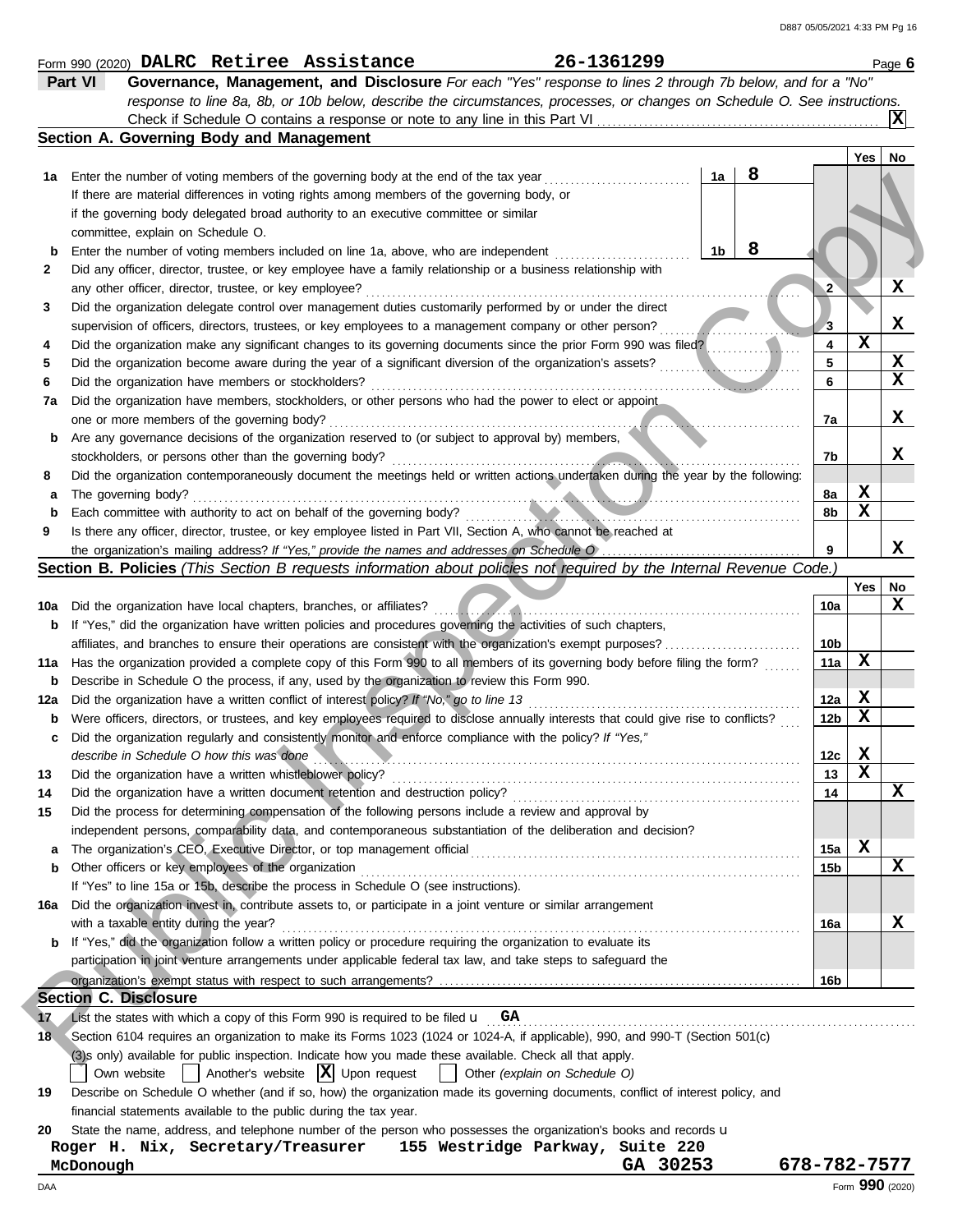| Form 990 (2020) DALRC Retiree Assistance                                                                                                                                                                                                               |                          |                         |               |             |              |                                 |        | 26-1361299                                                                      |                                                                              | Page 7                       |
|--------------------------------------------------------------------------------------------------------------------------------------------------------------------------------------------------------------------------------------------------------|--------------------------|-------------------------|---------------|-------------|--------------|---------------------------------|--------|---------------------------------------------------------------------------------|------------------------------------------------------------------------------|------------------------------|
| Part VII Compensation of Officers, Directors, Trustees, Key Employees, Highest Compensated Employees, and                                                                                                                                              |                          |                         |               |             |              |                                 |        |                                                                                 |                                                                              |                              |
| <b>Independent Contractors</b>                                                                                                                                                                                                                         |                          |                         |               |             |              |                                 |        |                                                                                 |                                                                              |                              |
|                                                                                                                                                                                                                                                        |                          |                         |               |             |              |                                 |        |                                                                                 | Check if Schedule O contains a response or note to any line in this Part VII |                              |
| Section A.                                                                                                                                                                                                                                             |                          |                         |               |             |              |                                 |        | Officers, Directors, Trustees, Key Employees, and Highest Compensated Employees |                                                                              |                              |
| 1a Complete this table for all persons required to be listed. Report compensation for the calendar year ending with or within the<br>organization's tax year.                                                                                          |                          |                         |               |             |              |                                 |        |                                                                                 |                                                                              |                              |
| • List all of the organization's current officers, directors, trustees (whether individuals or organizations), regardless of amount of                                                                                                                 |                          |                         |               |             |              |                                 |        |                                                                                 |                                                                              |                              |
| compensation. Enter -0- in columns (D), (E), and (F) if no compensation was paid.                                                                                                                                                                      |                          |                         |               |             |              |                                 |        |                                                                                 |                                                                              |                              |
| • List all of the organization's current key employees, if any. See instructions for definition of "key employee."<br>• List the organization's five current highest compensated employees (other than an officer, director, trustee, or key employee) |                          |                         |               |             |              |                                 |        |                                                                                 |                                                                              |                              |
| who received reportable compensation (Box 5 of Form W-2 and/or Box 7 of Form 1099-MISC) of more than \$100,000 from the                                                                                                                                |                          |                         |               |             |              |                                 |        |                                                                                 |                                                                              |                              |
| organization and any related organizations.                                                                                                                                                                                                            |                          |                         |               |             |              |                                 |        |                                                                                 |                                                                              |                              |
| • List all of the organization's former officers, key employees, and highest compensated employees who received more than<br>\$100,000 of reportable compensation from the organization and any related organizations.                                 |                          |                         |               |             |              |                                 |        |                                                                                 |                                                                              |                              |
| • List all of the organization's former directors or trustees that received, in the capacity as a former director or trustee of the                                                                                                                    |                          |                         |               |             |              |                                 |        |                                                                                 |                                                                              |                              |
| organization, more than \$10,000 of reportable compensation from the organization and any related organizations.<br>See instructions for the order in which to list the persons above.                                                                 |                          |                         |               |             |              |                                 |        |                                                                                 |                                                                              |                              |
| Check this box if neither the organization nor any related organization compensated any current officer, director, or trustee.                                                                                                                         |                          |                         |               |             |              |                                 |        |                                                                                 |                                                                              |                              |
| (A)                                                                                                                                                                                                                                                    | (B)                      |                         |               |             | (C)          |                                 |        | (D)                                                                             | $(\mathsf{F})$                                                               | (F)                          |
| Name and title                                                                                                                                                                                                                                         | Average<br>hours         |                         |               |             | Position     | (do not check more than one     |        | Reportable<br>compensation                                                      | Reportable<br>compensation                                                   | Estimated amount<br>of other |
|                                                                                                                                                                                                                                                        | per week                 |                         |               |             |              | box, unless person is both an   |        | from the                                                                        | from related                                                                 | compensation                 |
|                                                                                                                                                                                                                                                        | (list any<br>hours for   |                         |               |             |              | officer and a director/trustee) |        | organization<br>(W-2/1099-MISC)                                                 | organizations<br>(W-2/1099-MISC)                                             | from the<br>organization and |
|                                                                                                                                                                                                                                                        | related<br>organizations | Individual trustee      | Institutional | Officer     | Key employee | Highest compensated<br>employee | Former |                                                                                 |                                                                              | related organizations        |
|                                                                                                                                                                                                                                                        | below                    |                         |               |             |              |                                 |        |                                                                                 |                                                                              |                              |
|                                                                                                                                                                                                                                                        | dotted line)             |                         | trustee       |             |              |                                 |        |                                                                                 |                                                                              |                              |
|                                                                                                                                                                                                                                                        |                          |                         |               |             |              |                                 |        |                                                                                 |                                                                              |                              |
| $(1)$ William Selby                                                                                                                                                                                                                                    |                          |                         |               |             |              |                                 |        |                                                                                 |                                                                              |                              |
|                                                                                                                                                                                                                                                        | 2.00                     |                         |               |             |              |                                 |        |                                                                                 |                                                                              |                              |
| Chair                                                                                                                                                                                                                                                  | 0.00                     | $\mathbf x$             |               | $\mathbf x$ |              |                                 |        | 0                                                                               | 0                                                                            | 0                            |
| (2) Roger Nix                                                                                                                                                                                                                                          |                          |                         |               |             |              |                                 |        |                                                                                 |                                                                              |                              |
|                                                                                                                                                                                                                                                        | 22.00<br>0.00            | $\mathbf x$             |               | $\mathbf x$ |              |                                 |        | 15,000                                                                          | 0                                                                            | 0                            |
| Secretary/Treasurer<br>(3) Lydia Manning                                                                                                                                                                                                               |                          |                         |               |             |              |                                 |        |                                                                                 |                                                                              |                              |
|                                                                                                                                                                                                                                                        | 1.00                     |                         |               |             |              |                                 |        |                                                                                 |                                                                              |                              |
| Director                                                                                                                                                                                                                                               | 0.00                     | $\mathbf x$             |               |             |              |                                 |        | 0                                                                               | 0                                                                            | 0                            |
| (4) John Boatright                                                                                                                                                                                                                                     |                          |                         |               |             |              |                                 |        |                                                                                 |                                                                              |                              |
|                                                                                                                                                                                                                                                        | 1.00                     |                         |               |             |              |                                 |        |                                                                                 |                                                                              |                              |
| Director                                                                                                                                                                                                                                               | 0.00                     | $\mathbf{X}$            |               |             |              |                                 |        | 0                                                                               | 0                                                                            |                              |
| (5) Jane Hubbard                                                                                                                                                                                                                                       |                          |                         |               |             |              |                                 |        |                                                                                 |                                                                              |                              |
| Director                                                                                                                                                                                                                                               | 1.00<br>0.00             | $\mathbf{\overline{X}}$ |               |             |              |                                 |        | 0                                                                               | 0                                                                            | $\mathbf 0$                  |
| (6) Debra Langdon                                                                                                                                                                                                                                      |                          |                         |               |             |              |                                 |        |                                                                                 |                                                                              |                              |
|                                                                                                                                                                                                                                                        | 1.00                     |                         |               |             |              |                                 |        |                                                                                 |                                                                              |                              |
| Director                                                                                                                                                                                                                                               | 0.00                     | $\mathbf x$             |               |             |              |                                 |        | 0                                                                               | 0                                                                            | 0                            |
| (7) Ken Klatt                                                                                                                                                                                                                                          |                          |                         |               |             |              |                                 |        |                                                                                 |                                                                              |                              |
|                                                                                                                                                                                                                                                        | 1.00                     |                         |               |             |              |                                 |        |                                                                                 |                                                                              |                              |
| Director                                                                                                                                                                                                                                               | 0.00                     | $\mathbf x$             |               |             |              |                                 |        | 0                                                                               | 0                                                                            | 0                            |
| (8) Tricia Martin                                                                                                                                                                                                                                      | 1.00                     |                         |               |             |              |                                 |        |                                                                                 |                                                                              |                              |
| Director                                                                                                                                                                                                                                               | 0.00                     | $\mathbf x$             |               |             |              |                                 |        | 0                                                                               | 0                                                                            | 0                            |
| (9)                                                                                                                                                                                                                                                    |                          |                         |               |             |              |                                 |        |                                                                                 |                                                                              |                              |
|                                                                                                                                                                                                                                                        |                          |                         |               |             |              |                                 |        |                                                                                 |                                                                              |                              |
|                                                                                                                                                                                                                                                        |                          |                         |               |             |              |                                 |        |                                                                                 |                                                                              |                              |
| (10)                                                                                                                                                                                                                                                   |                          |                         |               |             |              |                                 |        |                                                                                 |                                                                              |                              |
|                                                                                                                                                                                                                                                        |                          |                         |               |             |              |                                 |        |                                                                                 |                                                                              |                              |
|                                                                                                                                                                                                                                                        |                          |                         |               |             |              |                                 |        |                                                                                 |                                                                              |                              |
| (11)                                                                                                                                                                                                                                                   |                          |                         |               |             |              |                                 |        |                                                                                 |                                                                              |                              |
|                                                                                                                                                                                                                                                        |                          |                         |               |             |              |                                 |        |                                                                                 |                                                                              |                              |
|                                                                                                                                                                                                                                                        |                          |                         |               |             |              |                                 |        |                                                                                 |                                                                              |                              |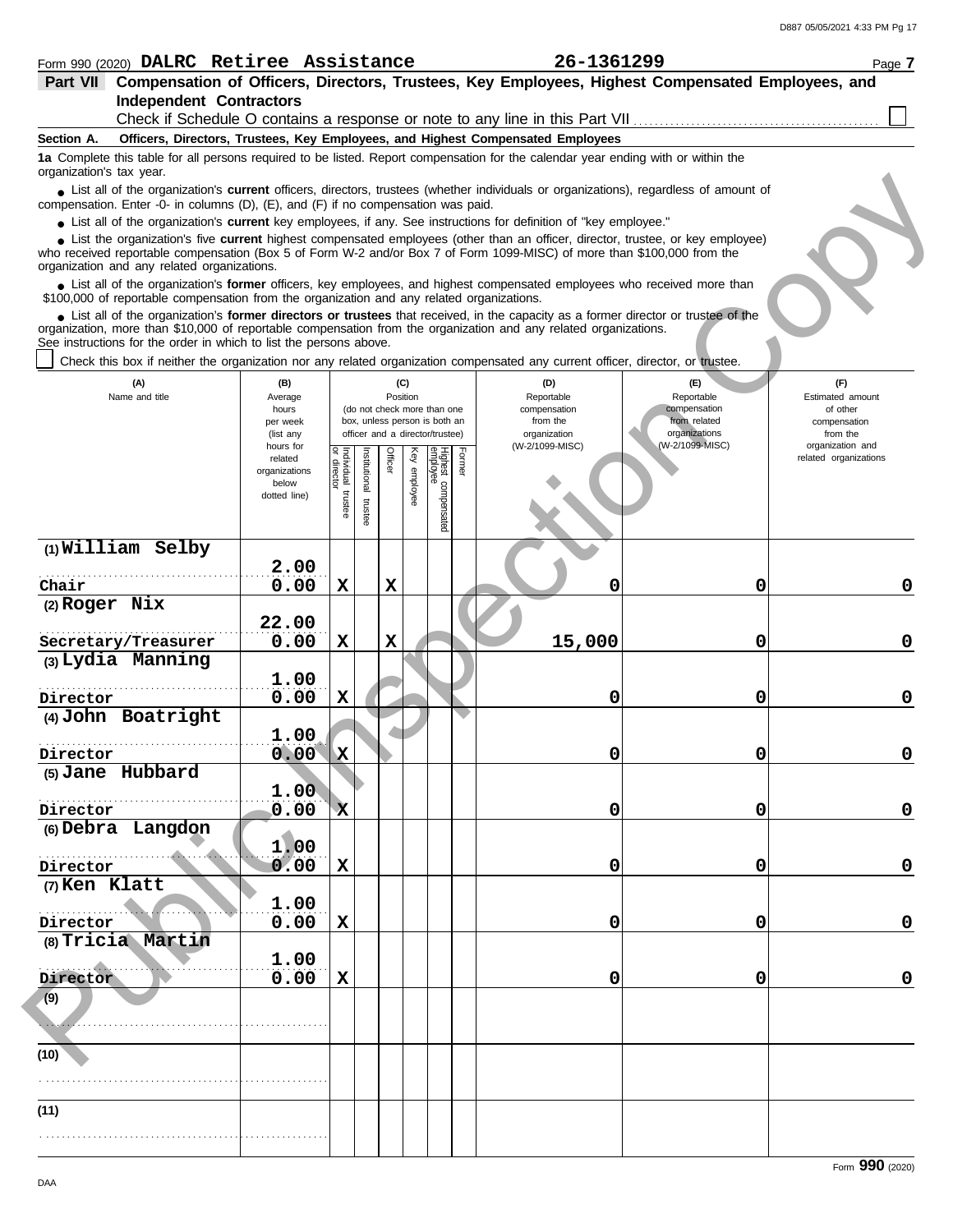| (A)<br>Name and title                                                                                                                                                                                                                                                                                                                                | (B)<br>Average<br>hours<br>per week<br>(list any               |                                   |                      | (C)<br>Position |              | (do not check more than one<br>box, unless person is both an<br>officer and a director/trustee) |             | (D)<br>Reportable<br>compensation<br>from the<br>organization | (E)<br>Reportable<br>compensation<br>from related<br>organizations | (F)<br>Estimated amount<br>of other<br>compensation<br>from the |    |
|------------------------------------------------------------------------------------------------------------------------------------------------------------------------------------------------------------------------------------------------------------------------------------------------------------------------------------------------------|----------------------------------------------------------------|-----------------------------------|----------------------|-----------------|--------------|-------------------------------------------------------------------------------------------------|-------------|---------------------------------------------------------------|--------------------------------------------------------------------|-----------------------------------------------------------------|----|
|                                                                                                                                                                                                                                                                                                                                                      | hours for<br>related<br>organizations<br>below<br>dotted line) | Individual trustee<br>or director | nstitutional trustee | Officer         | Key employee | Highest c<br>compensated<br>compensated                                                         | Former      | (W-2/1099-MISC)                                               | (W-2/1099-MISC)                                                    | organization and<br>related organizations                       |    |
|                                                                                                                                                                                                                                                                                                                                                      |                                                                |                                   |                      |                 |              |                                                                                                 |             |                                                               |                                                                    |                                                                 |    |
|                                                                                                                                                                                                                                                                                                                                                      |                                                                |                                   |                      |                 |              |                                                                                                 |             |                                                               |                                                                    |                                                                 |    |
|                                                                                                                                                                                                                                                                                                                                                      |                                                                |                                   |                      |                 |              |                                                                                                 |             |                                                               |                                                                    |                                                                 |    |
|                                                                                                                                                                                                                                                                                                                                                      |                                                                |                                   |                      |                 |              |                                                                                                 |             |                                                               |                                                                    |                                                                 |    |
|                                                                                                                                                                                                                                                                                                                                                      |                                                                |                                   |                      |                 |              |                                                                                                 |             |                                                               |                                                                    |                                                                 |    |
|                                                                                                                                                                                                                                                                                                                                                      |                                                                |                                   |                      |                 |              |                                                                                                 |             |                                                               |                                                                    |                                                                 |    |
|                                                                                                                                                                                                                                                                                                                                                      |                                                                |                                   |                      |                 |              |                                                                                                 |             |                                                               |                                                                    |                                                                 |    |
|                                                                                                                                                                                                                                                                                                                                                      |                                                                |                                   |                      |                 |              |                                                                                                 |             |                                                               |                                                                    |                                                                 |    |
| c Total from continuation sheets to Part VII, Section A                                                                                                                                                                                                                                                                                              |                                                                |                                   |                      |                 |              |                                                                                                 | $\mathbf u$ | 15,000                                                        |                                                                    |                                                                 |    |
|                                                                                                                                                                                                                                                                                                                                                      |                                                                |                                   |                      |                 |              |                                                                                                 |             | 15,000                                                        |                                                                    |                                                                 |    |
| Total number of individuals (including but not limited to those listed above) who received more than \$100,000 of<br>$\mathbf{2}$                                                                                                                                                                                                                    |                                                                |                                   |                      |                 |              |                                                                                                 |             |                                                               |                                                                    |                                                                 |    |
| reportable compensation from the organization $\mathbf u$ 0                                                                                                                                                                                                                                                                                          |                                                                |                                   |                      |                 |              |                                                                                                 |             |                                                               |                                                                    | Yes                                                             | No |
| Did the organization list any former officer, director, trustee, key employee, or highest compensated<br>3                                                                                                                                                                                                                                           |                                                                |                                   |                      |                 |              |                                                                                                 |             |                                                               |                                                                    |                                                                 |    |
| For any individual listed on line 1a, is the sum of reportable compensation and other compensation from the<br>4                                                                                                                                                                                                                                     |                                                                |                                   |                      |                 |              |                                                                                                 |             |                                                               |                                                                    | $\mathbf{3}$                                                    | х  |
| organization and related organizations greater than \$150,000? If "Yes," complete Schedule J for such                                                                                                                                                                                                                                                |                                                                |                                   |                      |                 |              |                                                                                                 |             |                                                               |                                                                    |                                                                 | X  |
| individual communications and construction of the construction of the construction of the construction of the construction of the construction of the construction of the construction of the construction of the construction<br>Did any person listed on line 1a receive or accrue compensation from any unrelated organization or individual<br>5 |                                                                |                                   |                      |                 |              |                                                                                                 |             |                                                               |                                                                    | 4                                                               |    |
|                                                                                                                                                                                                                                                                                                                                                      |                                                                |                                   |                      |                 |              |                                                                                                 |             |                                                               |                                                                    | 5                                                               | x  |
| Section B. Independent Contractors                                                                                                                                                                                                                                                                                                                   |                                                                |                                   |                      |                 |              |                                                                                                 |             |                                                               |                                                                    |                                                                 |    |
| Complete this table for your five highest compensated independent contractors that received more than \$100,000 of<br>1<br>compensation from the organization. Report compensation for the calendar year ending with or within the organization's tax year.                                                                                          |                                                                |                                   |                      |                 |              |                                                                                                 |             |                                                               |                                                                    |                                                                 |    |
|                                                                                                                                                                                                                                                                                                                                                      | $(A)$<br>Name and business address                             |                                   |                      |                 |              |                                                                                                 |             |                                                               | (B)<br>Description of services                                     | (C)<br>Compensation                                             |    |
|                                                                                                                                                                                                                                                                                                                                                      |                                                                |                                   |                      |                 |              |                                                                                                 |             |                                                               |                                                                    |                                                                 |    |
|                                                                                                                                                                                                                                                                                                                                                      |                                                                |                                   |                      |                 |              |                                                                                                 |             |                                                               |                                                                    |                                                                 |    |
|                                                                                                                                                                                                                                                                                                                                                      |                                                                |                                   |                      |                 |              |                                                                                                 |             |                                                               |                                                                    |                                                                 |    |
|                                                                                                                                                                                                                                                                                                                                                      |                                                                |                                   |                      |                 |              |                                                                                                 |             |                                                               |                                                                    |                                                                 |    |
|                                                                                                                                                                                                                                                                                                                                                      |                                                                |                                   |                      |                 |              |                                                                                                 |             |                                                               |                                                                    |                                                                 |    |
|                                                                                                                                                                                                                                                                                                                                                      |                                                                |                                   |                      |                 |              |                                                                                                 |             |                                                               |                                                                    |                                                                 |    |

| DAA | 990<br>(2020)<br>Form |
|-----|-----------------------|
|-----|-----------------------|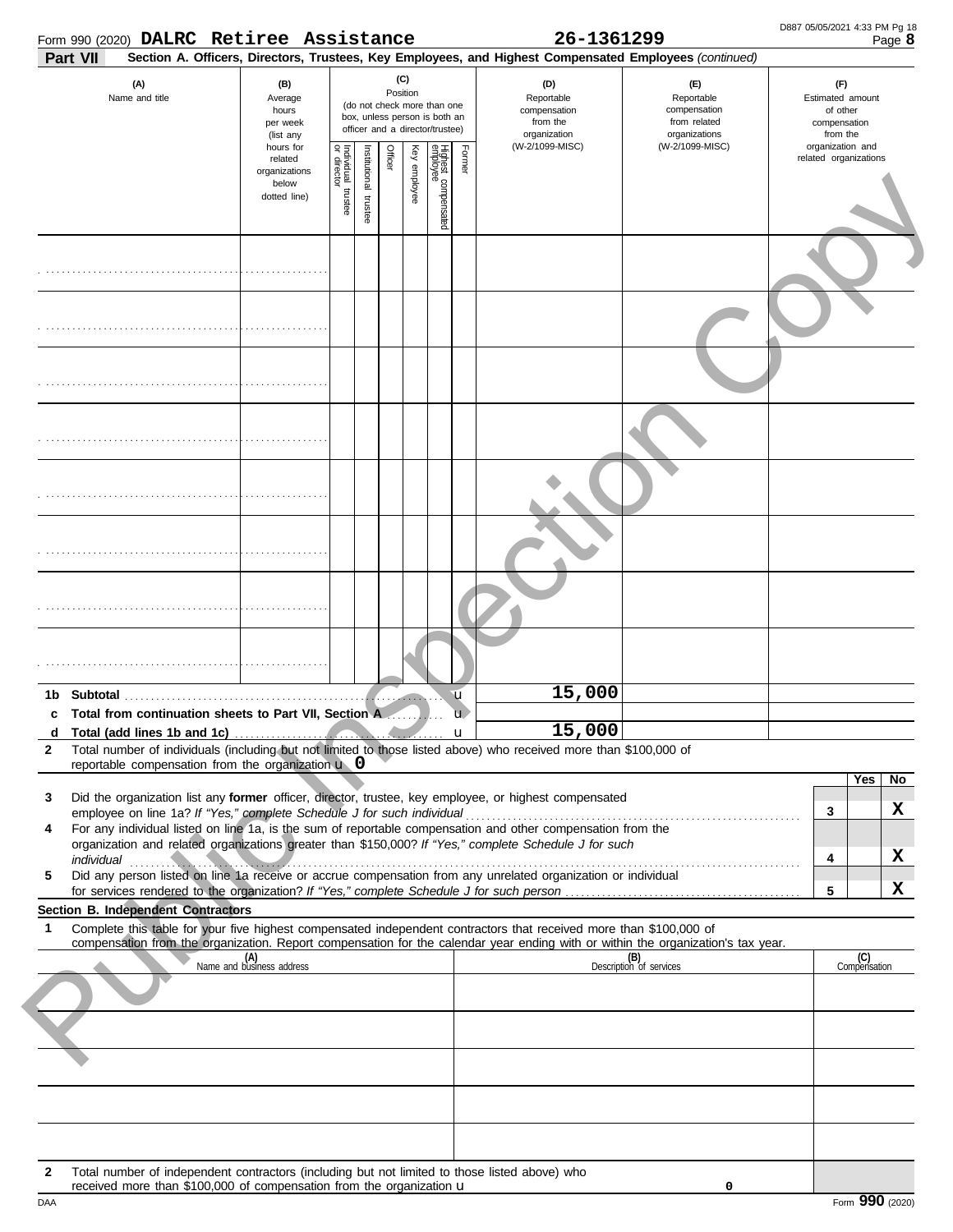| 26-1361299<br>Form 990 (2020) DALRC Retiree Assistance | Page 9 |  |
|--------------------------------------------------------|--------|--|
|--------------------------------------------------------|--------|--|

|                                                                  | Part VIII | <b>Statement of Revenue</b><br>Check if Schedule O contains a response or note to any line in this Part VIII |                 |                      |               |                          |                               |                                    |
|------------------------------------------------------------------|-----------|--------------------------------------------------------------------------------------------------------------|-----------------|----------------------|---------------|--------------------------|-------------------------------|------------------------------------|
|                                                                  |           |                                                                                                              |                 |                      | (A)           | (B)<br>Related or exempt | (C)                           | (D)<br>Revenue excluded            |
|                                                                  |           |                                                                                                              |                 |                      | Total revenue | function revenue         | Unrelated<br>business revenue | from tax under<br>sections 512-514 |
| <b>Contributions, Gifts, Grants</b><br>and Other Similar Amounts |           | 1a Federated campaigns                                                                                       | 1a              |                      |               |                          |                               |                                    |
|                                                                  |           | <b>b</b> Membership dues                                                                                     | 1 <sub>b</sub>  |                      |               |                          |                               |                                    |
|                                                                  |           | c Fundraising events                                                                                         | 1 <sub>c</sub>  |                      |               |                          |                               |                                    |
|                                                                  |           | d Related organizations                                                                                      | 1 <sub>d</sub>  |                      |               |                          |                               |                                    |
|                                                                  |           | e Government grants (contributions)                                                                          | 1e              |                      |               |                          |                               |                                    |
|                                                                  |           | f All other contributions, gifts, grants,<br>and similar amounts not included above                          |                 |                      |               |                          |                               |                                    |
|                                                                  |           |                                                                                                              | 1f              | 340,632              |               |                          |                               |                                    |
|                                                                  |           | <b>g</b> Noncash contributions included in lines 1a-1f                                                       | $1g$ \$         | $\mathbf{u}$         | 340,632       |                          |                               |                                    |
|                                                                  |           |                                                                                                              |                 | <b>Business Code</b> |               |                          |                               |                                    |
|                                                                  | 2a        |                                                                                                              |                 |                      |               |                          |                               |                                    |
|                                                                  | b         |                                                                                                              |                 |                      |               |                          |                               |                                    |
|                                                                  | c         |                                                                                                              |                 |                      |               |                          |                               |                                    |
| Program Service<br>Revenue                                       | d         |                                                                                                              |                 |                      |               |                          |                               |                                    |
|                                                                  | е         |                                                                                                              |                 |                      |               |                          |                               |                                    |
|                                                                  |           | f All other program service revenue                                                                          |                 |                      |               |                          |                               |                                    |
|                                                                  |           |                                                                                                              |                 | $\mathbf{u}$         |               |                          |                               |                                    |
|                                                                  | 3         | Investment income (including dividends, interest, and                                                        |                 |                      | 18,943        |                          |                               |                                    |
|                                                                  |           |                                                                                                              |                 | u                    |               |                          |                               | 18,943                             |
|                                                                  | 4         | Income from investment of tax-exempt bond proceeds                                                           |                 | u                    |               |                          |                               |                                    |
|                                                                  | 5         | (i) Real                                                                                                     |                 | u<br>(ii) Personal   |               |                          |                               |                                    |
|                                                                  |           | 6a Gross rents<br>6a                                                                                         |                 |                      |               |                          |                               |                                    |
|                                                                  |           | 6b<br><b>b</b> Less: rental expenses                                                                         |                 |                      |               |                          |                               |                                    |
|                                                                  |           | 6c<br><b>c</b> Rental inc. or (loss)                                                                         |                 |                      |               |                          |                               |                                    |
|                                                                  |           | d Net rental income or (loss)                                                                                |                 | $\mathbf{u}$         |               |                          |                               |                                    |
|                                                                  |           | <b>7a</b> Gross amount from<br>(i) Securities                                                                |                 | (ii) Other           |               |                          |                               |                                    |
|                                                                  |           | sales of assets<br>7а<br>other than inventory                                                                |                 |                      |               |                          |                               |                                    |
|                                                                  |           | <b>b</b> Less: cost or other                                                                                 |                 |                      |               |                          |                               |                                    |
| Revenue                                                          |           | basis and sales exps.<br>7b                                                                                  |                 |                      |               |                          |                               |                                    |
|                                                                  |           | 7c<br>c Gain or (loss)                                                                                       |                 |                      |               |                          |                               |                                    |
| .<br>her                                                         |           |                                                                                                              |                 | u                    |               |                          |                               |                                    |
| δ                                                                |           | 8a Gross income from fundraising events                                                                      |                 |                      |               |                          |                               |                                    |
|                                                                  |           | (not including $\delta$<br>of contributions reported on line 1c).                                            |                 |                      |               |                          |                               |                                    |
|                                                                  |           |                                                                                                              | 8a              |                      |               |                          |                               |                                    |
|                                                                  |           | See Part IV, line 18<br><b>b</b> Less: direct expenses                                                       | 8b              |                      |               |                          |                               |                                    |
|                                                                  |           | c Net income or (loss) from fundraising events                                                               |                 | u                    |               |                          |                               |                                    |
|                                                                  |           | 9a Gross income from gaming activities.                                                                      |                 |                      |               |                          |                               |                                    |
|                                                                  |           | See Part IV, line 19                                                                                         | 9а              |                      |               |                          |                               |                                    |
|                                                                  |           | <b>b</b> Less: direct expenses                                                                               | 9 <sub>b</sub>  |                      |               |                          |                               |                                    |
|                                                                  |           | c Net income or (loss) from gaming activities                                                                |                 | u                    |               |                          |                               |                                    |
|                                                                  |           | 10a Gross sales of inventory, less                                                                           |                 |                      |               |                          |                               |                                    |
|                                                                  |           | returns and allowances                                                                                       | 10a             |                      |               |                          |                               |                                    |
|                                                                  |           | <b>b</b> Less: cost of goods sold                                                                            | 10 <sub>b</sub> |                      |               |                          |                               |                                    |
|                                                                  |           | c Net income or (loss) from sales of inventory                                                               |                 | u                    |               |                          |                               |                                    |
|                                                                  |           |                                                                                                              |                 | <b>Business Code</b> |               |                          |                               |                                    |
|                                                                  | 11a.      |                                                                                                              |                 |                      |               |                          |                               |                                    |
|                                                                  | b         |                                                                                                              |                 |                      |               |                          |                               |                                    |
| Miscellaneous<br>Revenue                                         |           |                                                                                                              |                 |                      |               |                          |                               |                                    |
|                                                                  |           |                                                                                                              |                 | u                    |               |                          |                               |                                    |
|                                                                  |           |                                                                                                              |                 | $\mathbf{u}$         | 359,575       | 0                        | $\mathbf 0$                   | 18,943                             |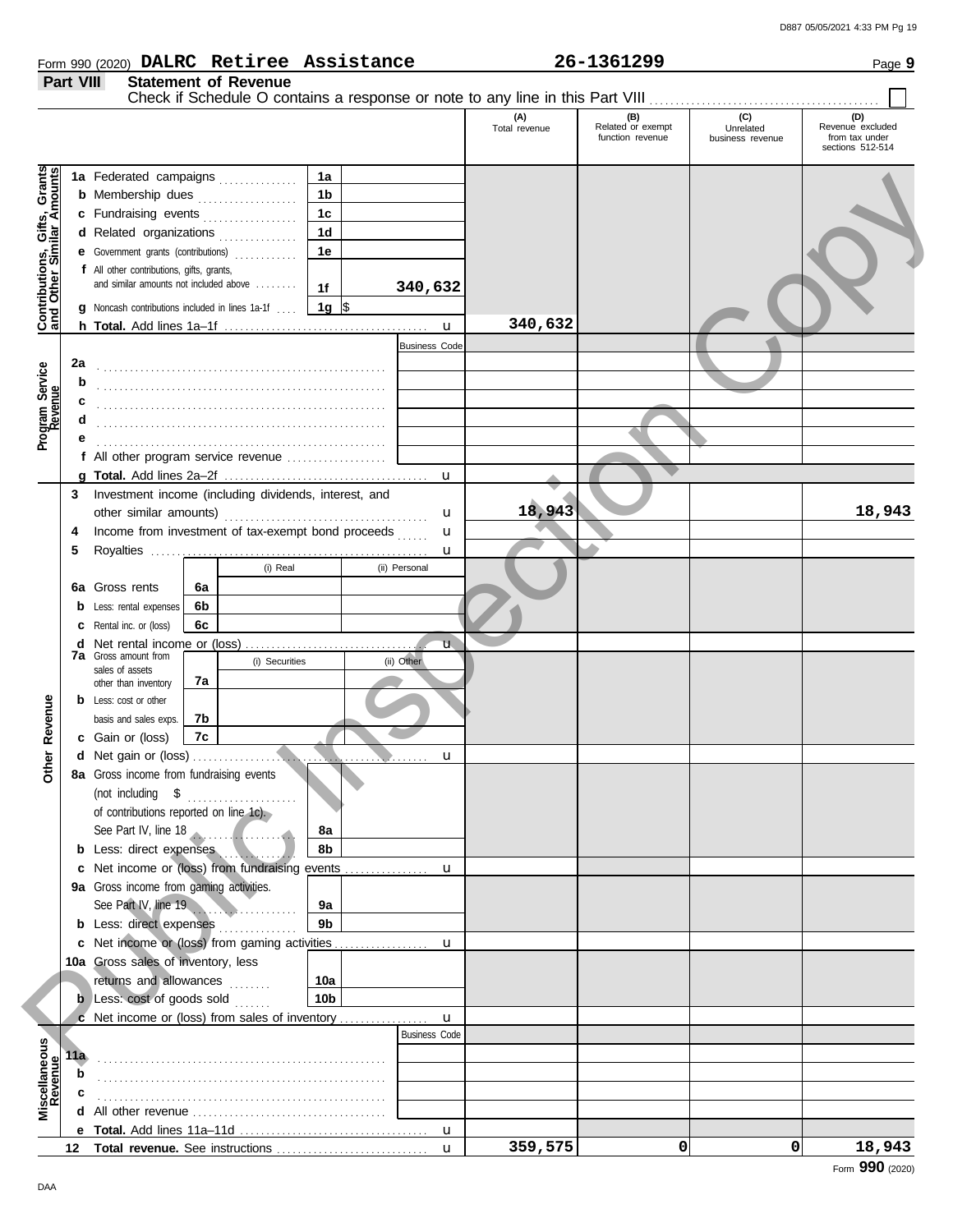#### **Part IX Statement of Functional Expenses** Form 990 (2020) Page **10 DALRC Retiree Assistance 26-1361299** *Section 501(c)(3) and 501(c)(4) organizations must complete all columns. All other organizations must complete column (A). Do not include amounts reported on lines 6b, 7b, 8b, 9b, and 10b of Part VIII.* **1 2 3** Grants and other assistance to foreign **4 5** Compensation of current officers, directors, **6** Compensation not included above to disqualified **7 8 9 10 11 a** Management ................................ **b** Legal . . . . . . . . . . . . . . . . . . . . . . . . . . . . . . . . . . . . . . . . **c** Accounting . . . . . . . . . . . . . . . . . . . . . . . . . . . . . . . . . . **d** Lobbying . . . . . . . . . . . . . . . . . . . . . . . . . . . . . . . . . . . . . **e** Professional fundraising services. See Part IV, line 17 **f g** Other. (If line 11g amount exceeds 10% of line 25, column **12 13 14 15 16 17 18 19 20 21 22 23 24** Other expenses. Itemize expenses not covered **a b c d e** All other expenses . . . . . . . . . . . . . . . . . . . . . . . . . . . **25 26** Grants and other assistance to domestic organizations and domestic governments. See Part IV, line 21 . . . . . . . . . . Grants and other assistance to domestic individuals. See Part IV, line 22 organizations, foreign governments, and foreign individuals. See Part IV, lines 15 and 16 . . . . . . . . . . Benefits paid to or for members .............. trustees, and key employees ........... persons (as defined under section 4958(f)(1)) and persons described in section 4958(c)(3)(B) . . . . . . . Other salaries and wages ................... Pension plan accruals and contributions (include section 401(k) and 403(b) employer contributions) Other employee benefits ..................... Payroll taxes . . . . . . . . . . . . . . . . . . . . . . . . . . . . . . . . . Fees for services (nonemployees): Investment management fees ............... Advertising and promotion .................. Office expenses . . . . . . . . . . . . . . . . . . . . . . . . . . . . . Information technology ....................... Royalties . . . . . . . . . . . . . . . . . . . . . . . . . . . . . . . . . . . . Occupancy . . . . . . . . . . . . . . . . . . . . . . . . . . . . . . . . . . Travel . . . . . . . . . . . . . . . . . . . . . . . . . . . . . . . . . . . . . . . . Payments of travel or entertainment expenses for any federal, state, or local public officials Conferences, conventions, and meetings Interest . . . . . . . . . . . . . . . . . . . . . . . . . . . . . . . . . . . . . . Payments to affiliates .... Depreciation, depletion, and amortization Insurance . . . . . . . . . . . . . . . . . . . . . . . . . . . . . . . . . . . . above (List miscellaneous expenses on line 24e. If line 24e amount exceeds 10% of line 25, column (A) amount, list line 24e expenses on Schedule O.) Total functional expenses. Add lines 1 through 24e organization reported in column (B) joint costs from a combined educational campaign and **(A) (B) (C) (D)** Total expenses **Program service** Management and expenses and in the queneral expenses Fundraising expenses Other operating expenses 1,149 2,074 2,075 other employee expenses **2,377** 1,188 1,189 **Printing and mailing 1,370** 685 685 **Operational expenses** 1,001 1,000 1,001 Check if Schedule O contains a response or note to any line in this Part IX **Joint costs.** Complete this line only if the (A) amount, list line 11g expenses on Schedule O.) . . . . . . . . **260,521 260,521 32,535 16,267 16,268 2,546 1,273 1,273 2,009 2,009 1,587 1,587 8,174 8,174 964 964 3,827 1,913 1,914 321,060 283,921 37,139 0** 1 and the control and the control and the control and the control and the control and the control and the control and the control and the control and the control and the control and the control and the control and the con

fundraising solicitation. Check here  $\mathbf{u}$  | if

following SOP 98-2 (ASC 958-720)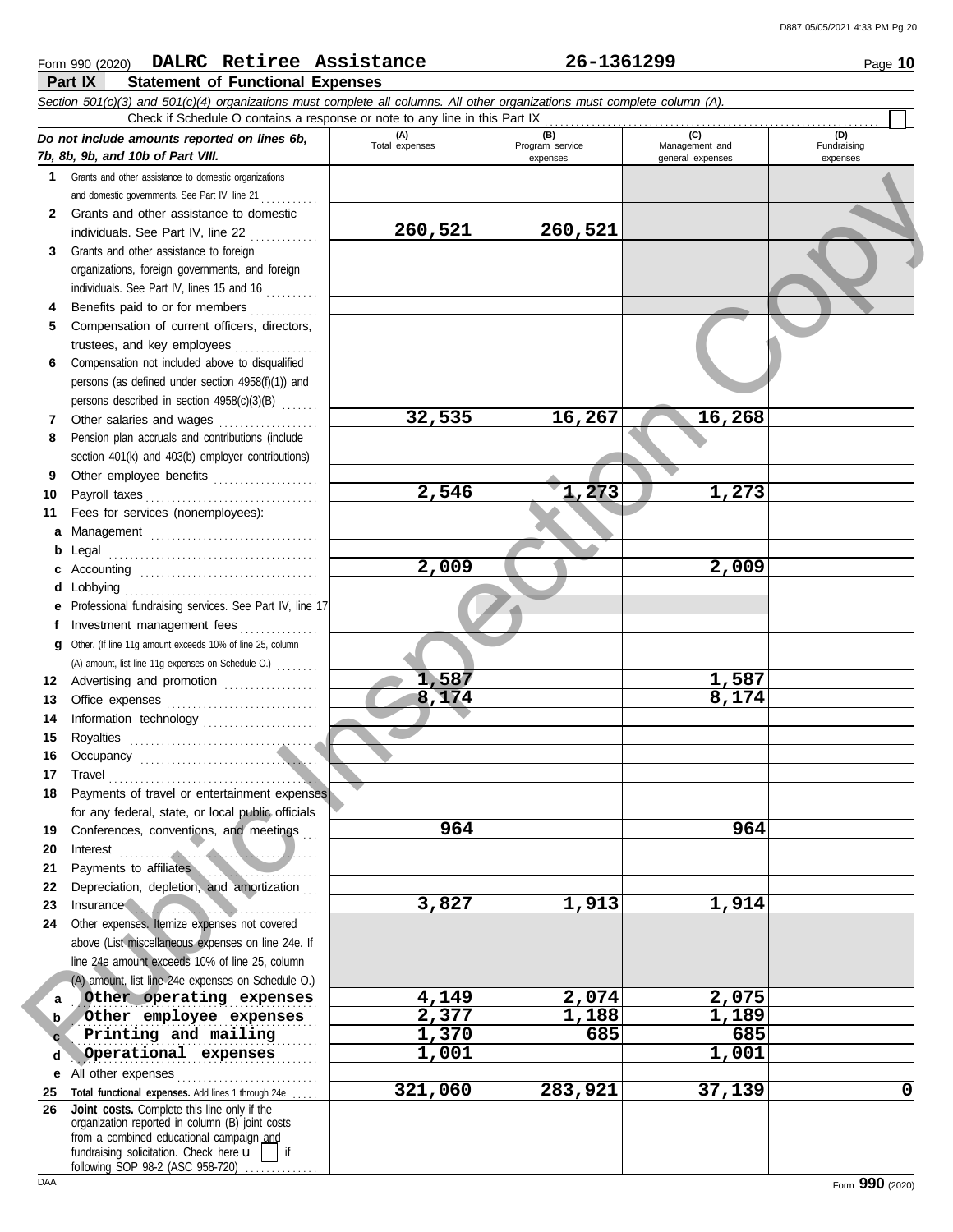|                 | Form 990 (2020) DALRC Retiree Assistance                                                                                                                                                                                            |                 | 26-1361299               |                         | Page 11            |
|-----------------|-------------------------------------------------------------------------------------------------------------------------------------------------------------------------------------------------------------------------------------|-----------------|--------------------------|-------------------------|--------------------|
| Part X          | <b>Balance Sheet</b>                                                                                                                                                                                                                |                 |                          |                         |                    |
|                 |                                                                                                                                                                                                                                     |                 |                          |                         |                    |
|                 |                                                                                                                                                                                                                                     |                 | (A)<br>Beginning of year |                         | (B)<br>End of year |
| 1.              | Cash-non-interest-bearing                                                                                                                                                                                                           | 235,790         | $\overline{1}$           | 274,305                 |                    |
| 2               |                                                                                                                                                                                                                                     |                 | $725,000$ 2              |                         | 725,000            |
| 3               |                                                                                                                                                                                                                                     |                 | 3                        |                         |                    |
| 4               | Accounts receivable, net                                                                                                                                                                                                            |                 |                          | $\overline{\mathbf{4}}$ |                    |
| 5               | Loans and other receivables from any current or former officer, director,                                                                                                                                                           |                 |                          |                         |                    |
|                 | trustee, key employee, creator or founder, substantial contributor, or 35%                                                                                                                                                          |                 |                          |                         |                    |
|                 |                                                                                                                                                                                                                                     |                 |                          | 5                       |                    |
| 6               | Loans and other receivables from other disqualified persons (as defined                                                                                                                                                             |                 |                          |                         |                    |
|                 | under section 4958(f)(1)), and persons described in section $4958(c)(3)(B)$                                                                                                                                                         |                 |                          | 6                       |                    |
| 7               |                                                                                                                                                                                                                                     |                 |                          | $\overline{7}$          |                    |
| 8               | Inventories for sale or use                                                                                                                                                                                                         |                 |                          | 8                       |                    |
| 9               |                                                                                                                                                                                                                                     |                 |                          | 9                       |                    |
|                 | 10a Land, buildings, and equipment: cost or other                                                                                                                                                                                   |                 |                          |                         |                    |
|                 |                                                                                                                                                                                                                                     |                 |                          |                         |                    |
|                 |                                                                                                                                                                                                                                     | 10 <sub>b</sub> |                          | 10 <sub>c</sub>         |                    |
| 11              |                                                                                                                                                                                                                                     |                 |                          | 11                      |                    |
| 12              |                                                                                                                                                                                                                                     |                 |                          | 12                      |                    |
| 13              |                                                                                                                                                                                                                                     |                 |                          | 13                      |                    |
| 14              | Intangible assets                                                                                                                                                                                                                   |                 |                          | 14                      |                    |
| 15              |                                                                                                                                                                                                                                     |                 |                          | 15                      |                    |
| 16              |                                                                                                                                                                                                                                     | 960,790         | 16                       | 999,305                 |                    |
| 17              |                                                                                                                                                                                                                                     |                 |                          | 17                      |                    |
| 18              | Grants payable                                                                                                                                                                                                                      |                 | 18                       |                         |                    |
| 19              | Deferred revenue <i>communication</i> and the communication of the communication of the communication of the communication of the communication of the communication of the communication of the communication of the communication |                 |                          | 19                      |                    |
| 20              |                                                                                                                                                                                                                                     |                 |                          | 20                      |                    |
| 21              | Escrow or custodial account liability. Complete Part IV of Schedule D                                                                                                                                                               |                 |                          | 21                      |                    |
| 22              | Loans and other payables to any current or former officer, director,                                                                                                                                                                |                 |                          |                         |                    |
|                 | trustee, key employee, creator or founder, substantial contributor, or 35%                                                                                                                                                          |                 |                          |                         |                    |
|                 | controlled entity or family member of any of these persons                                                                                                                                                                          |                 |                          | 22                      |                    |
| 23              | Secured mortgages and notes payable to unrelated third parties                                                                                                                                                                      |                 |                          | 23<br>24                |                    |
| 24              | Unsecured notes and loans payable to unrelated third parties                                                                                                                                                                        | .               |                          |                         |                    |
| 25              | Other liabilities (including federal income tax, payables to related third<br>parties, and other liabilities not included on lines 17-24). Complete Part X                                                                          |                 |                          |                         |                    |
|                 |                                                                                                                                                                                                                                     |                 |                          | 25                      |                    |
| 26              |                                                                                                                                                                                                                                     |                 | 0                        | 26                      | ი                  |
|                 | Organizations that follow FASB ASC 958, check here $\mathbf{u} \overline{\mathbf{X}}$                                                                                                                                               |                 |                          |                         |                    |
|                 | and complete lines 27, 28, 32, and 33.                                                                                                                                                                                              |                 |                          |                         |                    |
| 27              | Net assets without donor restrictions                                                                                                                                                                                               |                 | 960,790                  | 27                      | 999,305            |
| 28              | Net assets with donor restrictions                                                                                                                                                                                                  |                 |                          | 28                      |                    |
|                 | Organizations that do not follow FASB ASC 958, check here u                                                                                                                                                                         |                 |                          |                         |                    |
|                 | and complete lines 29 through 33.                                                                                                                                                                                                   |                 |                          |                         |                    |
| 29              | Capital stock or trust principal, or current funds                                                                                                                                                                                  |                 |                          | 29                      |                    |
| 30              | Paid-in or capital surplus, or land, building, or equipment fund                                                                                                                                                                    |                 |                          | 30                      |                    |
| 31              | Retained earnings, endowment, accumulated income, or other funds                                                                                                                                                                    |                 |                          | 31                      |                    |
| 32 <sup>2</sup> | Total net assets or fund balances                                                                                                                                                                                                   |                 | 960,790                  | 32                      | 999,305            |
| 33 <sub>l</sub> |                                                                                                                                                                                                                                     |                 | 960,790                  | 33                      | 999,305            |
|                 |                                                                                                                                                                                                                                     |                 |                          |                         | Form 990 (2020)    |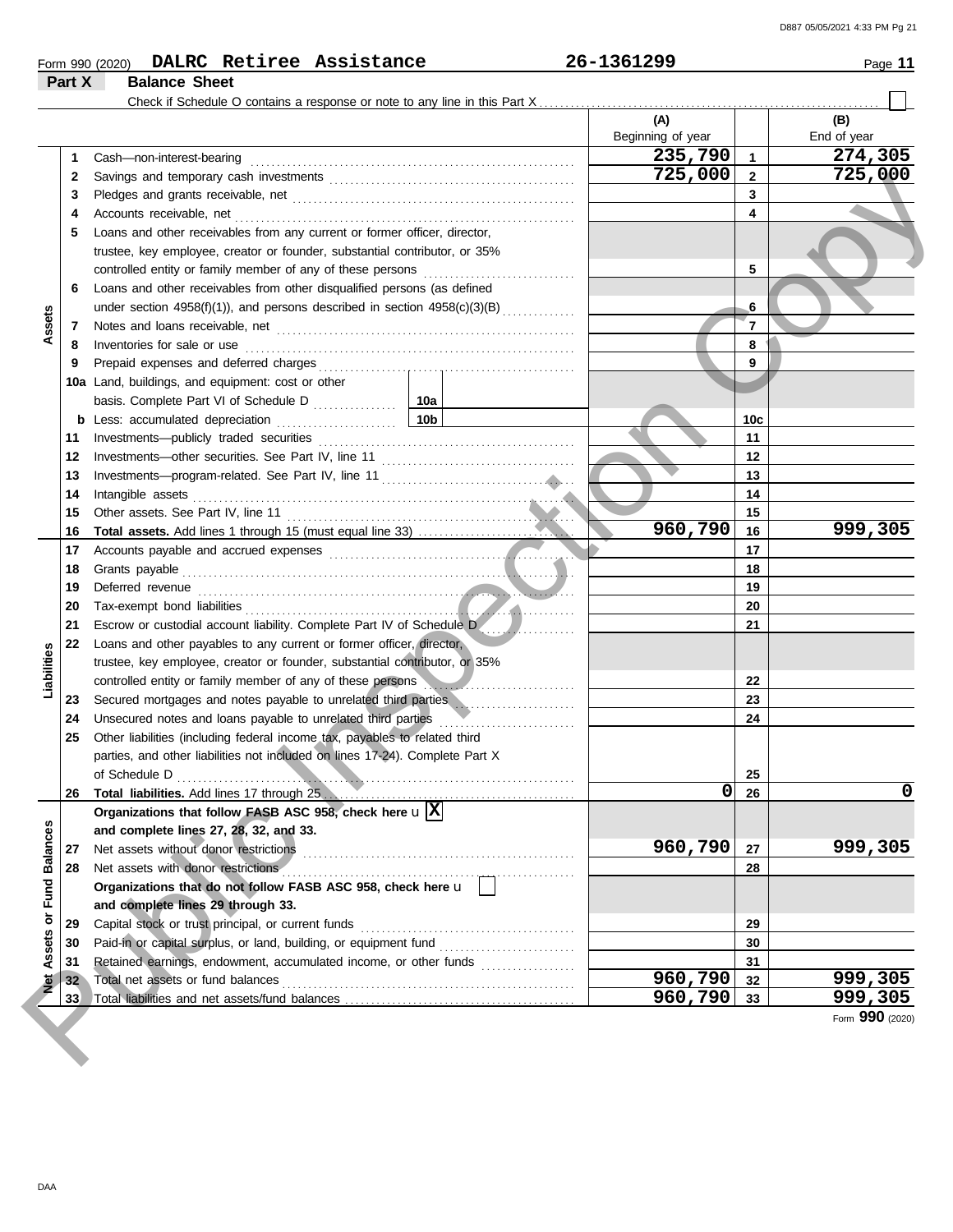| Part XI<br><b>Reconciliation of Net Assets</b>                                                                        |                                      |                         |                 |
|-----------------------------------------------------------------------------------------------------------------------|--------------------------------------|-------------------------|-----------------|
|                                                                                                                       |                                      |                         |                 |
| 1                                                                                                                     |                                      | $\mathbf{1}$            | 359,575         |
| 2                                                                                                                     |                                      | $\mathbf{2}$            | 321,060         |
| Revenue less expenses. Subtract line 2 from line 1<br>3                                                               |                                      | $\mathbf{3}$            | 38,515          |
| Net assets or fund balances at beginning of year (must equal Part X, line 32, column (A))<br>4                        |                                      | $\overline{\mathbf{4}}$ | 960,790         |
| Net unrealized gains (losses) on investments<br>5                                                                     |                                      | 5                       |                 |
| Donated services and use of facilities<br>6                                                                           |                                      | 6                       |                 |
| Investment expenses<br>7                                                                                              |                                      | $\overline{7}$          |                 |
| Prior period adjustments<br>8                                                                                         |                                      | 8                       |                 |
| Other changes in net assets or fund balances (explain on Schedule O)<br>9                                             |                                      | 9                       |                 |
| Net assets or fund balances at end of year. Combine lines 3 through 9 (must equal Part X, line<br>10                  |                                      |                         |                 |
| 32, column (B))                                                                                                       |                                      | $\sqrt{10}$             | 999,305         |
| <b>Financial Statements and Reporting</b><br>Part XII                                                                 |                                      |                         |                 |
| Check if Schedule O contains a response or note to any line in this Part XII                                          |                                      |                         |                 |
|                                                                                                                       |                                      |                         | Yes<br>No       |
| $ \mathbf{X} $ Cash<br>Accounting method used to prepare the Form 990:<br>1                                           | Accrual<br>Other                     |                         |                 |
| If the organization changed its method of accounting from a prior year or checked "Other," explain in                 |                                      |                         |                 |
| Schedule O.                                                                                                           |                                      |                         |                 |
| 2a Were the organization's financial statements compiled or reviewed by an independent accountant?                    |                                      |                         | х<br>2a         |
| If "Yes," check a box below to indicate whether the financial statements for the year were compiled or                |                                      |                         |                 |
| reviewed on a separate basis, consolidated basis, or both:                                                            |                                      |                         |                 |
| Separate basis<br>Consolidated basis                                                                                  | Both consolidated and separate basis |                         |                 |
| <b>b</b> Were the organization's financial statements audited by an independent accountant?                           |                                      |                         | х<br>2b         |
| If "Yes," check a box below to indicate whether the financial statements for the year were audited on a               |                                      |                         |                 |
| separate basis, consolidated basis, or both:                                                                          |                                      |                         |                 |
| Separate basis<br>Consolidated basis                                                                                  | Both consolidated and separate basis |                         |                 |
| c If "Yes" to line 2a or 2b, does the organization have a committee that assumes responsibility for oversight of      |                                      |                         |                 |
| the audit, review, or compilation of its financial statements and selection of an independent accountant?             |                                      |                         | 2с              |
| If the organization changed either its oversight process or selection process during the tax year, explain on         |                                      |                         |                 |
| Schedule O.                                                                                                           |                                      |                         |                 |
| 3a As a result of a federal award, was the organization required to undergo an audit or audits as set forth in the    |                                      |                         |                 |
| Single Audit Act and OMB Circular A-133?<br>. <b>.</b>                                                                |                                      |                         | За              |
| <b>b</b> If "Yes," did the organization undergo the required audit or audits? If the organization did not undergo the |                                      |                         |                 |
| required audit or audits, explain why on Schedule O and describe any steps taken to undergo such audits               |                                      |                         | 3b              |
|                                                                                                                       |                                      |                         | Form 990 (2020) |
|                                                                                                                       |                                      |                         |                 |
|                                                                                                                       |                                      |                         |                 |
|                                                                                                                       |                                      |                         |                 |
|                                                                                                                       |                                      |                         |                 |
|                                                                                                                       |                                      |                         |                 |
|                                                                                                                       |                                      |                         |                 |
|                                                                                                                       |                                      |                         |                 |
|                                                                                                                       |                                      |                         |                 |
|                                                                                                                       |                                      |                         |                 |
|                                                                                                                       |                                      |                         |                 |
|                                                                                                                       |                                      |                         |                 |
|                                                                                                                       |                                      |                         |                 |
|                                                                                                                       |                                      |                         |                 |
|                                                                                                                       |                                      |                         |                 |
|                                                                                                                       |                                      |                         |                 |
|                                                                                                                       |                                      |                         |                 |
|                                                                                                                       |                                      |                         |                 |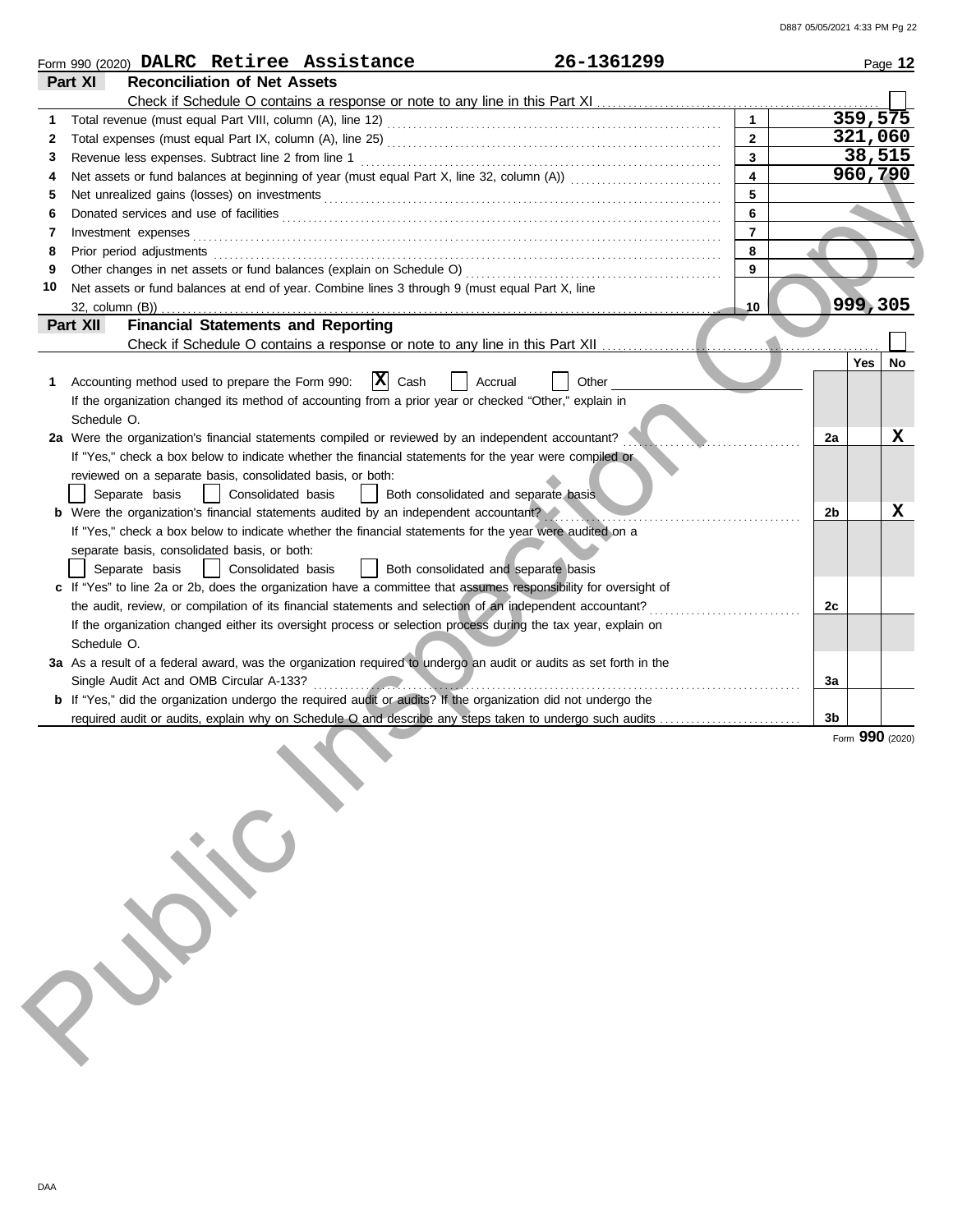| <b>SCHEDULE A</b>                     |                                                            | <b>Public Charity Status and Public Support</b>                                                                                                                                                                                                                                                                                                                                                    |     |                                                      |                                        | OMB No. 1545-0047                    |
|---------------------------------------|------------------------------------------------------------|----------------------------------------------------------------------------------------------------------------------------------------------------------------------------------------------------------------------------------------------------------------------------------------------------------------------------------------------------------------------------------------------------|-----|------------------------------------------------------|----------------------------------------|--------------------------------------|
| (Form 990 or 990-EZ)                  |                                                            | Complete if the organization is a section 501(c)(3) organization or a section 4947(a)(1) nonexempt charitable trust.                                                                                                                                                                                                                                                                               |     |                                                      |                                        | 20                                   |
| Department of the Treasury            |                                                            | La Attach to Form 990 or Form 990-EZ.                                                                                                                                                                                                                                                                                                                                                              |     |                                                      |                                        | Open to Public                       |
| Internal Revenue Service              |                                                            | <b>u</b> Go to www.irs.gov/Form990 for instructions and the latest information.                                                                                                                                                                                                                                                                                                                    |     |                                                      |                                        | Inspection                           |
| Name of the organization              |                                                            | DALRC Retiree Assistance                                                                                                                                                                                                                                                                                                                                                                           |     |                                                      |                                        | Employer identification number       |
| Part I                                | Inc.<br>Program,                                           | Reason for Public Charity Status. (All organizations must complete this part.) See instructions.                                                                                                                                                                                                                                                                                                   |     |                                                      | 26-1361299                             |                                      |
|                                       |                                                            | The organization is not a private foundation because it is: (For lines 1 through 12, check only one box.)                                                                                                                                                                                                                                                                                          |     |                                                      |                                        |                                      |
| 1                                     |                                                            | A church, convention of churches, or association of churches described in section 170(b)(1)(A)(i).                                                                                                                                                                                                                                                                                                 |     |                                                      |                                        |                                      |
| 2                                     |                                                            | A school described in section 170(b)(1)(A)(ii). (Attach Schedule E (Form 990 or 990-EZ).)                                                                                                                                                                                                                                                                                                          |     |                                                      |                                        |                                      |
| 3                                     |                                                            | A hospital or a cooperative hospital service organization described in section 170(b)(1)(A)(iii).                                                                                                                                                                                                                                                                                                  |     |                                                      |                                        |                                      |
| 4                                     |                                                            | A medical research organization operated in conjunction with a hospital described in section 170(b)(1)(A)(iii). Enter the hospital's name,                                                                                                                                                                                                                                                         |     |                                                      |                                        |                                      |
| city, and state:<br>5                 |                                                            | An organization operated for the benefit of a college or university owned or operated by a governmental unit described in                                                                                                                                                                                                                                                                          |     |                                                      |                                        |                                      |
|                                       | section 170(b)(1)(A)(iv). (Complete Part II.)              |                                                                                                                                                                                                                                                                                                                                                                                                    |     |                                                      |                                        |                                      |
| 6                                     |                                                            | A federal, state, or local government or governmental unit described in section 170(b)(1)(A)(v).                                                                                                                                                                                                                                                                                                   |     |                                                      |                                        |                                      |
| 7                                     | described in section 170(b)(1)(A)(vi). (Complete Part II.) | An organization that normally receives a substantial part of its support from a governmental unit or from the general public                                                                                                                                                                                                                                                                       |     |                                                      |                                        |                                      |
| 8                                     |                                                            | A community trust described in section 170(b)(1)(A)(vi). (Complete Part II.)                                                                                                                                                                                                                                                                                                                       |     |                                                      |                                        |                                      |
| 9<br>university:                      |                                                            | An agricultural research organization described in section 170(b)(1)(A)(ix) operated in conjunction with a land-grant college<br>or university or a non-land-grant college of agriculture (see instructions). Enter the name, city, and state of the college or                                                                                                                                    |     |                                                      |                                        |                                      |
| $\mathbf{x}$<br>10                    |                                                            | An organization that normally receives: (1) more than 33 1/3% of its support from contributions, membership fees, and gross                                                                                                                                                                                                                                                                        |     |                                                      |                                        |                                      |
|                                       |                                                            | receipts from activities related to its exempt functions, subject to certain exceptions; and (2) no more than 331/3% of its<br>support from gross investment income and unrelated business taxable income (less section 511 tax) from businesses                                                                                                                                                   |     |                                                      |                                        |                                      |
|                                       |                                                            | acquired by the organization after June 30, 1975. See section 509(a)(2). (Complete Part III.)                                                                                                                                                                                                                                                                                                      |     |                                                      |                                        |                                      |
| 11                                    |                                                            | An organization organized and operated exclusively to test for public safety. See section 509(a)(4).                                                                                                                                                                                                                                                                                               |     |                                                      |                                        |                                      |
| 12                                    |                                                            | An organization organized and operated exclusively for the benefit of, to perform the functions of, or to carry out the purposes<br>of one or more publicly supported organizations described in section 509(a)(1) or section 509(a)(2). See section 509(a)(3).<br>Check the box in lines 12a through 12d that describes the type of supporting organization and complete lines 12e, 12f, and 12g. |     |                                                      |                                        |                                      |
| a                                     |                                                            | Type I. A supporting organization operated, supervised, or controlled by its supported organization(s), typically by giving                                                                                                                                                                                                                                                                        |     |                                                      |                                        |                                      |
|                                       |                                                            | the supported organization(s) the power to regularly appoint or elect a majority of the directors or trustees of the<br>supporting organization. You must complete Part IV, Sections A and B.                                                                                                                                                                                                      |     |                                                      |                                        |                                      |
| b                                     |                                                            | Type II. A supporting organization supervised or controlled in connection with its supported organization(s), by having<br>control or management of the supporting organization vested in the same persons that control or manage the supported<br>organization(s). You must complete Part IV, Sections A and C.                                                                                   |     |                                                      |                                        |                                      |
| c                                     |                                                            | Type III functionally integrated. A supporting organization operated in connection with, and functionally integrated with,<br>its supported organization(s) (see instructions). You must complete Part IV, Sections A, D, and E.                                                                                                                                                                   |     |                                                      |                                        |                                      |
| d                                     |                                                            | Type III non-functionally integrated. A supporting organization operated in connection with its supported organization(s)<br>that is not functionally integrated. The organization generally must satisfy a distribution requirement and an attentiveness                                                                                                                                          |     |                                                      |                                        |                                      |
|                                       |                                                            | requirement (see instructions). You must complete Part IV, Sections A and D, and Part V.                                                                                                                                                                                                                                                                                                           |     |                                                      |                                        |                                      |
| е                                     |                                                            | Check this box if the organization received a written determination from the IRS that it is a Type I, Type II, Type III<br>functionally integrated, or Type III non-functionally integrated supporting organization.                                                                                                                                                                               |     |                                                      |                                        |                                      |
| f                                     | Enter the number of supported organizations                |                                                                                                                                                                                                                                                                                                                                                                                                    |     |                                                      |                                        |                                      |
| g                                     |                                                            | Provide the following information about the supported organization(s).                                                                                                                                                                                                                                                                                                                             |     |                                                      |                                        |                                      |
| (i) Name of supported<br>organization | (ii) EIN                                                   | (iii) Type of organization<br>(described on lines 1-10                                                                                                                                                                                                                                                                                                                                             |     | (iv) Is the organization<br>listed in your governing | (v) Amount of monetary<br>support (see | (vi) Amount of<br>other support (see |
|                                       |                                                            | above (see instructions))                                                                                                                                                                                                                                                                                                                                                                          |     | document?                                            | instructions)                          | instructions)                        |
|                                       |                                                            |                                                                                                                                                                                                                                                                                                                                                                                                    | Yes | No                                                   |                                        |                                      |
| (A)                                   |                                                            |                                                                                                                                                                                                                                                                                                                                                                                                    |     |                                                      |                                        |                                      |
| (B)                                   |                                                            |                                                                                                                                                                                                                                                                                                                                                                                                    |     |                                                      |                                        |                                      |
| (C)                                   |                                                            |                                                                                                                                                                                                                                                                                                                                                                                                    |     |                                                      |                                        |                                      |
| (D)                                   |                                                            |                                                                                                                                                                                                                                                                                                                                                                                                    |     |                                                      |                                        |                                      |
|                                       |                                                            |                                                                                                                                                                                                                                                                                                                                                                                                    |     |                                                      |                                        |                                      |
| (E)                                   |                                                            |                                                                                                                                                                                                                                                                                                                                                                                                    |     |                                                      |                                        |                                      |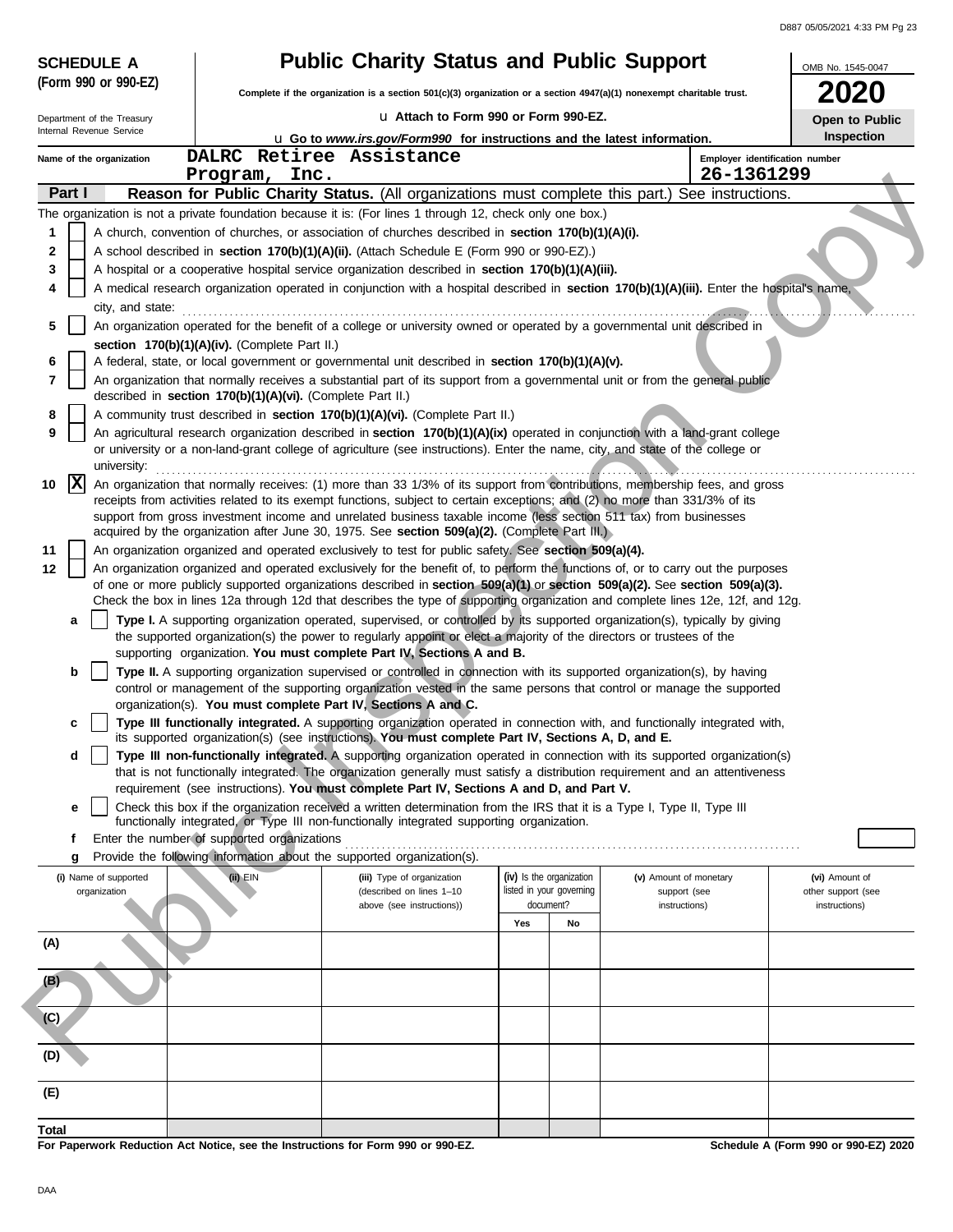|     | Schedule A (Form 990 or 990-EZ) 2020                                                                                                                                                                                                                 |          | DALRC Retiree Assistance |            |            | 26-1361299 | Page 2    |
|-----|------------------------------------------------------------------------------------------------------------------------------------------------------------------------------------------------------------------------------------------------------|----------|--------------------------|------------|------------|------------|-----------|
|     | Support Schedule for Organizations Described in Sections 170(b)(1)(A)(iv) and 170(b)(1)(A)(vi)<br>Part II                                                                                                                                            |          |                          |            |            |            |           |
|     | (Complete only if you checked the box on line 5, 7, or 8 of Part I or if the organization failed to qualify under                                                                                                                                    |          |                          |            |            |            |           |
|     | Part III. If the organization fails to qualify under the tests listed below, please complete Part III.)                                                                                                                                              |          |                          |            |            |            |           |
|     | <b>Section A. Public Support</b>                                                                                                                                                                                                                     |          |                          |            |            |            |           |
|     | Calendar year (or fiscal year beginning in)<br>$\mathbf{u}$                                                                                                                                                                                          | (a) 2016 | (b) $2017$               | $(c)$ 2018 | $(d)$ 2019 | (e) 2020   | (f) Total |
| 1.  | Gifts, grants, contributions, and<br>membership fees received. (Do not<br>include any "unusual grants.")                                                                                                                                             |          |                          |            |            |            |           |
| 2   | Tax revenues levied for the<br>organization's benefit and either paid<br>to or expended on its behalf                                                                                                                                                |          |                          |            |            |            |           |
| 3   | The value of services or facilities<br>furnished by a governmental unit to the<br>organization without charge<br>.                                                                                                                                   |          |                          |            |            |            |           |
| 4   | Total. Add lines 1 through 3                                                                                                                                                                                                                         |          |                          |            |            |            |           |
| 5   | The portion of total contributions by<br>each person (other than a<br>governmental unit or publicly<br>supported organization) included on<br>line 1 that exceeds 2% of the amount<br>shown on line 11, column (f)                                   |          |                          |            |            |            |           |
| 6   | Public support. Subtract line 5 from line 4                                                                                                                                                                                                          |          |                          |            |            |            |           |
|     | <b>Section B. Total Support</b>                                                                                                                                                                                                                      |          |                          |            |            |            |           |
|     | Calendar year (or fiscal year beginning in)<br>$\mathbf{u}$                                                                                                                                                                                          | (a) 2016 | (b) 2017                 | $(c)$ 2018 | $(d)$ 2019 | (e) 2020   | (f) Total |
| 7   | Amounts from line 4                                                                                                                                                                                                                                  |          |                          |            |            |            |           |
| 8   | Gross income from interest, dividends,<br>payments received on securities loans,<br>rents, royalties, and income from                                                                                                                                |          |                          |            |            |            |           |
| 9   | Net income from unrelated business<br>activities, whether or not the business<br>is regularly carried on                                                                                                                                             |          |                          |            |            |            |           |
| 10  | Other income. Do not include gain or<br>loss from the sale of capital assets<br>(Explain in Part VI.)                                                                                                                                                |          |                          |            |            |            |           |
| 11  | Total support. Add lines 7 through 10                                                                                                                                                                                                                |          |                          |            |            |            |           |
| 12  | Gross receipts from related activities, etc. (see instructions)                                                                                                                                                                                      |          |                          |            |            | 12         |           |
| 13  | First 5 years. If the Form 990 is for the organization's first, second, third, fourth, or fifth tax year as a section 501(c)(3)                                                                                                                      |          |                          |            |            |            |           |
|     | organization, check this box and stop here <b>Manual Community of the Community of the Community of the Community</b>                                                                                                                                |          |                          |            |            |            |           |
|     | Section C. Computation of Public Support Percentage                                                                                                                                                                                                  |          |                          |            |            |            |           |
| 14  |                                                                                                                                                                                                                                                      |          |                          |            |            | 14         | %         |
| 15  | Public support percentage from 2019 Schedule A, Part II, line 14                                                                                                                                                                                     |          |                          |            |            | 15         | %         |
| 16a | 33 1/3% support test-2020. If the organization did not check the box on line 13, and line 14 is 33 1/3% or more, check this                                                                                                                          |          |                          |            |            |            |           |
|     | box and stop here. The organization qualifies as a publicly supported organization                                                                                                                                                                   |          |                          |            |            |            |           |
| b   | 33 1/3% support test-2019. If the organization did not check a box on line 13 or 16a, and line 15 is 33 1/3% or more, check                                                                                                                          |          |                          |            |            |            |           |
|     | this box and stop here. The organization qualifies as a publicly supported organization                                                                                                                                                              |          |                          |            |            |            |           |
|     | 17a 10%-facts-and-circumstances test-2020. If the organization did not check a box on line 13, 16a, or 16b, and line 14 is                                                                                                                           |          |                          |            |            |            |           |
|     | 10% or more, and if the organization meets the "facts-and-circumstances" test, check this box and stop here. Explain in<br>Part VI how the organization meets the "facts-and-circumstances" test. The organization qualifies as a publicly supported |          |                          |            |            |            |           |
|     | organization                                                                                                                                                                                                                                         |          |                          |            |            |            |           |
|     | 10%-facts-and-circumstances test-2019. If the organization did not check a box on line 13, 16a, 16b, or 17a, and line<br>15 is 10% or more, and if the organization meets the "facts-and-circumstances" test, check this box and stop here. Explain  |          |                          |            |            |            |           |
|     | in Part VI how the organization meets the "facts-and-circumstances" test. The organization qualifies as a publicly supported<br>organization                                                                                                         |          |                          |            |            |            |           |
| 18  | Private foundation. If the organization did not check a box on line 13, 16a, 16b, 17a, or 17b, check this box and see                                                                                                                                |          |                          |            |            |            |           |
|     | <b>instructions</b>                                                                                                                                                                                                                                  |          |                          |            |            |            |           |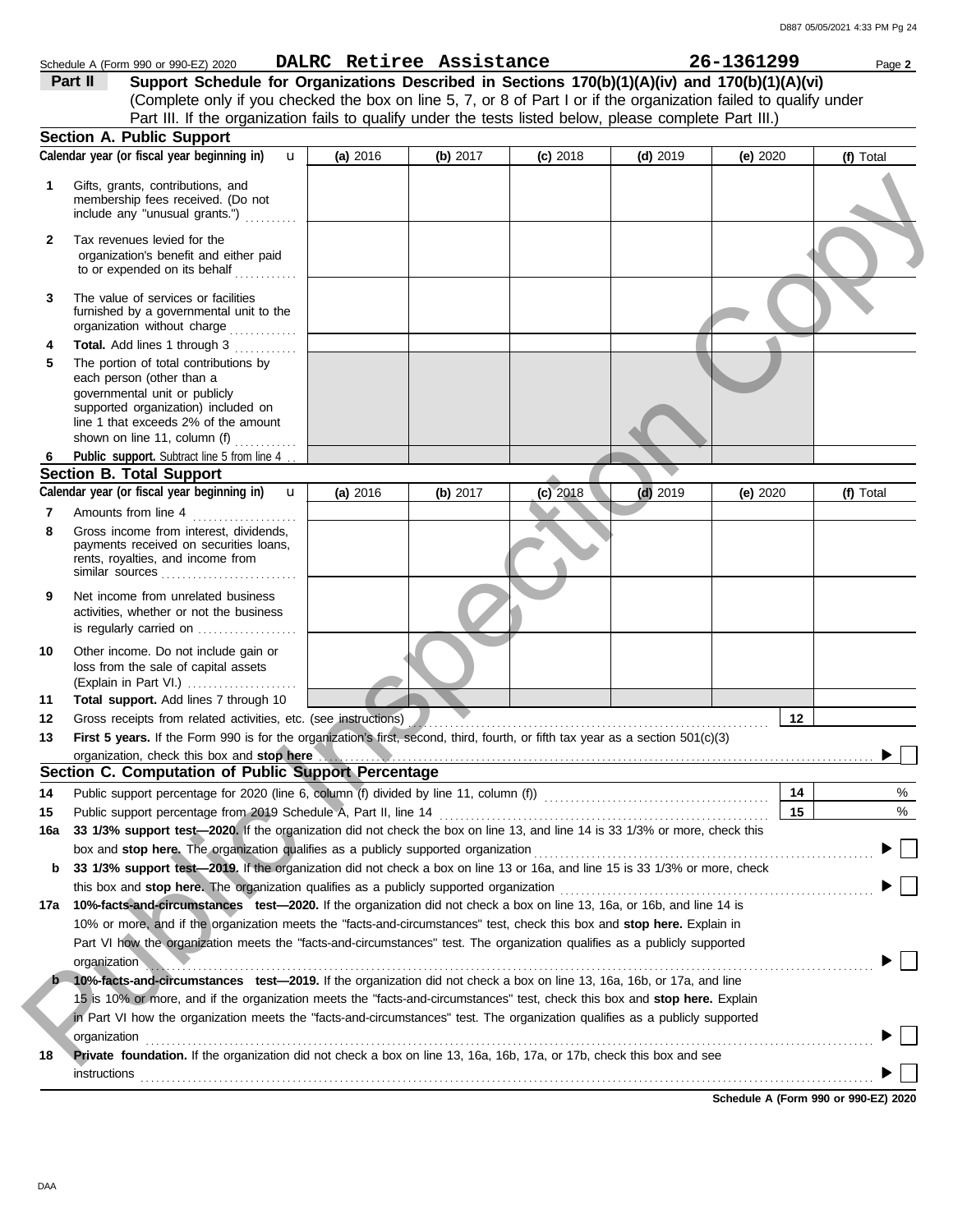|              | Schedule A (Form 990 or 990-EZ) 2020                                                                                                                                                                                                                                 | DALRC Retiree Assistance |          |            |            | 26-1361299 | Page 3                          |
|--------------|----------------------------------------------------------------------------------------------------------------------------------------------------------------------------------------------------------------------------------------------------------------------|--------------------------|----------|------------|------------|------------|---------------------------------|
|              | Part III<br>Support Schedule for Organizations Described in Section 509(a)(2)                                                                                                                                                                                        |                          |          |            |            |            |                                 |
|              | (Complete only if you checked the box on line 10 of Part I or if the organization failed to qualify under Part II.                                                                                                                                                   |                          |          |            |            |            |                                 |
|              | If the organization fails to qualify under the tests listed below, please complete Part II.)                                                                                                                                                                         |                          |          |            |            |            |                                 |
|              | <b>Section A. Public Support</b>                                                                                                                                                                                                                                     |                          |          |            |            |            |                                 |
|              | Calendar year (or fiscal year beginning in)<br><b>u</b>                                                                                                                                                                                                              | (a) 2016                 | (b) 2017 | $(c)$ 2018 | $(d)$ 2019 | (e) 2020   | (f) Total                       |
| 1            | Gifts, grants, contributions, and membership fees<br>received. (Do not include any "unusual grants.")                                                                                                                                                                | 408,723                  | 434,545  | 382,168    | 416,004    | 340,632    | 1,982,072                       |
| $\mathbf{2}$ | Gross receipts from admissions, merchandise<br>sold or services performed, or facilities<br>furnished in any activity that is related to the<br>organization's tax-exempt purpose                                                                                    |                          |          |            |            |            |                                 |
| 3.           | Gross receipts from activities that are not an<br>unrelated trade or business under section 513                                                                                                                                                                      |                          |          |            |            |            |                                 |
| 4            | Tax revenues levied for the<br>organization's benefit and either paid<br>to or expended on its behalf                                                                                                                                                                |                          |          |            |            |            |                                 |
| 5            | The value of services or facilities<br>furnished by a governmental unit to the<br>organization without charge                                                                                                                                                        |                          |          |            |            |            |                                 |
| 6            | Total. Add lines 1 through 5                                                                                                                                                                                                                                         | 408,723                  | 434,545  | 382,168    | 416,004    | 340,632    | 1,982,072                       |
| 7a           | Amounts included on lines 1, 2, and 3<br>received from disqualified persons                                                                                                                                                                                          |                          |          |            |            |            |                                 |
| b            | Amounts included on lines 2 and 3<br>received from other than disqualified<br>persons that exceed the greater of \$5,000<br>or 1% of the amount on line 13 for the year                                                                                              |                          |          |            |            |            |                                 |
| c            | Add lines 7a and 7b                                                                                                                                                                                                                                                  |                          |          |            |            |            |                                 |
| 8            | Public support. (Subtract line 7c from                                                                                                                                                                                                                               |                          |          |            |            |            |                                 |
|              | line $6.$ )                                                                                                                                                                                                                                                          |                          |          |            |            |            | 1,982,072                       |
|              | <b>Section B. Total Support</b>                                                                                                                                                                                                                                      |                          |          |            |            |            |                                 |
|              | Calendar year (or fiscal year beginning in)<br>$\mathbf{u}$                                                                                                                                                                                                          | (a) 2016                 | (b) 2017 | $(c)$ 2018 | $(d)$ 2019 | (e) $2020$ | (f) Total                       |
| 9            | Amounts from line 6                                                                                                                                                                                                                                                  | 408,723                  | 434,545  | 382,168    | 416,004    | 340,632    | 1,982,072                       |
| 10a          | Gross income from interest, dividends,<br>payments received on securities loans, rents,<br>royalties, and income from similar sources                                                                                                                                |                          | 123      |            |            |            |                                 |
| b            | Unrelated business taxable income (less<br>section 511 taxes) from businesses<br>acquired after June 30, 1975                                                                                                                                                        | 491                      |          | 5,679      | 18,929     | 18,943     | 44,165                          |
| c            | Add lines 10a and 10b                                                                                                                                                                                                                                                | 491                      | 123      | 5,679      | 18,929     | 18,943     | 44,165                          |
| 11           | Net income from unrelated business<br>activities not included in line 10b, whether<br>or not the business is regularly carried on                                                                                                                                    |                          |          |            |            |            |                                 |
| 12           | Other income. Do not include gain or<br>loss from the sale of capital assets<br>(Explain in Part VI.)                                                                                                                                                                |                          |          |            |            |            |                                 |
| 13           | Total support. (Add lines 9, 10c, 11,                                                                                                                                                                                                                                |                          |          |            |            |            |                                 |
|              | and 12.)                                                                                                                                                                                                                                                             | 409,214                  | 434,668  | 387,847    | 434,933    | 359,575    | 2,026,237                       |
| 14           | First 5 years. If the Form 990 is for the organization's first, second, third, fourth, or fifth tax year as a section 501(c)(3)<br>organization, check this box and stop here                                                                                        |                          |          |            |            |            |                                 |
|              | Section C. Computation of Public Support Percentage                                                                                                                                                                                                                  |                          |          |            |            |            |                                 |
| 15.          |                                                                                                                                                                                                                                                                      |                          |          |            |            | 15         | 97.82%                          |
| 16           |                                                                                                                                                                                                                                                                      |                          |          |            |            | 16         | 98.74 %                         |
|              | Section D. Computation of Investment Income Percentage                                                                                                                                                                                                               |                          |          |            |            |            |                                 |
| 17           | Investment income percentage for 2020 (line 10c, column (f), divided by line 13, column (f))<br>1920 marrors (f)                                                                                                                                                     |                          |          |            |            | 17         | $2\%$                           |
| 18`          |                                                                                                                                                                                                                                                                      |                          |          |            |            | 18         | $1\%$                           |
| 19a          | 33 1/3% support tests-2020. If the organization did not check the box on line 14, and line 15 is more than 33 1/3%, and line                                                                                                                                         |                          |          |            |            |            | $\blacktriangleright$ $\vert$ X |
| b            | 33 1/3% support tests—2019. If the organization did not check a box on line 14 or line 19a, and line 16 is more than 33 1/3%, and<br>line 18 is not more than 33 1/3%, check this box and stop here. The organization qualifies as a publicly supported organization |                          |          |            |            |            |                                 |
| 20           |                                                                                                                                                                                                                                                                      |                          |          |            |            |            |                                 |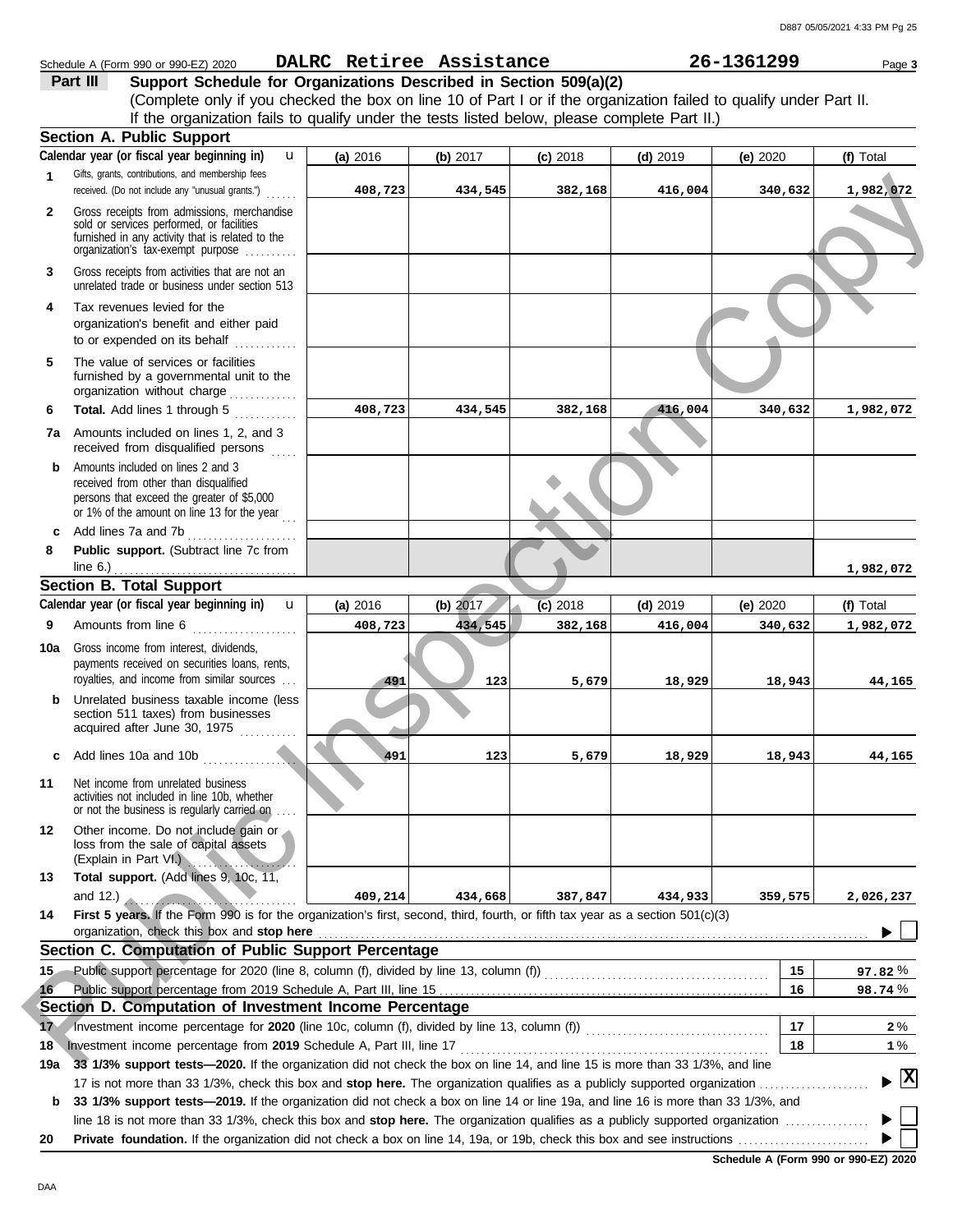#### **Part IV Supporting Organizations** Sections A, D, and E. If you checked box 12d, Part I, complete Sections A and D, and complete Part V.) Schedule A (Form 990 or 990-EZ) 2020 Page **4 DALRC Retiree Assistance 26-1361299 Section A. All Supporting Organizations** (Complete only if you checked a box in line 12 on Part I. If you checked box 12a, Part I, complete Sections A and B. If you checked box 12b, Part I, complete Sections A and C. If you checked box 12c, Part I, complete Are all of the organization's supported organizations listed by name in the organization's governing documents? *If "No," describe in Part VI how the supported organizations are designated. If designated by class or purpose, describe the designation. If historic and continuing relationship, explain.* Did the organization have any supported organization that does not have an IRS determination of status under section 509(a)(1) or (2)? *If "Yes," explain in Part VI how the organization determined that the supported organization was described in section 509(a)(1) or (2).* **1 2 3a** Did the organization have a supported organization described in section 501(c)(4), (5), or (6)? *If "Yes," answer* **b c 4a** Was any supported organization not organized in the United States ("foreign supported organization")? *If* **b** Did the organization have ultimate control and discretion in deciding whether to make grants to the foreign **c** Did the organization support any foreign supported organization that does not have an IRS determination **5a b c 6 7 8 9a b** Did one or more disqualified persons (as defined in line 9a) hold a controlling interest in any entity in which **c** Did a disqualified person (as defined in line 9a) have an ownership interest in, or derive any personal benefit **10a b** *lines 3b and 3c below.* Did the organization confirm that each supported organization qualified under section 501(c)(4), (5), or (6) and satisfied the public support tests under section 509(a)(2)? *If "Yes," describe in Part VI when and how the organization made the determination.* Did the organization ensure that all support to such organizations was used exclusively for section  $170 \text{(c)}(2)(\text{B})$ purposes? *If "Yes," explain in Part VI what controls the organization put in place to ensure such use. "Yes," and if you checked 12a or 12b in Part I, answer (b) and (c) below.* supported organization? *If "Yes," describe in Part VI how the organization had such control and discretion despite being controlled or supervised by or in connection with its supported organizations.* under sections 501(c)(3) and 509(a)(1) or (2)? *If "Yes," explain in Part VI what controls the organization used to ensure that all support to the foreign supported organization was used exclusively for section 170(c)(2)(B) purposes.* Did the organization add, substitute, or remove any supported organizations during the tax year? *If "Yes," answer lines 5b and 5c below (if applicable). Also, provide detail in Part VI, including (i) the names and EIN numbers of the supported organizations added, substituted, or removed; (ii) the reasons for each such action; (iii) the authority under the organization's organizing document authorizing such action; and (iv) how the action was accomplished (such as by amendment to the organizing document).* **Type I or Type II only.** Was any added or substituted supported organization part of a class already designated in the organization's organizing document? **Substitutions only.** Was the substitution the result of an event beyond the organization's control? Did the organization provide support (whether in the form of grants or the provision of services or facilities) to anyone other than (i) its supported organizations, (ii) individuals that are part of the charitable class benefited by one or more of its supported organizations, or (iii) other supporting organizations that also support or benefit one or more of the filing organization's supported organizations? *If "Yes," provide detail in Part VI.* Did the organization provide a grant, loan, compensation, or other similar payment to a substantial contributor (as defined in section 4958(c)(3)(C)), a family member of a substantial contributor, or a 35% controlled entity with regard to a substantial contributor? *If "Yes," complete Part I of Schedule L (Form 990 or 990-EZ).* Did the organization make a loan to a disqualified person (as defined in section 4958) not described in line 7? *If "Yes," complete Part I of Schedule L (Form 990 or 990-EZ).* Was the organization controlled directly or indirectly at any time during the tax year by one or more disqualified persons, as defined in section 4946 (other than foundation managers and organizations described in section 509(a)(1) or (2))? *If "Yes," provide detail in Part VI.* the supporting organization had an interest? *If "Yes," provide detail in Part VI.* from, assets in which the supporting organization also had an interest? *If "Yes," provide detail in Part VI.* Was the organization subject to the excess business holdings rules of section 4943 because of section 4943(f) (regarding certain Type II supporting organizations, and all Type III non-functionally integrated supporting organizations)? *If "Yes," answer line 10b below.* Did the organization have any excess business holdings in the tax year? *(Use Schedule C, Form 4720, to determine whether the organization had excess business holdings.)* **Yes No 1 2 3a 3b 3c 4a 4b 4c 5a 5b 5c 6 7 8 9a 9b 9c 10a 10b** 1 A sui of the regarded cross where the species the species the species of the species of the species of the species of the species of the species of the species of the species of the species of the species of the specie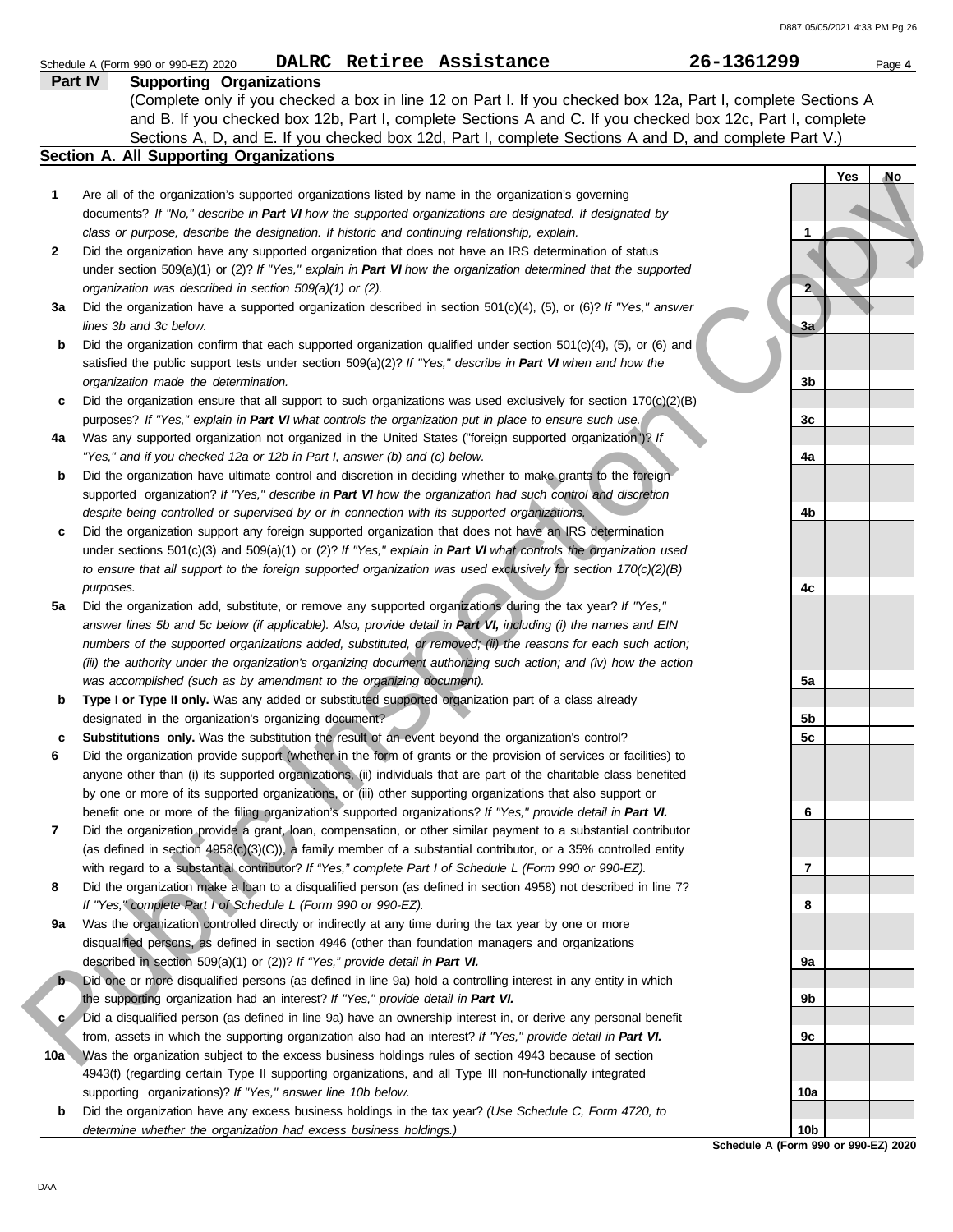|              | DALRC Retiree Assistance<br>Schedule A (Form 990 or 990-EZ) 2020                                                                  | 26-1361299      |     | Page 5 |
|--------------|-----------------------------------------------------------------------------------------------------------------------------------|-----------------|-----|--------|
|              | Part IV<br><b>Supporting Organizations (continued)</b>                                                                            |                 |     |        |
|              |                                                                                                                                   |                 | Yes | No     |
| 11           | Has the organization accepted a gift or contribution from any of the following persons?                                           |                 |     |        |
| а            | A person who directly or indirectly controls, either alone or together with persons described in lines 11b and                    |                 |     |        |
|              | 11c below, the governing body of a supported organization?                                                                        | 11a             |     |        |
| b            | A family member of a person described in line 11a above?                                                                          | 11 <sub>b</sub> |     |        |
|              | A 35% controlled entity of a person described in line 11a or 11b above? If "Yes" to line 11a, 11b, or 11c, provide                |                 |     |        |
|              | detail in Part VI.                                                                                                                | 11c             |     |        |
|              | <b>Section B. Type I Supporting Organizations</b>                                                                                 |                 |     |        |
|              |                                                                                                                                   |                 | Yes | No     |
| 1            | Did the governing body, members of the governing body, officers acting in their official capacity, or membership of one or        |                 |     |        |
|              | more supported organizations have the power to regularly appoint or elect at least a majority of the organization's officers,     |                 |     |        |
|              | directors, or trustees at all times during the tax year? If "No," describe in Part VI how the supported organization(s)           |                 |     |        |
|              | effectively operated, supervised, or controlled the organization's activities. If the organization had more than one supported    |                 |     |        |
|              | organization, describe how the powers to appoint and/or remove officers, directors, or trustees were allocated among the          |                 |     |        |
|              | supported organizations and what conditions or restrictions, if any, applied to such powers during the tax year.                  | 1               |     |        |
| $\mathbf{2}$ | Did the organization operate for the benefit of any supported organization other than the supported                               |                 |     |        |
|              | organization(s) that operated, supervised, or controlled the supporting organization? If "Yes," explain in Part                   |                 |     |        |
|              | VI how providing such benefit carried out the purposes of the supported organization(s) that operated,                            |                 |     |        |
|              | supervised, or controlled the supporting organization.                                                                            | $\mathbf{2}$    |     |        |
|              | Section C. Type II Supporting Organizations                                                                                       |                 |     |        |
|              |                                                                                                                                   |                 | Yes | No     |
| 1            | Were a majority of the organization's directors or trustees during the tax year also a majority of the directors                  |                 |     |        |
|              | or trustees of each of the organization's supported organization(s)? If "No," describe in Part VI how control                     |                 |     |        |
|              | or management of the supporting organization was vested in the same persons that controlled or managed                            |                 |     |        |
|              | the supported organization(s).                                                                                                    | 1               |     |        |
|              | Section D. All Type III Supporting Organizations                                                                                  |                 |     |        |
|              |                                                                                                                                   |                 | Yes | No     |
| 1            | Did the organization provide to each of its supported organizations, by the last day of the fifth month of the                    |                 |     |        |
|              | organization's tax year, (i) a written notice describing the type and amount of support provided during the prior tax             |                 |     |        |
|              | year, (ii) a copy of the Form 990 that was most recently filed as of the date of notification, and (iii) copies of the            |                 |     |        |
|              | organization's governing documents in effect on the date of notification, to the extent not previously provided?                  | 1.              |     |        |
| 2            | Were any of the organization's officers, directors, or trustees either (i) appointed or elected by the supported                  |                 |     |        |
|              | organization(s) or (ii) serving on the governing body of a supported organization? If "No," explain in Part VI how                |                 |     |        |
|              | the organization maintained a close and continuous working relationship with the supported organization(s).                       | 2               |     |        |
| 3            | By reason of the relationship described in line 2, above, did the organization's supported organizations have                     |                 |     |        |
|              | a significant voice in the organization's investment policies and in directing the use of the organization's                      |                 |     |        |
|              | income or assets at all times during the tax year? If "Yes," describe in Part VI the role the organization's                      |                 |     |        |
|              | supported organizations played in this regard.<br>Section E. Type III Functionally-Integrated Supporting Organizations            | 3               |     |        |
|              |                                                                                                                                   |                 |     |        |
| $\mathbf{1}$ | Check the box next to the method that the organization used to satisfy the Integral Part Test during the year (see instructions). |                 |     |        |
| a<br>b       | The organization satisfied the Activities Test. Complete line 2 below.                                                            |                 |     |        |
|              | The organization is the parent of each of its supported organizations. Complete line 3 below.                                     |                 |     |        |
| c            | The organization supported a governmental entity. Describe in Part VI how you supported a governmental entity (see instructions). |                 |     |        |
| 2            | Activities Test. Answer lines 2a and 2b below.                                                                                    |                 | Yes | No     |
| а            | Did substantially all of the organization's activities during the tax year directly further the exempt purposes of                |                 |     |        |
|              | the supported organization(s) to which the organization was responsive? If "Yes," then in Part VI identify                        |                 |     |        |
|              | those supported organizations and explain how these activities directly furthered their exempt purposes,                          |                 |     |        |
|              | how the organization was responsive to those supported organizations, and how the organization determined                         |                 |     |        |
|              | that these activities constituted substantially all of its activities.                                                            | 2a              |     |        |
|              | Did the activities described in line 2a, above, constitute activities that, but for the organization's involvement,               |                 |     |        |
|              | one or more of the organization's supported organization(s) would have been engaged in? If "Yes," explain in                      |                 |     |        |
|              | Part VI the reasons for the organization's position that its supported organization(s) would have engaged in                      |                 |     |        |
|              | these activities but for the organization's involvement.                                                                          | 2b              |     |        |
| 3            | Parent of Supported Organizations. Answer lines 3a and 3b below.                                                                  |                 |     |        |
| a            | Did the organization have the power to regularly appoint or elect a majority of the officers, directors, or                       |                 |     |        |
|              | trustees of each of the supported organizations? If "Yes" or "No," provide details in Part VI.                                    | За              |     |        |
| b            | Did the organization exercise a substantial degree of direction over the policies, programs, and activities of each               |                 |     |        |
|              | of its supported organizations? If "Yes," describe in Part VI the role played by the organization in this regard.                 | 3b              |     |        |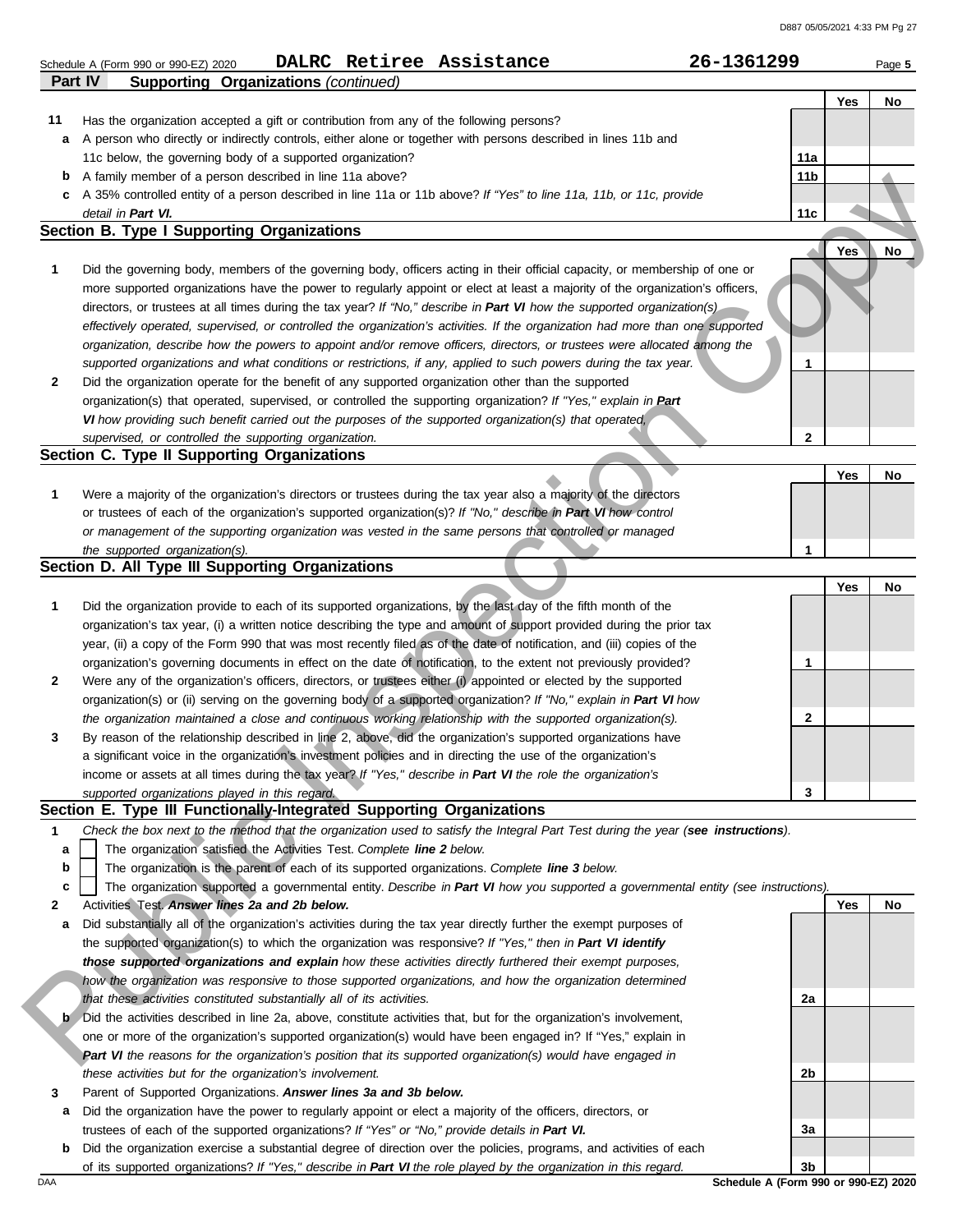|              | Part V<br>Type III Non-Functionally Integrated 509(a)(3) Supporting Organizations                                                                                                 |                     |                |                                      |
|--------------|-----------------------------------------------------------------------------------------------------------------------------------------------------------------------------------|---------------------|----------------|--------------------------------------|
| 1            | Check here if the organization satisfied the Integral Part Test as a qualifying trust on Nov. 20, 1970 (explain in Part VI). See                                                  |                     |                |                                      |
|              | instructions. All other Type III non-functionally integrated supporting organizations must complete Sections A through E.<br>Section A - Adjusted Net Income                      |                     | (A) Prior Year | (B) Current Year                     |
|              |                                                                                                                                                                                   |                     |                | (optional)                           |
|              | Net short-term capital gain                                                                                                                                                       | $\mathbf 1$         |                |                                      |
| 2            | Recoveries of prior-year distributions                                                                                                                                            | $\mathbf{2}$        |                |                                      |
| 3            | Other gross income (see instructions)                                                                                                                                             | 3                   |                |                                      |
| 4            | Add lines 1 through 3.                                                                                                                                                            | 4                   |                |                                      |
| 5            | Depreciation and depletion                                                                                                                                                        | 5                   |                |                                      |
| 6            | Portion of operating expenses paid or incurred for production or collection of                                                                                                    |                     |                |                                      |
|              | gross income or for management, conservation, or maintenance of property                                                                                                          |                     |                |                                      |
|              | held for production of income (see instructions)                                                                                                                                  | 6<br>$\overline{7}$ |                |                                      |
| 7            | Other expenses (see instructions)                                                                                                                                                 | 8                   |                |                                      |
| 8            | Adjusted Net Income (subtract lines 5, 6, and 7 from line 4)                                                                                                                      |                     |                | (B) Current Year                     |
|              | Section B - Minimum Asset Amount                                                                                                                                                  |                     | (A) Prior Year | (optional)                           |
| 1.           | Aggregate fair market value of all non-exempt-use assets (see                                                                                                                     |                     |                |                                      |
|              | instructions for short tax year or assets held for part of year):                                                                                                                 |                     |                |                                      |
|              | a Average monthly value of securities                                                                                                                                             | 1a                  |                |                                      |
|              | <b>b</b> Average monthly cash balances                                                                                                                                            | 1 <sub>b</sub>      |                |                                      |
|              | c Fair market value of other non-exempt-use assets                                                                                                                                | 1c                  |                |                                      |
|              | d Total (add lines 1a, 1b, and 1c)                                                                                                                                                | 1 <sub>d</sub>      |                |                                      |
|              | e Discount claimed for blockage or other factors                                                                                                                                  |                     |                |                                      |
|              | (explain in detail in Part VI):                                                                                                                                                   |                     |                |                                      |
|              | 2 Acquisition indebtedness applicable to non-exempt-use assets                                                                                                                    | $\mathbf{2}$        |                |                                      |
| 3            | Subtract line 2 from line 1d.                                                                                                                                                     | 3                   |                |                                      |
| 4            | Cash deemed held for exempt use. Enter 0.015 of line 3 (for greater amount,                                                                                                       |                     |                |                                      |
|              | see instructions).                                                                                                                                                                | 4                   |                |                                      |
| 5.           | Net value of non-exempt-use assets (subtract line 4 from line 3)                                                                                                                  | 5                   |                |                                      |
| 6            | Multiply line 5 by 0.035.                                                                                                                                                         | 6                   |                |                                      |
| 7            | Recoveries of prior-year distributions                                                                                                                                            | $\overline{7}$      |                |                                      |
| 8            | Minimum Asset Amount (add line 7 to line 6)<br>Section C - Distributable Amount                                                                                                   | 8                   |                | <b>Current Year</b>                  |
|              |                                                                                                                                                                                   |                     |                |                                      |
|              | 1 Adjusted net income for prior year (from Section A. line 8, column A)                                                                                                           | $\mathbf{1}$        |                |                                      |
| $\mathbf{2}$ | Enter 0.85 of line 1.                                                                                                                                                             | $\mathbf{2}$        |                |                                      |
| 3            | Minimum asset amount for prior year (from Section B, line 8, column A)                                                                                                            | 3                   |                |                                      |
| 4            | Enter greater of line 2 or line 3.                                                                                                                                                | 4                   |                |                                      |
| 5            | Income tax imposed in prior year                                                                                                                                                  | 5                   |                |                                      |
| 6            | Distributable Amount. Subtract line 5 from line 4, unless subject to                                                                                                              |                     |                |                                      |
| 7            | emergency temporary reduction (see instructions).<br>Check here if the current year is the organization's first as a non-functionally integrated Type III supporting organization | 6                   |                |                                      |
|              | (see instructions).                                                                                                                                                               |                     |                |                                      |
|              |                                                                                                                                                                                   |                     |                | Schedule A (Form 990 or 990-EZ) 2020 |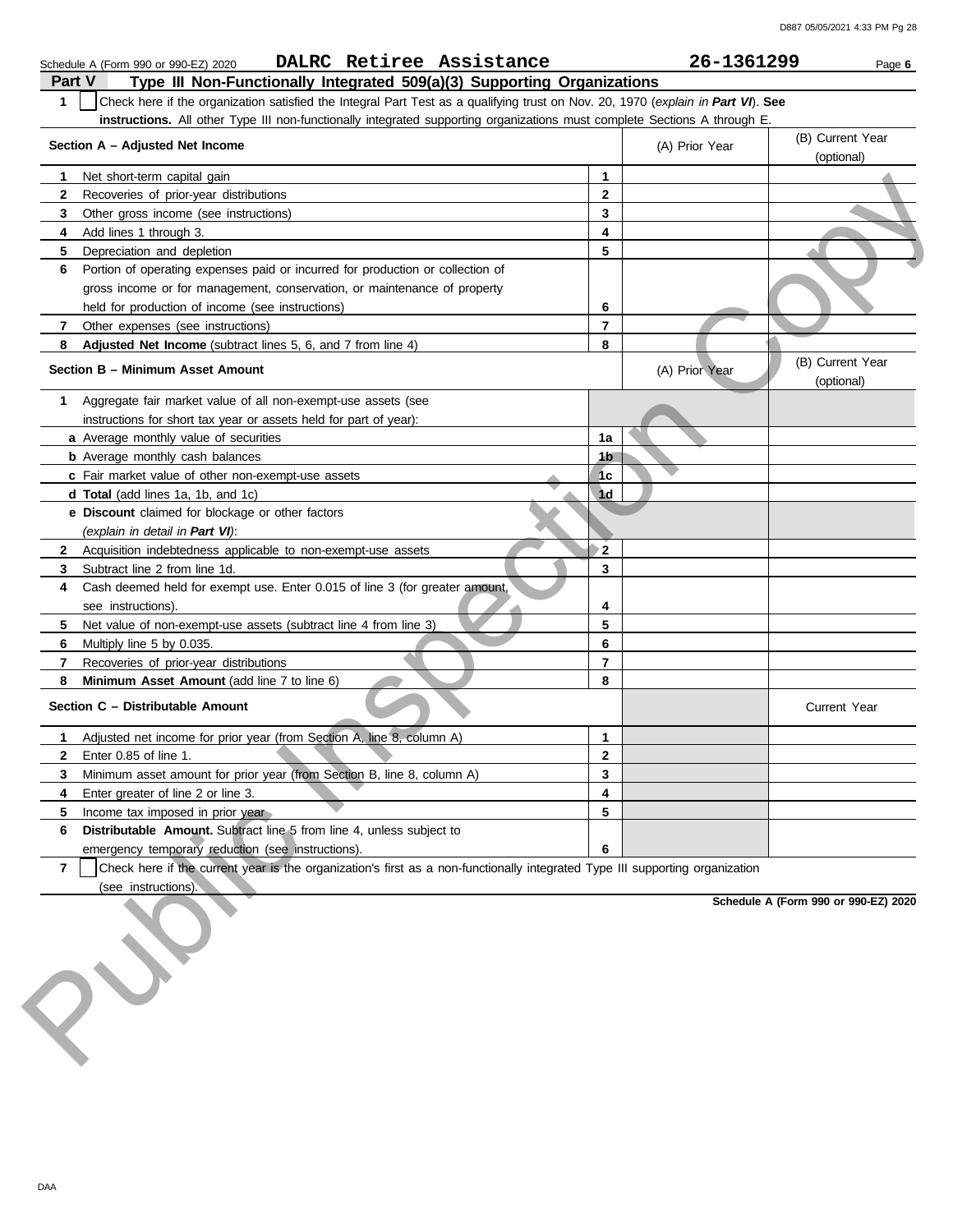### Schedule A (Form 990 or 990-EZ) 2020 Page **7 DALRC Retiree Assistance 26-1361299**

|    | Section D - Distributions                                                                                  |                                    |                                   | <b>Current Year</b>           |
|----|------------------------------------------------------------------------------------------------------------|------------------------------------|-----------------------------------|-------------------------------|
| 1. | Amounts paid to supported organizations to accomplish exempt purposes                                      |                                    |                                   |                               |
| 2  | Amounts paid to perform activity that directly furthers exempt purposes of supported                       |                                    |                                   |                               |
|    | organizations, in excess of income from activity                                                           |                                    |                                   |                               |
| 3  | Administrative expenses paid to accomplish exempt purposes of supported organizations                      |                                    |                                   |                               |
| 4  | Amounts paid to acquire exempt-use assets                                                                  |                                    |                                   |                               |
| 5  | Qualified set-aside amounts (prior IRS approval required—provide details in Part VI)                       |                                    |                                   |                               |
| 6  | Other distributions (describe in Part VI). See instructions.                                               |                                    |                                   |                               |
|    | Total annual distributions. Add lines 1 through 6.                                                         |                                    |                                   |                               |
| 8  | Distributions to attentive supported organizations to which the organization is responsive                 |                                    |                                   |                               |
|    | (provide details in Part VI). See instructions.                                                            |                                    |                                   |                               |
| 9  | Distributable amount for 2020 from Section C, line 6                                                       |                                    |                                   |                               |
| 10 | Line 8 amount divided by line 9 amount                                                                     |                                    |                                   |                               |
|    | <b>Section E - Distribution Allocations (see instructions)</b>                                             | (i)<br><b>Excess Distributions</b> | (ii)<br><b>Underdistributions</b> | (iii)<br><b>Distributable</b> |
|    |                                                                                                            |                                    | Pre-2020                          | Amount for 2020               |
| 1. | Distributable amount for 2020 from Section C, line 6                                                       |                                    |                                   |                               |
| 2  | Underdistributions, if any, for years prior to 2020<br>(reasonable cause required-explain in Part VI). See |                                    |                                   |                               |
|    | instructions.                                                                                              |                                    |                                   |                               |
|    | Excess distributions carryover, if any, to 2020                                                            |                                    |                                   |                               |
|    | a From 2015.                                                                                               |                                    |                                   |                               |
|    |                                                                                                            |                                    |                                   |                               |
|    |                                                                                                            |                                    |                                   |                               |
|    |                                                                                                            |                                    |                                   |                               |
|    | f Total of lines 3a through 3e                                                                             |                                    |                                   |                               |
|    |                                                                                                            |                                    |                                   |                               |
|    | g Applied to underdistributions of prior years<br>h Applied to 2020 distributable amount                   |                                    |                                   |                               |
|    | Carryover from 2015 not applied (see instructions)                                                         |                                    |                                   |                               |
|    | Remainder. Subtract lines 3g, 3h, and 3i from line 3f.                                                     |                                    |                                   |                               |
|    | Distributions for 2020 from<br>\$<br>Section D, line 7:                                                    |                                    |                                   |                               |
|    | a Applied to underdistributions of prior years                                                             |                                    |                                   |                               |
|    | <b>b</b> Applied to 2020 distributable amount                                                              |                                    |                                   |                               |
|    | c Remainder. Subtract lines 4a and 4b from line 4.                                                         |                                    |                                   |                               |
| 5  | Remaining underdistributions for years prior to 2020, if                                                   |                                    |                                   |                               |
|    | any. Subtract lines 3g and 4a from line 2. For result                                                      |                                    |                                   |                               |
|    | greater than zero, explain in Part VI. See instructions.                                                   |                                    |                                   |                               |
| 6  | Remaining underdistributions for 2020 Subtract lines 3h                                                    |                                    |                                   |                               |
|    | and 4b from line 1. For result greater than zero, explain in                                               |                                    |                                   |                               |
|    | Part VI. See instructions.                                                                                 |                                    |                                   |                               |
| 7  | Excess distributions carryover to 2021. Add lines 3j<br>and 4c.                                            |                                    |                                   |                               |
| 8  | Breakdown of line 7:                                                                                       |                                    |                                   |                               |
|    |                                                                                                            |                                    |                                   |                               |
|    |                                                                                                            |                                    |                                   |                               |
|    | c Excess from 2018                                                                                         |                                    |                                   |                               |
|    | d Excess from 2019                                                                                         |                                    |                                   |                               |
|    |                                                                                                            |                                    |                                   |                               |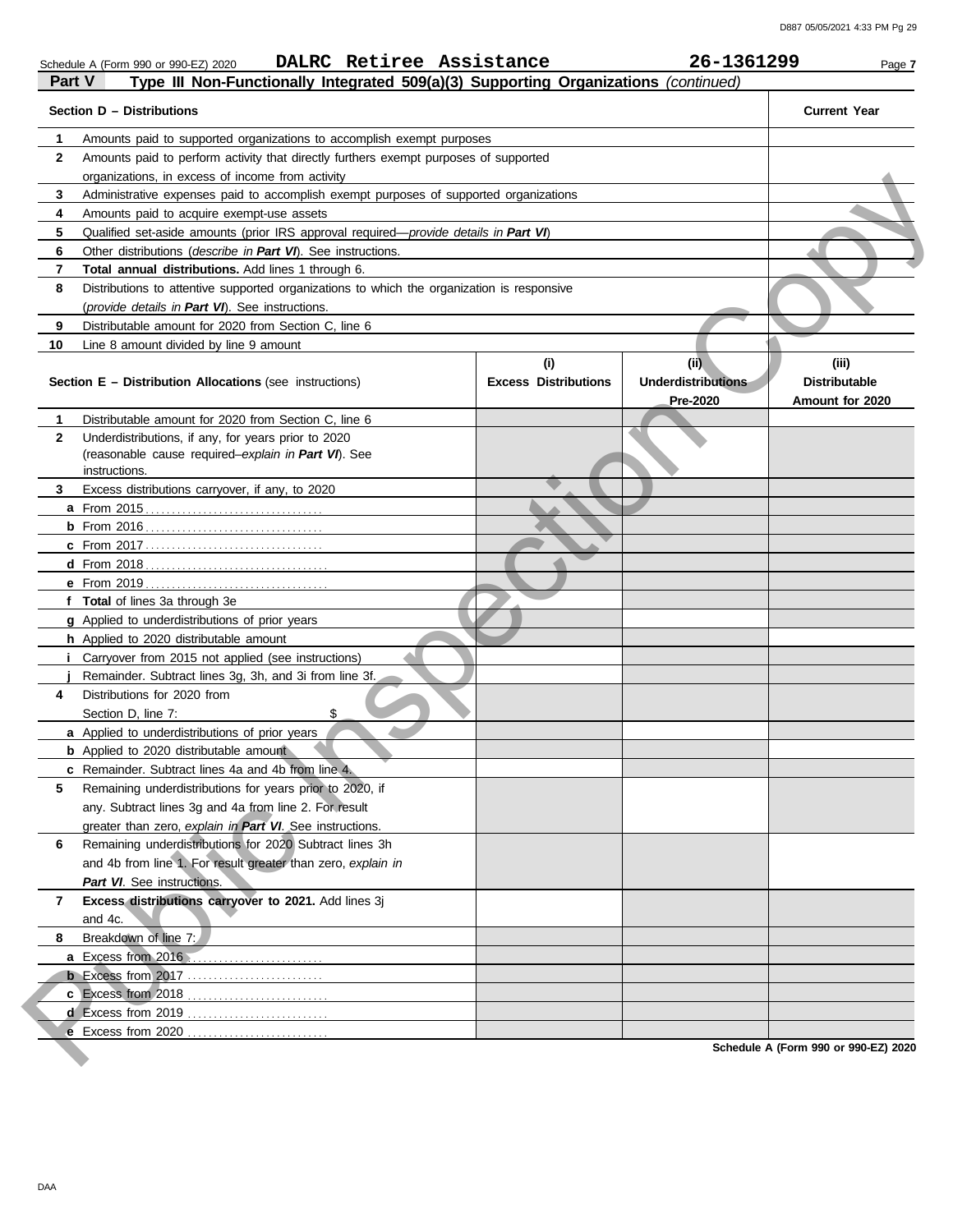|         | Schedule A (Form 990 or 990-EZ) 2020 |  | DALRC Retiree Assistance                                                                       | 26-1361299                                                                                                                                                                                                                                                                                                                                                        | Page 8 |
|---------|--------------------------------------|--|------------------------------------------------------------------------------------------------|-------------------------------------------------------------------------------------------------------------------------------------------------------------------------------------------------------------------------------------------------------------------------------------------------------------------------------------------------------------------|--------|
| Part VI |                                      |  |                                                                                                | Supplemental Information. Provide the explanations required by Part II, line 10; Part II, line 17a or 17b; Part<br>III, line 12; Part IV, Section A, lines 1, 2, 3b, 3c, 4b, 4c, 5a, 6, 9a, 9b, 9c, 11a, 11b, and 11c; Part IV, Section<br>B, lines 1 and 2; Part IV, Section C, line 1; Part IV, Section D, lines 2 and 3; Part IV, Section E, lines 1c, 2a, 2b, |        |
|         |                                      |  | lines 2, 5, and 6. Also complete this part for any additional information. (See instructions.) | 3a, and 3b; Part V, line 1; Part V, Section B, line 1e; Part V, Section D, lines 5, 6, and 8; and Part V, Section E,                                                                                                                                                                                                                                              |        |
|         |                                      |  |                                                                                                |                                                                                                                                                                                                                                                                                                                                                                   |        |
|         |                                      |  |                                                                                                |                                                                                                                                                                                                                                                                                                                                                                   |        |
|         |                                      |  |                                                                                                |                                                                                                                                                                                                                                                                                                                                                                   |        |
|         |                                      |  |                                                                                                |                                                                                                                                                                                                                                                                                                                                                                   |        |
|         |                                      |  |                                                                                                |                                                                                                                                                                                                                                                                                                                                                                   |        |
|         |                                      |  |                                                                                                |                                                                                                                                                                                                                                                                                                                                                                   |        |
|         |                                      |  |                                                                                                |                                                                                                                                                                                                                                                                                                                                                                   |        |
|         |                                      |  |                                                                                                |                                                                                                                                                                                                                                                                                                                                                                   |        |
|         |                                      |  |                                                                                                |                                                                                                                                                                                                                                                                                                                                                                   |        |
|         |                                      |  |                                                                                                |                                                                                                                                                                                                                                                                                                                                                                   |        |
|         |                                      |  |                                                                                                |                                                                                                                                                                                                                                                                                                                                                                   |        |
|         |                                      |  |                                                                                                |                                                                                                                                                                                                                                                                                                                                                                   |        |
|         |                                      |  |                                                                                                |                                                                                                                                                                                                                                                                                                                                                                   |        |
|         |                                      |  |                                                                                                |                                                                                                                                                                                                                                                                                                                                                                   |        |
|         |                                      |  |                                                                                                |                                                                                                                                                                                                                                                                                                                                                                   |        |
|         |                                      |  |                                                                                                |                                                                                                                                                                                                                                                                                                                                                                   |        |
|         |                                      |  |                                                                                                |                                                                                                                                                                                                                                                                                                                                                                   |        |
|         |                                      |  |                                                                                                |                                                                                                                                                                                                                                                                                                                                                                   |        |
|         |                                      |  |                                                                                                |                                                                                                                                                                                                                                                                                                                                                                   |        |
|         |                                      |  |                                                                                                |                                                                                                                                                                                                                                                                                                                                                                   |        |
|         |                                      |  |                                                                                                |                                                                                                                                                                                                                                                                                                                                                                   |        |
|         |                                      |  |                                                                                                |                                                                                                                                                                                                                                                                                                                                                                   |        |
|         |                                      |  |                                                                                                |                                                                                                                                                                                                                                                                                                                                                                   |        |
|         |                                      |  |                                                                                                |                                                                                                                                                                                                                                                                                                                                                                   |        |
|         |                                      |  |                                                                                                |                                                                                                                                                                                                                                                                                                                                                                   |        |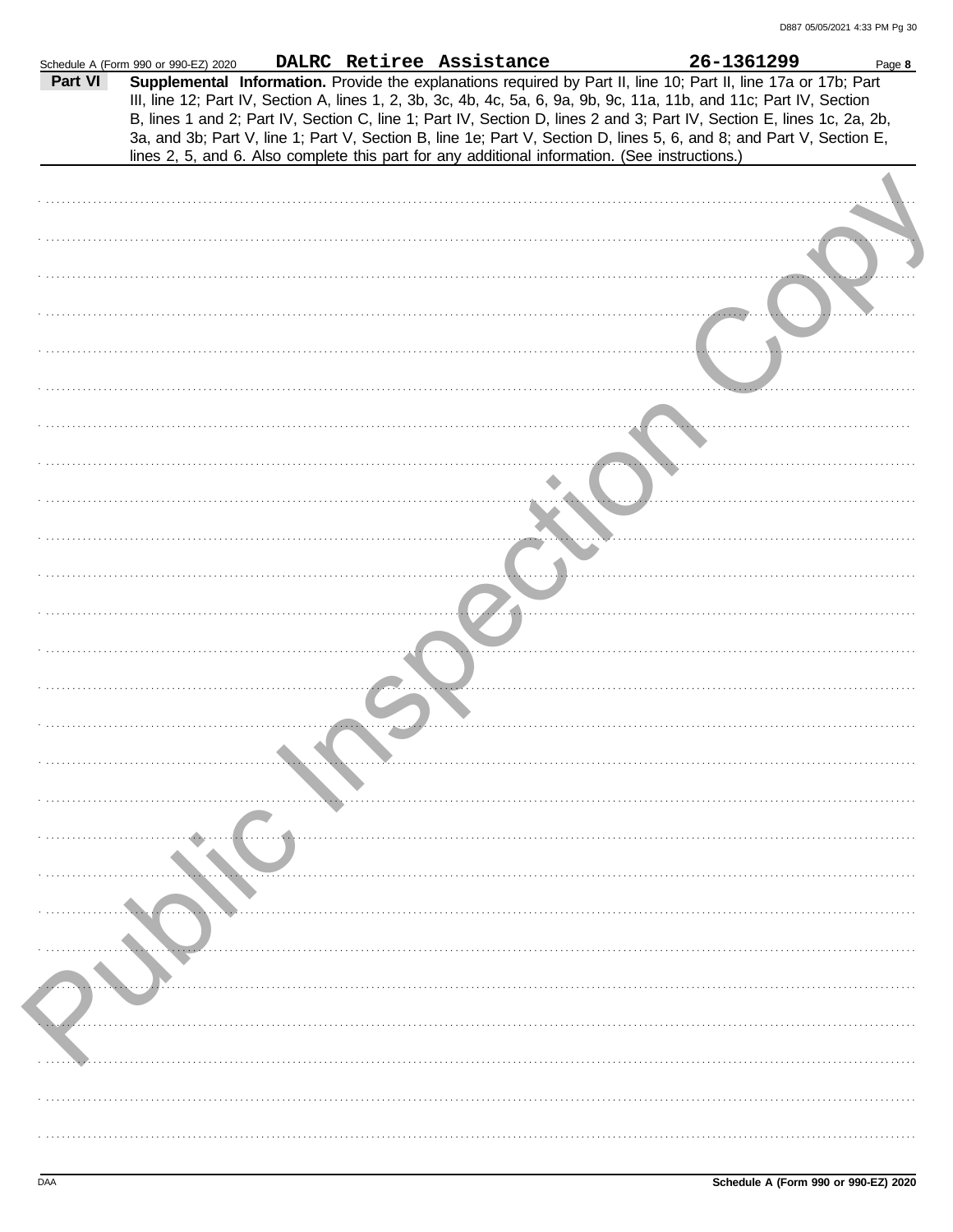| <b>SCHEDULE I</b>                                      |                                                                                                                                                                                                                                                                               |           |                                                                                                                                               | <b>Grants and Other Assistance to Organizations,</b>    |                                       |                                                             |                                          | OMB No. 1545-0047                            |  |  |
|--------------------------------------------------------|-------------------------------------------------------------------------------------------------------------------------------------------------------------------------------------------------------------------------------------------------------------------------------|-----------|-----------------------------------------------------------------------------------------------------------------------------------------------|---------------------------------------------------------|---------------------------------------|-------------------------------------------------------------|------------------------------------------|----------------------------------------------|--|--|
| (Form 990)                                             |                                                                                                                                                                                                                                                                               |           | Governments, and Individuals in the United States<br>2020<br>Complete if the organization answered "Yes" on Form 990, Part IV, line 21 or 22. |                                                         |                                       |                                                             |                                          |                                              |  |  |
|                                                        |                                                                                                                                                                                                                                                                               |           |                                                                                                                                               | u Attach to Form 990.                                   |                                       |                                                             |                                          | <b>Open to Public</b>                        |  |  |
| Department of the Treasury<br>Internal Revenue Service |                                                                                                                                                                                                                                                                               |           |                                                                                                                                               | u Go to www.irs.gov/Form990 for the latest information. |                                       |                                                             |                                          | Inspection                                   |  |  |
| Name of the organization                               | DALRC Retiree Assistance<br>Program, Inc.                                                                                                                                                                                                                                     |           |                                                                                                                                               |                                                         |                                       |                                                             |                                          | Employer identification number<br>26-1361299 |  |  |
| Part I                                                 | <b>General Information on Grants and Assistance</b>                                                                                                                                                                                                                           |           |                                                                                                                                               |                                                         |                                       |                                                             |                                          |                                              |  |  |
| $\mathbf 1$                                            | Does the organization maintain records to substantiate the amount of the grants or assistance, the grantees' eligibility for the grants or assistance, and<br>2 Describe in Part IV the organization's procedures for monitoring the use of grant funds in the United States. |           |                                                                                                                                               |                                                         |                                       |                                                             |                                          | X Yes<br>No                                  |  |  |
| Part II                                                | Grants and Other Assistance to Domestic Organizations and Domestic Governments. Complete if the organization answered "Yes" on Form 990,<br>Part IV, line 21, for any recipient that received more than \$5,000. Part II can be duplicated if additional space is needed.     |           |                                                                                                                                               |                                                         |                                       |                                                             |                                          |                                              |  |  |
| -1                                                     | (a) Name and address of organization<br>or government                                                                                                                                                                                                                         | $(b)$ EIN | (c) IRC<br>section<br>(if applicable)                                                                                                         | (d) Amount of cash<br>grant                             | (e) Amount of non-<br>cash assistance | (f) Method of valuation<br>(book, FMV, appraisal,<br>other) | (q) Description of<br>noncash assistance | (h) Purpose of grant<br>or assistance        |  |  |
| (1)                                                    |                                                                                                                                                                                                                                                                               |           |                                                                                                                                               |                                                         |                                       |                                                             |                                          |                                              |  |  |
| (2)                                                    |                                                                                                                                                                                                                                                                               |           |                                                                                                                                               |                                                         |                                       |                                                             |                                          |                                              |  |  |
| (3)                                                    |                                                                                                                                                                                                                                                                               |           |                                                                                                                                               |                                                         |                                       |                                                             |                                          |                                              |  |  |
|                                                        |                                                                                                                                                                                                                                                                               |           |                                                                                                                                               |                                                         |                                       |                                                             |                                          |                                              |  |  |
| (4)                                                    |                                                                                                                                                                                                                                                                               |           |                                                                                                                                               |                                                         |                                       |                                                             |                                          |                                              |  |  |
| (5)                                                    |                                                                                                                                                                                                                                                                               |           |                                                                                                                                               |                                                         |                                       |                                                             |                                          |                                              |  |  |
| (6)                                                    |                                                                                                                                                                                                                                                                               |           |                                                                                                                                               |                                                         |                                       |                                                             |                                          |                                              |  |  |
| (7)                                                    |                                                                                                                                                                                                                                                                               |           |                                                                                                                                               |                                                         |                                       |                                                             |                                          |                                              |  |  |
| (8)                                                    |                                                                                                                                                                                                                                                                               |           |                                                                                                                                               |                                                         |                                       |                                                             |                                          |                                              |  |  |
| (9)                                                    |                                                                                                                                                                                                                                                                               |           |                                                                                                                                               |                                                         |                                       |                                                             |                                          |                                              |  |  |
| 3                                                      | Enter total number of other organizations listed in the line 1 table                                                                                                                                                                                                          |           |                                                                                                                                               |                                                         |                                       |                                                             |                                          | $\mathbf u$<br>u                             |  |  |
| DAA                                                    | For Paperwork Reduction Act Notice, see the Instructions for Form 990.                                                                                                                                                                                                        |           |                                                                                                                                               |                                                         |                                       |                                                             |                                          | Schedule I (Form 990) (2020)                 |  |  |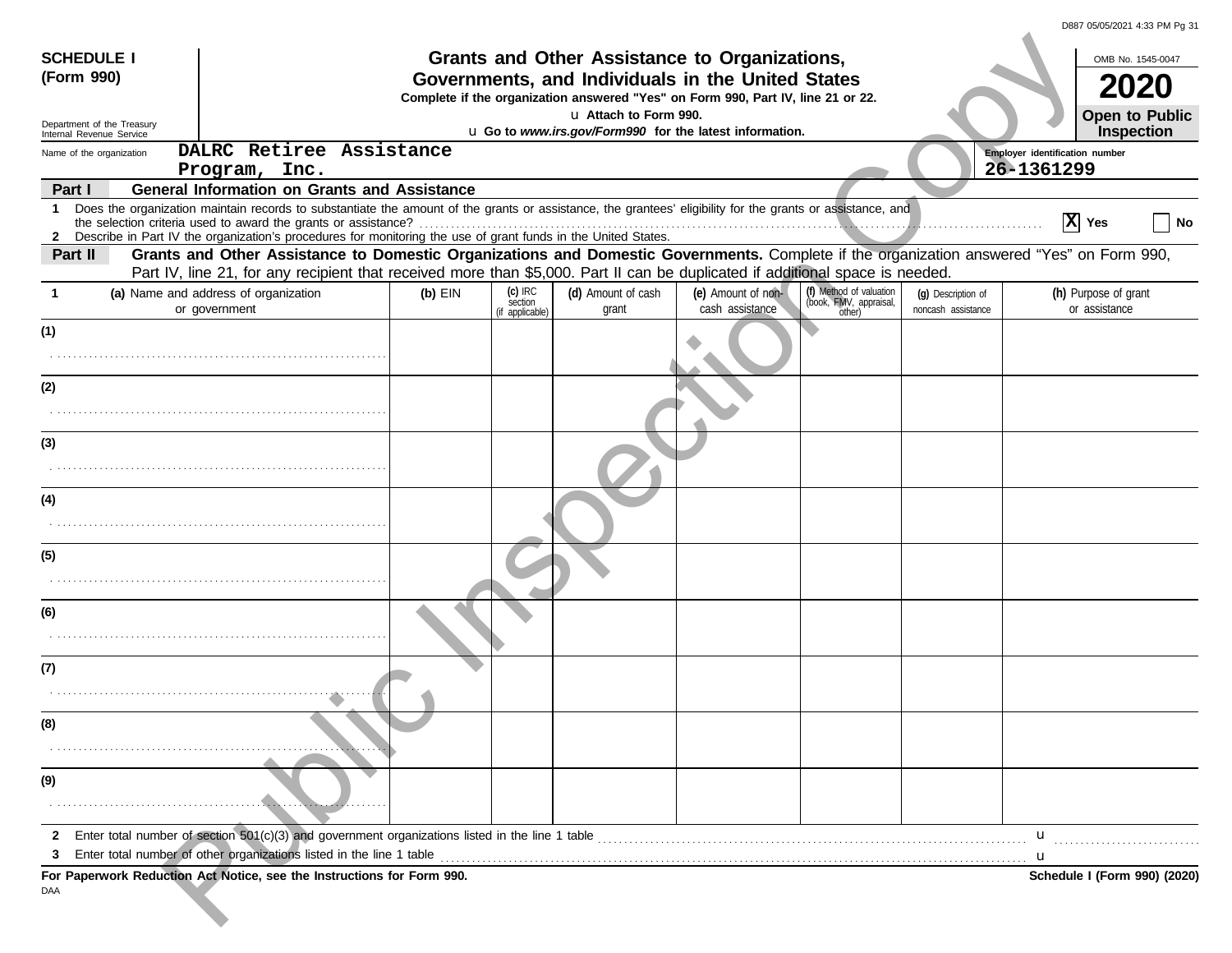| Schedule I (Form 990) (2020) DALRC Retiree Assistance                                                                                                                                                    |                             |                             | 26-1361299                          |                        | Page 2                                                               |
|----------------------------------------------------------------------------------------------------------------------------------------------------------------------------------------------------------|-----------------------------|-----------------------------|-------------------------------------|------------------------|----------------------------------------------------------------------|
| Grants and Other Assistance to Domestic Individuals. Complete if the organization answered "Yes" on Form 990, Part IV, line 22.<br>Part III<br>Part III can be duplicated if additional space is needed. |                             |                             |                                     |                        |                                                                      |
| (a) Type of grant or assistance                                                                                                                                                                          | (b) Number of<br>recipients | (c) Amount of<br>cash grant | (d) Amount of<br>noncash assistance | FMV, appraisal, other) | (e) Method of valuation (book, (f) Description of noncash assistance |
| 1 Health insurance assist.                                                                                                                                                                               | 70                          | 260,521                     |                                     |                        |                                                                      |
| $\mathbf{2}$                                                                                                                                                                                             |                             |                             |                                     |                        |                                                                      |
| $\mathbf{3}$                                                                                                                                                                                             |                             |                             |                                     |                        |                                                                      |
|                                                                                                                                                                                                          |                             |                             |                                     |                        |                                                                      |
| - 5                                                                                                                                                                                                      |                             |                             |                                     |                        |                                                                      |
| -6<br>7                                                                                                                                                                                                  |                             |                             |                                     |                        |                                                                      |
| Supplemental Information. Provide the information required in Part I, line 2; Part III, column (b); and any other additional information.<br>Part IV                                                     |                             |                             |                                     |                        |                                                                      |
| Part I, Line 2 - Procedures for Monitoring the Use of Grant Funds<br>Applications for assistance, along with required supporting documentation,<br>are reviewed by the Board of Directors.               |                             |                             |                                     |                        |                                                                      |
|                                                                                                                                                                                                          |                             |                             |                                     |                        |                                                                      |
|                                                                                                                                                                                                          |                             |                             |                                     |                        |                                                                      |
|                                                                                                                                                                                                          |                             |                             |                                     |                        |                                                                      |
|                                                                                                                                                                                                          |                             |                             |                                     |                        |                                                                      |
| DAA                                                                                                                                                                                                      |                             |                             |                                     |                        | Schedule I (Form 990) (2020)                                         |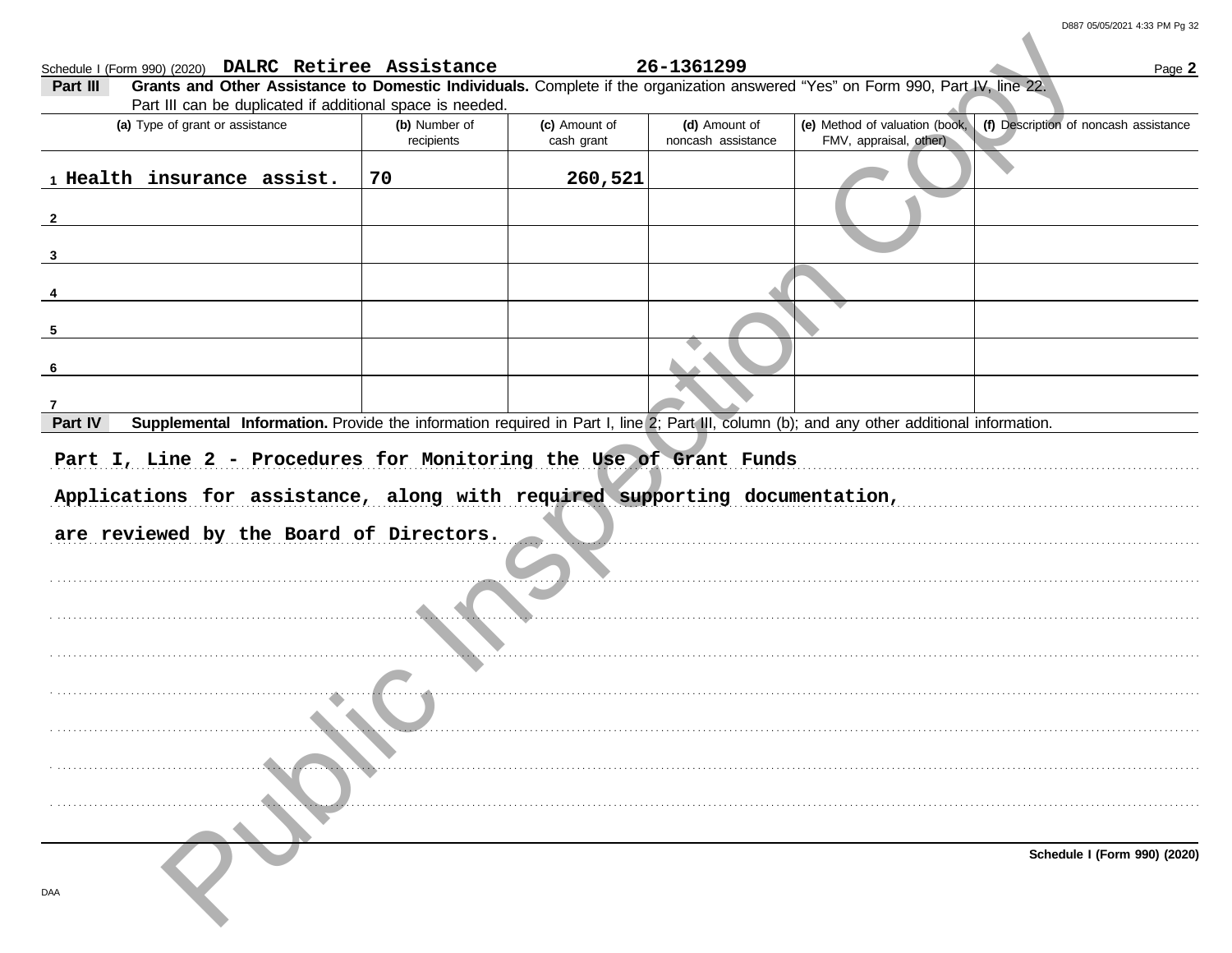| (Form 990 or 990-EZ)                                   | Supplemental Information to Form 990 or 990-EZ<br>Complete to provide information for responses to specific questions on                                                                                                                                                                                                                                                                                          | OMB No. 1545-0047<br>2020                    |
|--------------------------------------------------------|-------------------------------------------------------------------------------------------------------------------------------------------------------------------------------------------------------------------------------------------------------------------------------------------------------------------------------------------------------------------------------------------------------------------|----------------------------------------------|
|                                                        | Form 990 or 990-EZ or to provide any additional information.                                                                                                                                                                                                                                                                                                                                                      |                                              |
| Department of the Treasury<br>Internal Revenue Service | La Attach to Form 990 or 990-EZ.<br>u Go to www.irs.gov/Form990 for the latest information.                                                                                                                                                                                                                                                                                                                       | <b>Open to Public</b><br><b>Inspection</b>   |
| Name of the organization                               | DALRC Retiree Assistance<br>Inc.<br>Program,                                                                                                                                                                                                                                                                                                                                                                      | Employer identification number<br>26-1361299 |
|                                                        | Form 990, Part VI, Line 4 - Significant Changes to Organizational Documents<br>During 2020, the Organization adopted whistle-blower, confidentiality, and<br>code of ethics business conduct policies.<br>Form 990, Part VI, Line 11b - Organization's Process to Review Form 990<br>The Organization's Board of Directors reviews the Form 990 prior to filing.<br>Board members approve the form before filing. |                                              |
|                                                        | Form 990, Part VI, Line 12c - Enforcement of Conflicts Policy                                                                                                                                                                                                                                                                                                                                                     |                                              |
|                                                        | A conflict of interest policy was adopted during 2020. The Chair of the                                                                                                                                                                                                                                                                                                                                           |                                              |
|                                                        | Board of Directors is charged with the oversight of any conflicts of                                                                                                                                                                                                                                                                                                                                              |                                              |
|                                                        | interest. All board memebers and paid staff are required to complete an<br>annual conflict of interest statment.                                                                                                                                                                                                                                                                                                  |                                              |
|                                                        | Form 990, Part VI, Line 15a<br>- Compensation Process for Top Official                                                                                                                                                                                                                                                                                                                                            |                                              |
|                                                        | Compensation for the Business Manager/Secretary/Treasurer is established by                                                                                                                                                                                                                                                                                                                                       |                                              |
|                                                        | the Board of Directors in connection with the annual budgeting process.                                                                                                                                                                                                                                                                                                                                           |                                              |
|                                                        | Form 990, Part VI, Line 19 - Governing Documents Disclosure Explanation                                                                                                                                                                                                                                                                                                                                           |                                              |
|                                                        | No documents are available to the public; however, all financial and                                                                                                                                                                                                                                                                                                                                              |                                              |
|                                                        | governance documents are available at anytime to contributors of the DALRC<br>Retiree Assistance Program, Inc.                                                                                                                                                                                                                                                                                                    |                                              |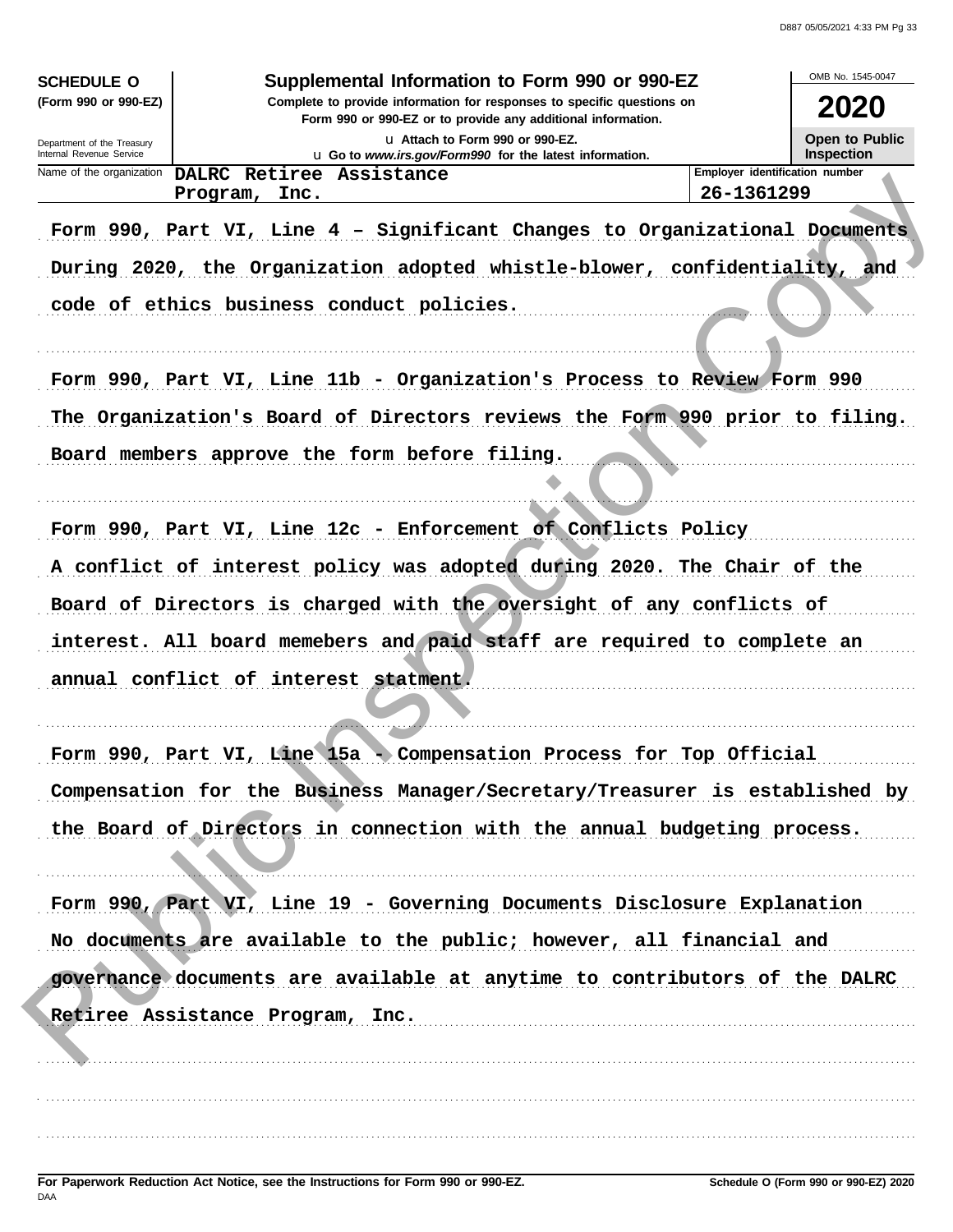# FYE: 12/31/2020 **Taxable Interest on Investments Description** Unrelated Exclusion Postal Acquired after US Amount Business Code Code 6/30/75 Obs (\$ or %) Interest and dividends  $$3$ Total  $\sin \theta$  \$ 18,943 Description<br>
Thite-ref. and dividends<br>
Thite-ref. and dividends<br>
Thite-ref. and dividends<br>
Thite-ref. and dividends<br>
Thitle-ref. and dividends<br>
Thitle-ref. and dividends<br>
Thitle-ref. and dividends<br>
Thitle-ref. and dividend